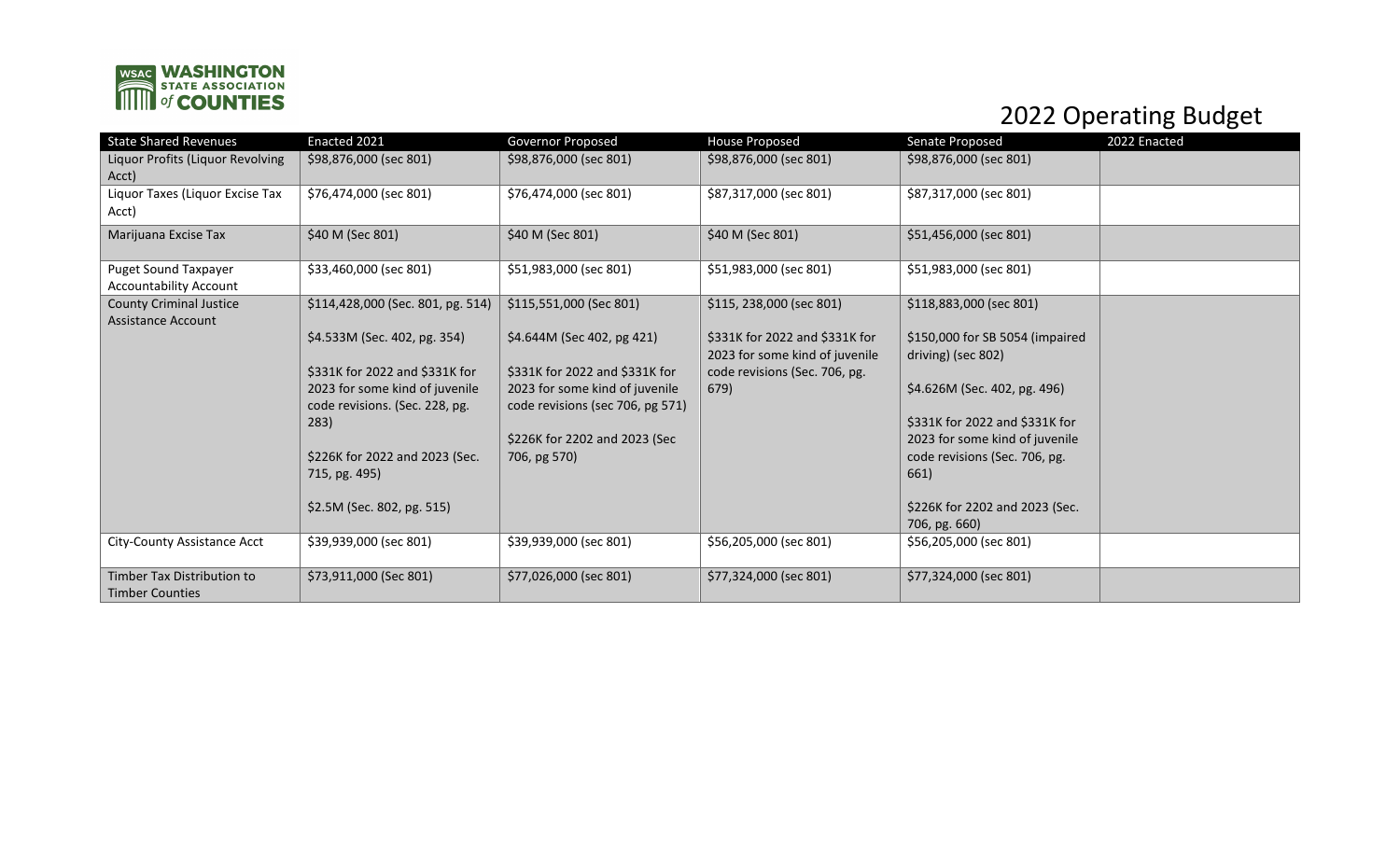|          | Enacted 2021                       | Governor Proposed    | <b>House Proposed</b>            | Senate Proposed                   | 2022 Enacted |
|----------|------------------------------------|----------------------|----------------------------------|-----------------------------------|--------------|
| Pensions | Funding is provided to DRS:        | no change - page 103 | Funding is provided for PSERS    | Funding is provided for the state |              |
|          | \$619,000 for the                  |                      | disability benefit - HB 1669     | portion of SB 5652 (LEOFF 2       |              |
|          | implementation of Substitute       |                      |                                  | benefits)                         |              |
|          | Bill 5367 (inactive retirement     |                      | Funding is provided for military | SB 5726 (WSP military service     |              |
|          | accounts), which directs the       |                      | service credit - HB 1804         | credit)                           |              |
|          | department to create a process     |                      |                                  | SB 5748 (PSERS disability         |              |
|          | for the orderly closing of         |                      |                                  | benefits) (Sec 938)               |              |
|          | inactive retirement accounts.      |                      |                                  |                                   |              |
|          | \$7000 for the replacement of      |                      |                                  | Funding is provided for SB 5791   |              |
|          | legacy information technology      |                      |                                  | - LEOFF 1 benefits (DRS rec       |              |
|          | systems that serve over 835,000    |                      |                                  | sum)                              |              |
|          | current and former public          |                      |                                  |                                   |              |
|          | employees and process benefit      |                      |                                  |                                   |              |
|          | payments totaling over \$5.6       |                      |                                  |                                   |              |
|          | billion a year to approximately    |                      |                                  |                                   |              |
|          | 197,000 annuitants.                |                      |                                  |                                   |              |
|          | \$272,000 for a diversity, equity  |                      |                                  |                                   |              |
|          | and inclusion (DEI) officer to     |                      |                                  |                                   |              |
|          | plan and implement strategies      |                      |                                  |                                   |              |
|          | for initiatives, programs,         |                      |                                  |                                   |              |
|          | policies, training and             |                      |                                  |                                   |              |
|          | communication that support         |                      |                                  |                                   |              |
|          | DEI.                               |                      |                                  |                                   |              |
|          | to enable the Department of        |                      |                                  |                                   |              |
|          | Retirement Systems to minimize     |                      |                                  |                                   |              |
|          | the use of the last four digits of |                      |                                  |                                   |              |
|          | a member's social security         |                      |                                  |                                   |              |
|          | number                             |                      |                                  |                                   |              |
|          | \$286,000 for the department to    |                      |                                  |                                   |              |
|          | implement Chapter 12, Laws of      |                      |                                  |                                   |              |
|          | 2021 (SB 5021) to protect          |                      |                                  |                                   |              |
|          | pension benefit calculations       |                      |                                  |                                   |              |
|          | from the negative effect of        |                      |                                  |                                   |              |
|          | temporary furloughs and other      |                      |                                  |                                   |              |
|          | employer budget reductions.        |                      |                                  |                                   |              |
|          | LEOFF 2 Ret Board - \$320,000:     |                      |                                  |                                   |              |
|          | LEOFF 2 ombuds to assist           |                      |                                  |                                   |              |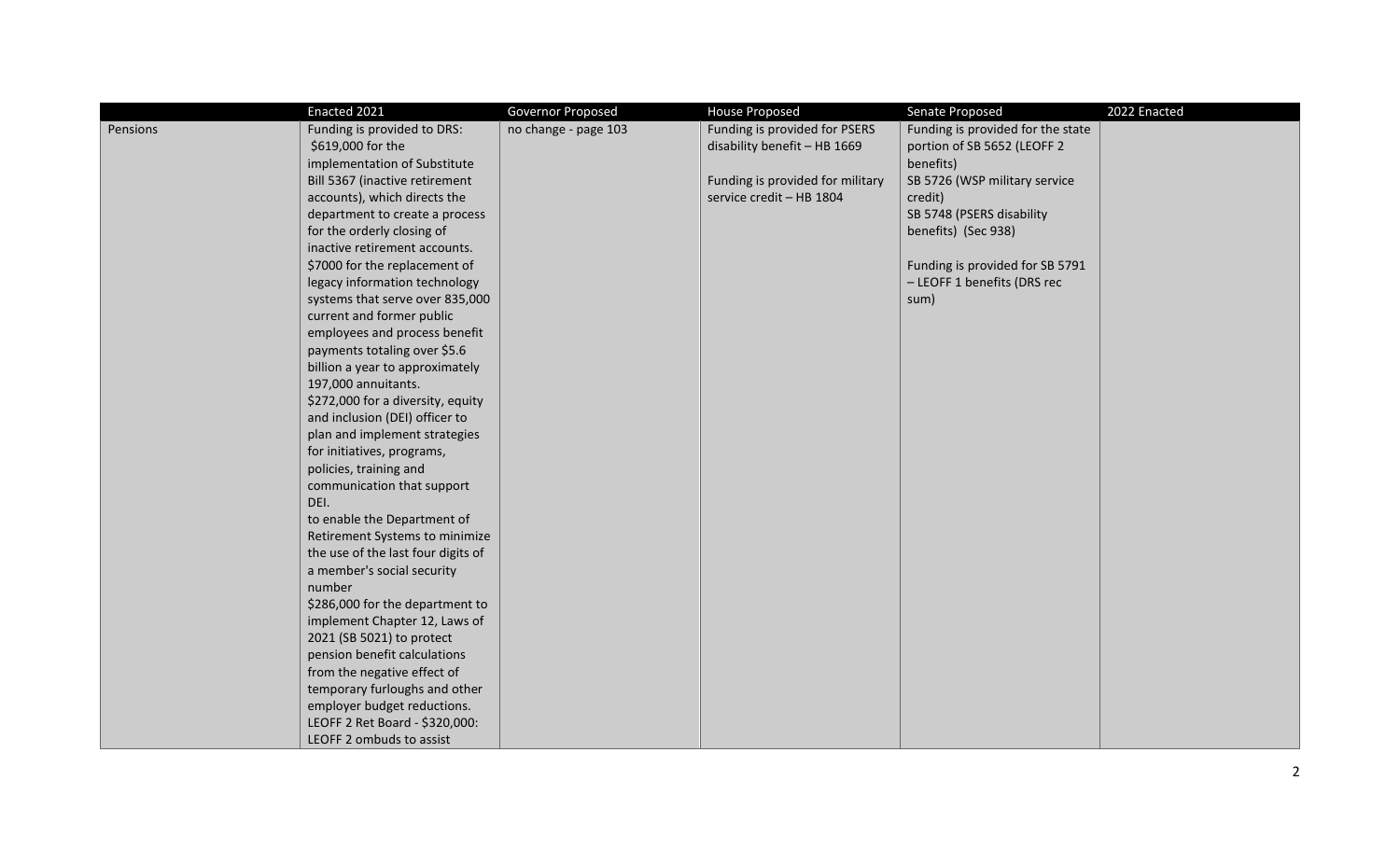|                         | Enacted 2021                       | Governor Proposed               | <b>House Proposed</b>               | Senate Proposed                  | 2022 Enacted |
|-------------------------|------------------------------------|---------------------------------|-------------------------------------|----------------------------------|--------------|
|                         | members regarding benefits.        |                                 |                                     |                                  |              |
|                         | (summary)                          |                                 |                                     |                                  |              |
|                         |                                    |                                 |                                     |                                  |              |
| PERS 1 COLA             |                                    | 1 time, ongoing increase PERS 1 | Funding is provided for 3% PERS     | Funding is provided for SB 5676  |              |
|                         |                                    | and TERS for Z-0371.1/22 (3%    | and TRS 1 COLA increases up to      | - PERS 1-3% COLA (DRS rec        |              |
|                         |                                    | per rec sum) Sec 940, page 637  | a maximum of \$110/month            | sum)                             |              |
|                         |                                    |                                 | (highlights doc)                    |                                  |              |
| <b>Broadband access</b> | Funding is provided to the Dept    | no change - page 81             | \$3.986 M Funding is provided       | \$3.986 M 21-23 and \$805,000    |              |
| <b>Digital Equity</b>   | of Commerce:                       |                                 | for the State Broadband Office      | 23-25 is provided for the SBO to |              |
|                         | Digital Navigators - \$7.5M -      | Funds are provided to the       | to create a dashboard for           | create a dashboard for mapping   |              |
|                         | Funding is provided for grants to  | department to enhance digital   | mapping broadband access,           | broadband access, affordability, |              |
|                         | facilitate a Digital Navigator     | equity by creating a dashboard  | affordability, and equity           | and equity measures. Funding is  |              |
|                         | Program to provide devices and     | that maps layers of access,     | measures. Funding is also           | also provided for grants to      |              |
|                         | assistance in connecting with      | affordability, and equity       | provided for grants to counties     | counties and tribes to support   |              |
|                         | internet and related services to   | measures. Grants also will be   | and Tribes to support locally       | locally-developed digital equity |              |
|                         | groups including, but not limited  | provided to support locally-    | developed digital equity plans.     | plans. (Commerce rec sum)        |              |
|                         | to, K-12 students, seniors,        | developed digital equity plans. | (rec sum)                           |                                  |              |
|                         | Medicaid clients, and              | (Commerce rec sum)              |                                     |                                  |              |
|                         | unemployed individuals. Of this    |                                 | \$50 M to administer a              |                                  |              |
|                         | funding, \$1.5 million is provided | \$2.547 M is provided to DSHS   | broadband assistance program        |                                  |              |
|                         | solely to serve Medicaid clients.  | for digital equity (rec sum)    | to defray the cost for low          |                                  |              |
|                         | \$10 M Funds are appropriated      |                                 | income households by up to          |                                  |              |
|                         | for expenditure into the           |                                 | \$20/month. (highlights doc, rec    |                                  |              |
|                         | <b>Universal Communications</b>    |                                 | sum)                                |                                  |              |
|                         | Services Account through FY        |                                 |                                     |                                  |              |
|                         | 2024 for expansion of rural        |                                 | \$50,000 Funding is provided to     |                                  |              |
|                         | broadband internet.                |                                 | facilitate a joint legislative task |                                  |              |
|                         | Public Telecom Services - \$311    |                                 | force on broadband deployment       |                                  |              |
|                         | M - Funding is provided for the    |                                 | practices. (rec sum)                |                                  |              |
|                         | implementation of Second           |                                 |                                     |                                  |              |
|                         | Substitute Senate Bill 5383        |                                 |                                     |                                  |              |
|                         | Broadband Access - \$250,000 -     |                                 | \$1.353 M Funding is provided       |                                  |              |
|                         | Funding is provided for the        |                                 | for initial implementation costs    |                                  |              |
|                         | <b>Statewide Broadband Office</b>  |                                 | of Engrossed Second Substitute      |                                  |              |
|                         | (SBO) to conduct digital equity    |                                 | House Bill 1723                     |                                  |              |
|                         | and inclusion efforts, including   |                                 |                                     |                                  |              |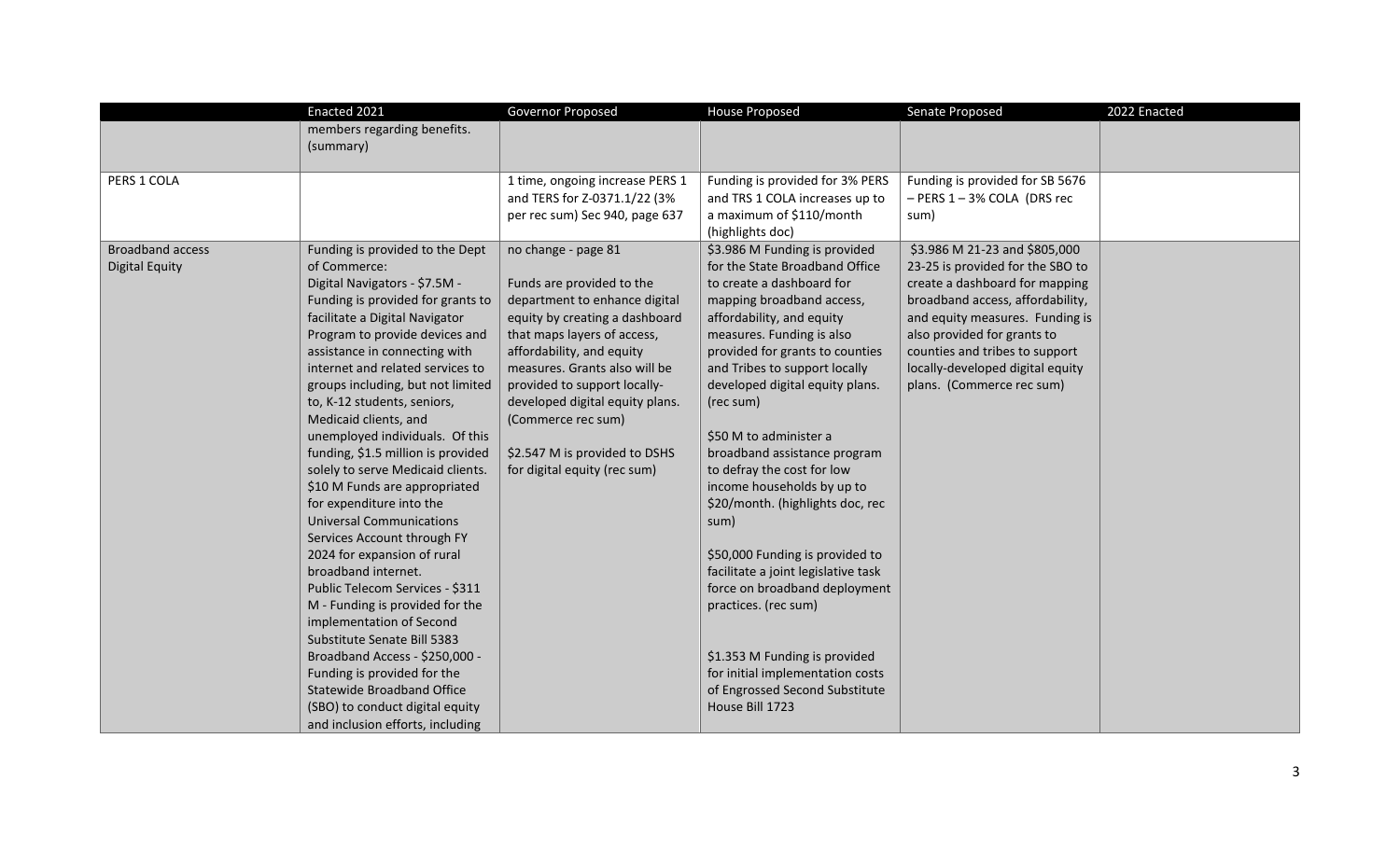| Enacted 2021                        | Governor Proposed | <b>House Proposed</b>              | Senate Proposed | 2022 Enacted |
|-------------------------------------|-------------------|------------------------------------|-----------------|--------------|
| planning and technical              |                   | (Telecommunications access),       |                 |              |
| assistance grants for community     |                   | which creates various programs     |                 |              |
| organizations, translation of       |                   | to increase access to broadband    |                 |              |
| outreach materials, and             |                   | and meet other digital equity      |                 |              |
| technical assistance.               |                   | goals. The act goes into effect    |                 |              |
| <b>Broadband Action Planning -</b>  |                   | July 1, 2023, excepting the        |                 |              |
| \$1.425 M - Funding is provided     |                   | codification of the Digital Equity |                 |              |
| for the SBO to support              |                   | Forum, which takes effect          |                 |              |
| community broadband planning.       |                   | immediately. (rec sum)             |                 |              |
| Components include additional       |                   |                                    |                 |              |
| staff at the SBO, the formation     |                   | \$70,000 Funding is provided for   |                 |              |
| of a State Broadband Advisory       |                   | additional facilitation costs for  |                 |              |
| Group, facilitation of              |                   | the Washington Digital Equity      |                 |              |
| <b>Community Broadband Action</b>   |                   | Forum. (rec sum)                   |                 |              |
| Teams, and data acquisition and     |                   |                                    |                 |              |
| analysis for broadband mapping.     |                   | \$300,000 Expenditure authority    |                 |              |
| <b>Community/Tribal Feasibility</b> |                   | is provided for anticipated IIJA   |                 |              |
| Grants - \$1.02 M - Funding is      |                   | funds for the digital equity       |                 |              |
| provided for grants to              |                   | planning grant program. (rec       |                 |              |
| communities and tribes who are      |                   | sum)                               |                 |              |
| applying for federal broadband      |                   |                                    |                 |              |
| funding. Grants may be used for     |                   | \$2.7 M Expenditure authority is   |                 |              |
| feasibility studies and technical   |                   | provided for anticipated IIJA      |                 |              |
| assistance with grant writing.      |                   | funds for the digital equity       |                 |              |
| Digital Equity Forum - \$102,000    |                   | capacity grant program. (rec       |                 |              |
| - Funding is provided for the       |                   | sum)                               |                 |              |
| SBO to co-facilitate a Digital      |                   |                                    |                 |              |
| Equity Forum with the Office of     |                   |                                    |                 |              |
| Equity.                             |                   |                                    |                 |              |
| Wi-Fi Hotspot Expansion -           |                   |                                    |                 |              |
| \$500,000 - Funding is provided     |                   |                                    |                 |              |
| to expand the number of drive-      |                   |                                    |                 |              |
| in Wi-Fi hotspots by an             |                   |                                    |                 |              |
| additional 100 sites. (summary)     |                   |                                    |                 |              |
|                                     |                   |                                    |                 |              |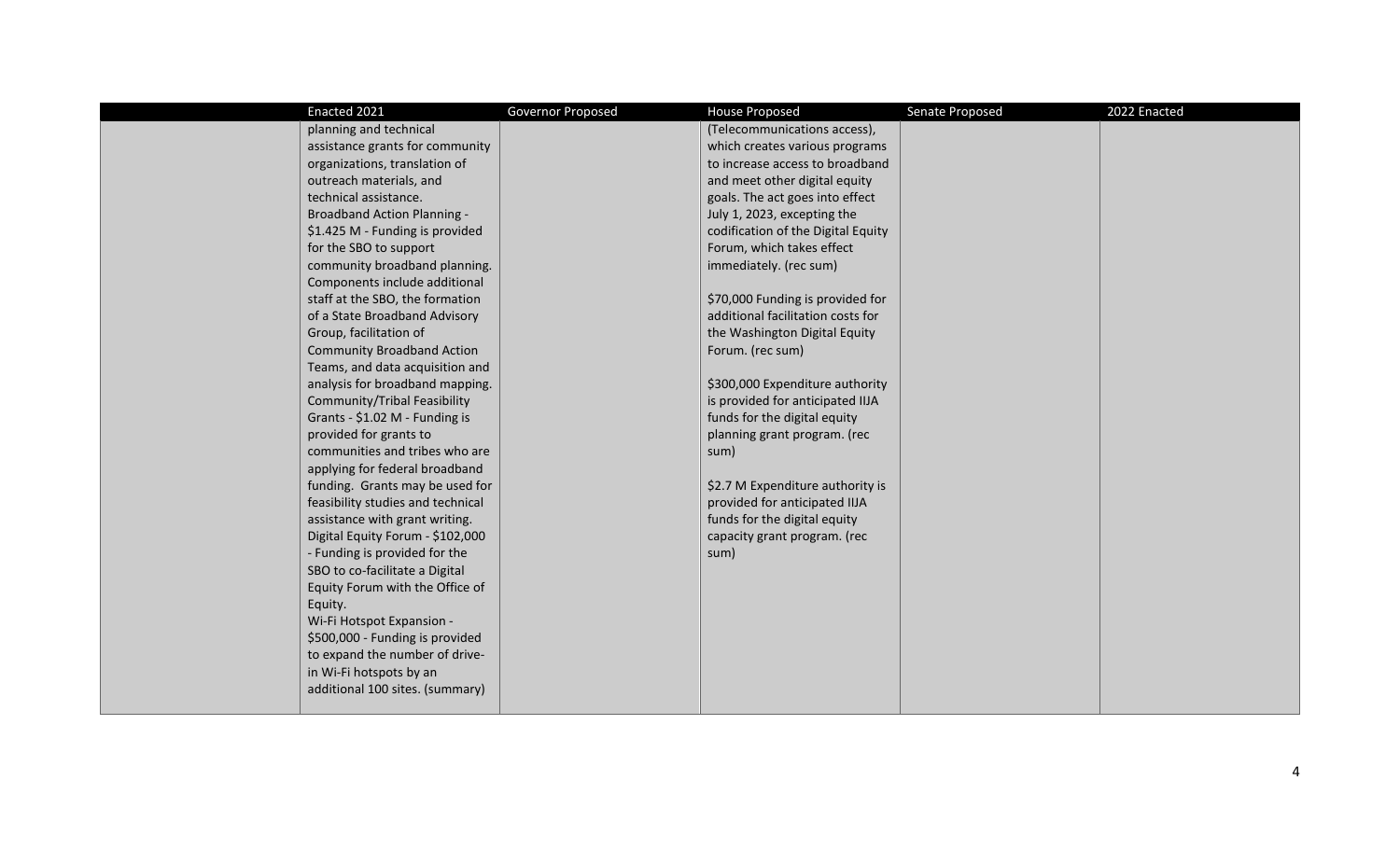|                                           | Enacted 2021                                                                                                                                                                                                                                                                                                                                                                                                                                                                                             | Governor Proposed                | House Proposed                                                                                                   | 2022 Enacted<br>Senate Proposed |
|-------------------------------------------|----------------------------------------------------------------------------------------------------------------------------------------------------------------------------------------------------------------------------------------------------------------------------------------------------------------------------------------------------------------------------------------------------------------------------------------------------------------------------------------------------------|----------------------------------|------------------------------------------------------------------------------------------------------------------|---------------------------------|
| <b>UTC Broadband</b>                      | Up to \$800,000 of public service<br>revolving account to<br>supplement funds committed to<br>a telecom company to expand<br>rural broadband service on<br>behalf of eligible governmental<br>entity. (sec 143)                                                                                                                                                                                                                                                                                          | No change - sec 141, page<br>118 | \$435,000 Funding is provided<br>for HB 1723 - digital equity (rec<br>sum)                                       | <b>NA</b>                       |
| Schools Broadband                         | "Funding is provided to increase<br>materials, supplies, and<br>operating costs (MSOC) by \$25<br>per pupil for technology<br>beginning in the 2022-23 school<br>year to support broadband<br>internet connectivity needs for<br>families.<br>Funding is provided for each<br>educational service district to<br>provide technology<br>consultation, procurement, and<br>training required under<br><b>Engrossed Second Substitute</b><br>House Bill 1365<br>(schools/computers & devices)<br>(summary)" | No change, page 472 and 497      | <b>NA</b>                                                                                                        | <b>NA</b>                       |
| Municipal Research and Services<br>Center | \$5,907,000                                                                                                                                                                                                                                                                                                                                                                                                                                                                                              | No change - page 37              | \$1.4 M funding is provided for<br>training and technical assistance<br>on public works contracting (rec<br>sum) | <b>NA</b>                       |
| <b>Local Govt Records Grant</b>           | <b>NA</b>                                                                                                                                                                                                                                                                                                                                                                                                                                                                                                | <b>NA</b>                        | \$505,000 one time funding is                                                                                    | \$505,000 one time funding is   |
| Program                                   |                                                                                                                                                                                                                                                                                                                                                                                                                                                                                                          |                                  | provided (SOS rec sum)                                                                                           | provided (SOS rec sum)          |
| State and local cyber security            |                                                                                                                                                                                                                                                                                                                                                                                                                                                                                                          |                                  | \$2.162 M, \$10.6M federal, \$5.6                                                                                | <b>NA</b>                       |
| grant                                     |                                                                                                                                                                                                                                                                                                                                                                                                                                                                                                          |                                  | M 4-year NGF-O expenditure                                                                                       |                                 |
|                                           |                                                                                                                                                                                                                                                                                                                                                                                                                                                                                                          |                                  | authority for anticipated funding                                                                                |                                 |
|                                           |                                                                                                                                                                                                                                                                                                                                                                                                                                                                                                          |                                  | through the state and local                                                                                      |                                 |
|                                           |                                                                                                                                                                                                                                                                                                                                                                                                                                                                                                          |                                  | cybersecurity grant program                                                                                      |                                 |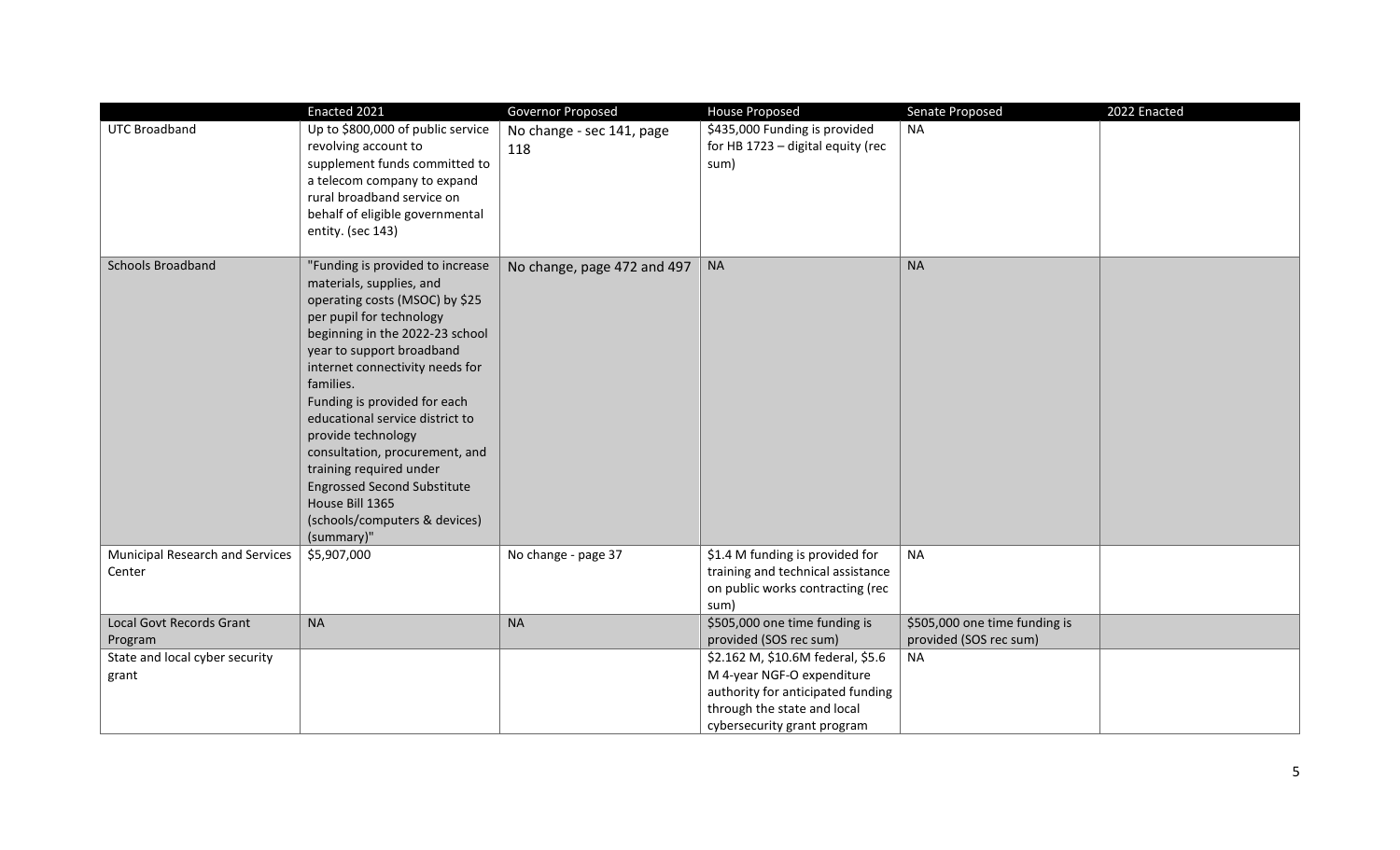|                             | Enacted 2021                       | Governor Proposed                    | <b>House Proposed</b>               | Senate Proposed                  | 2022 Enacted |
|-----------------------------|------------------------------------|--------------------------------------|-------------------------------------|----------------------------------|--------------|
|                             |                                    |                                      | authorized in the IIJA. Funding     |                                  |              |
|                             |                                    |                                      | is also provided for required       |                                  |              |
|                             |                                    |                                      | non-federal match for state and     |                                  |              |
|                             |                                    |                                      | local grant recipients. (highlights |                                  |              |
|                             |                                    |                                      | doc, rec sum)                       |                                  |              |
|                             |                                    |                                      |                                     |                                  |              |
|                             |                                    |                                      | \$600,000 is provided to state      |                                  |              |
|                             |                                    |                                      | auditor to conduct critical         |                                  |              |
|                             |                                    |                                      | infrastructure penetration test     |                                  |              |
|                             |                                    |                                      | audits on local governments (rec    |                                  |              |
|                             |                                    |                                      | sum, page 42)                       |                                  |              |
| Election Security and other | \$1.092M is provided for four      | No change - page 23                  | \$8M to continue the state's        | \$8 M 21-23 and 16 M 23-25 is    |              |
|                             | staff for the VoteWA centralized   |                                      | elections security operations       | provided for elections security  |              |
|                             | election management system         | <b>Elections Security Operations</b> | center after grant funding under    | operations team for training,    |              |
|                             | and voter registration database    | Team\$613,000 The Office of the      | the Help America Vote Act ends.     | testing, contracting and         |              |
|                             | that went live in January 2019.    | Secretary of State is responsible    | Activities include deploying        | monitoring. (SOS rec sum, sec    |              |
|                             | The staff are to provide system    | for supervising all state and local  | cybersecurity tools to protect      | 119)                             |              |
|                             | support to the counties,           | elections and ensuring the           | the VoteWA system and               |                                  |              |
|                             | administer critical database       | security of voting systems. In       | preparing for the system's          | \$25,000 is provided to          |              |
|                             | upgrades, and ensure the           | response to growing cyber            | migration to a cloud computing      | implement an automatic voter     |              |
|                             | system runs efficiently.           | threats facing the state's           | environment. (highlights doc,       | registration system in           |              |
|                             |                                    | election system, the agency          | rec sum)                            | conjunction with DOL, DSHS,      |              |
|                             | <b>Election Reconciliation</b>     | created a security operations        |                                     | and HBE (SOS rec sum, sec 119)   |              |
|                             | Reporting - \$228K Funding is      | center to provide security           | \$250,000 One-time funding is       |                                  |              |
|                             | provided for one staff to          | services to both state and           | provided to contract for a          | \$5 M 21-23 and \$8.265 M in 23- |              |
|                             | compile county reconciliation      | county elections officials using     | review of data used in the 2022     | 25 is provided for dedicated     |              |
|                             | reports, analyze the data, and     | one-time federal grant funding.      | state performance audit             | resources to monitory,           |              |
|                             | complete an annual statewide       | This federal grant funding ends      | "Evaluating Washington's Ballot     | coordinate responses, and assist |              |
|                             | election reconciliation report for | in April 2023. These additional      | Rejection Rates." The review        | in the production of election    |              |
|                             | every state primary and general    | resources will ensure that           | and analysis must be reported       | information outreach             |              |
|                             | election. The annual report        | enhanced elections security          | to the Governor and                 | educational materials. (SOS rec  |              |
|                             | must include reasons for ballot    | training, testing and monitoring     | Legislature by October 15, 2022.    | sum)                             |              |
|                             | rejection and an analysis of the   | continues into the future,           | (rec sum)                           |                                  |              |
|                             | ways ballots are received,         | maintaining public confidence in     | \$396,000 for overseas voters       | \$7 M for 23-25 is provided to   |              |
|                             | counted, and rejected that can     | voting and voting security. (SOS     |                                     | implement SB 5597 - voting       |              |
|                             | be used by policymakers to         | rec sum)                             | pamphlets - implement HB            | rights (AG rec sum)              |              |
|                             |                                    |                                      | 1357 (rec sum)                      |                                  |              |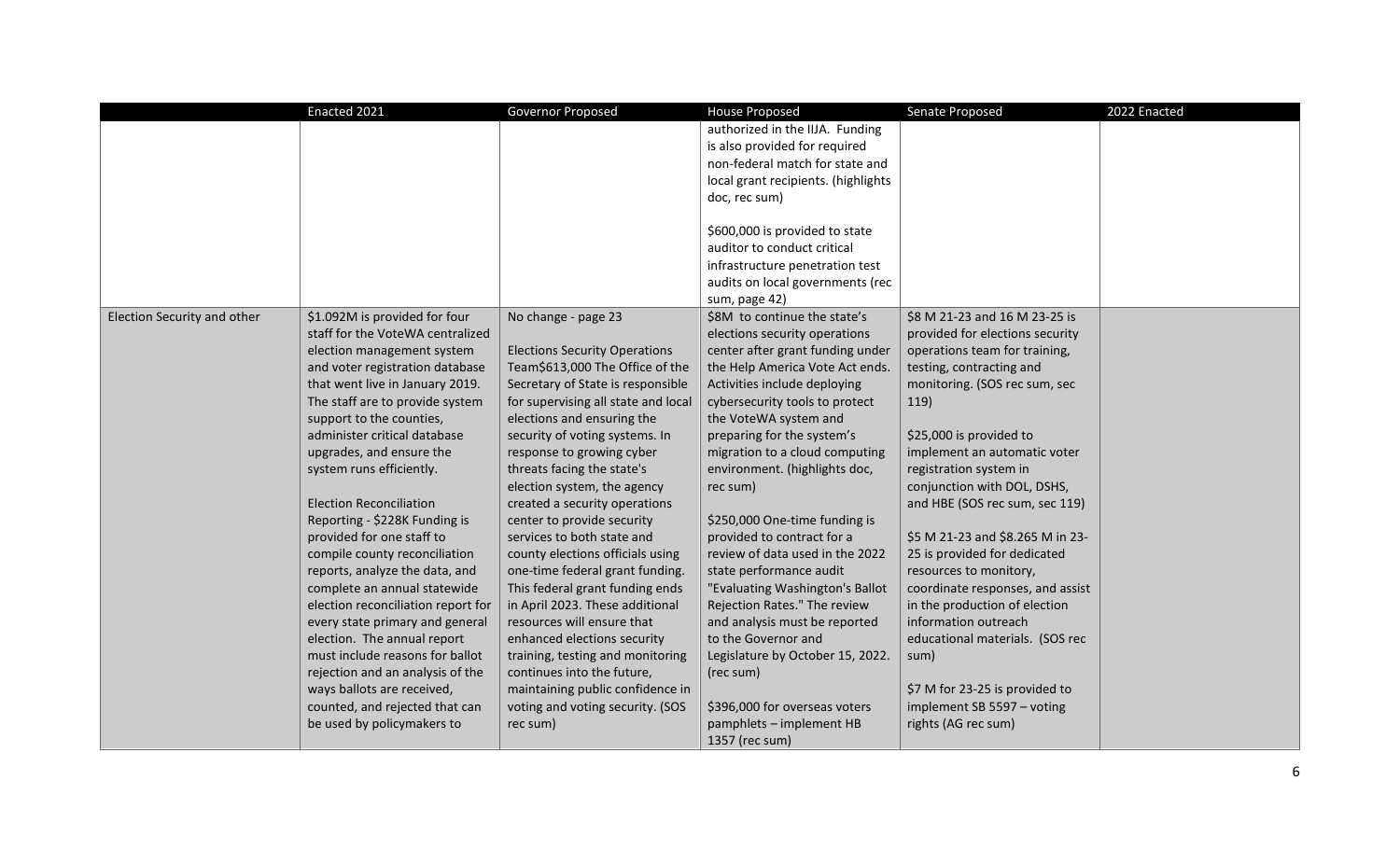|                                     | Enacted 2021                                                                                                        | Governor Proposed                                                                                                                                                                                                                                                                                                                                                                                                                                                                                                                                                                                                                                                                                                                                                                     | <b>House Proposed</b>                                                                                                                                                                                                                                                                                                                      | Senate Proposed | 2022 Enacted |
|-------------------------------------|---------------------------------------------------------------------------------------------------------------------|---------------------------------------------------------------------------------------------------------------------------------------------------------------------------------------------------------------------------------------------------------------------------------------------------------------------------------------------------------------------------------------------------------------------------------------------------------------------------------------------------------------------------------------------------------------------------------------------------------------------------------------------------------------------------------------------------------------------------------------------------------------------------------------|--------------------------------------------------------------------------------------------------------------------------------------------------------------------------------------------------------------------------------------------------------------------------------------------------------------------------------------------|-----------------|--------------|
|                                     | better understand election<br>administration. (page 18)                                                             | <b>Combating Election</b><br>Misinformation<br>\$5M The influx of<br>misinformation during and after<br>the 2020 general election<br>created a greater expectation<br>for the Office of the Secretary of<br>State to monitor and address<br>numerous false narratives<br>concerning elections and voting<br>in Washington state. Since the<br>election results were certified in<br>December 2020, misinformation<br>has continued to spread,<br>furthering the need for<br>monitoring and clarifying<br>election information. To<br>effectively address false<br>narratives, funding is provided<br>for dedicated resources to<br>monitor, coordinate responses,<br>and assist in the production of<br>educational materials to be used<br>in a variety of mediums. (SOS<br>rec sum) | \$3.5 M One time funding is<br>provided to monitor and<br>address misinformation<br>concerning elections and voting<br>in Washington. Funds may be<br>used to monitor social and other<br>media, coordinate outreach<br>responses, and assist in<br>the production of public<br>educational materials in a<br>variety of mediums (rec sum) |                 |              |
| <b>Spokane County Redistricting</b> | \$195K Funding is provided for<br>Spokane County to implement<br>RCW 36.32 (district-based<br>elections). (rec sum) | no change - page 77                                                                                                                                                                                                                                                                                                                                                                                                                                                                                                                                                                                                                                                                                                                                                                   | <b>NA</b>                                                                                                                                                                                                                                                                                                                                  | <b>NA</b>       |              |
| Voting in jails                     |                                                                                                                     | \$628,000 grants to counts to<br>support voter registration and<br>voting within county jails.<br>Section 119, page 24                                                                                                                                                                                                                                                                                                                                                                                                                                                                                                                                                                                                                                                                | \$2.534 M Funding is provided<br>for annual grants to every<br>county to support voter                                                                                                                                                                                                                                                     | <b>NA</b>       |              |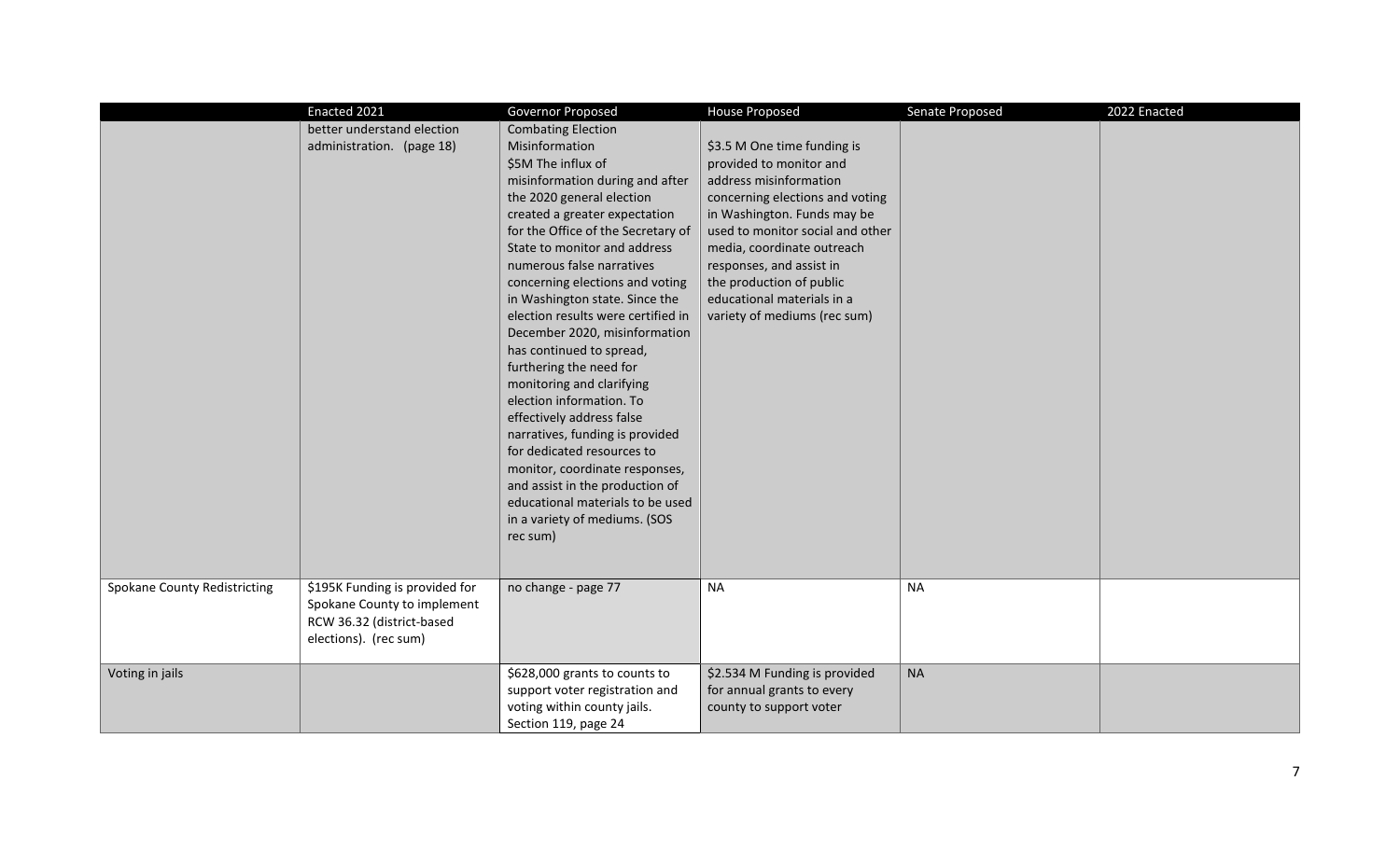|                                      | Enacted 2021                                                    | Governor Proposed           | <b>House Proposed</b>               | Senate Proposed | 2022 Enacted |
|--------------------------------------|-----------------------------------------------------------------|-----------------------------|-------------------------------------|-----------------|--------------|
|                                      |                                                                 |                             | registration and voting within      |                 |              |
|                                      |                                                                 |                             | county jails.                       |                 |              |
|                                      |                                                                 |                             | The grants may be used to           |                 |              |
|                                      |                                                                 |                             | develop and implement a plan        |                 |              |
|                                      |                                                                 |                             | to increase voting by               |                 |              |
|                                      |                                                                 |                             | incarcerated individuals, create    |                 |              |
|                                      |                                                                 |                             | voting materials specific to the    |                 |              |
|                                      |                                                                 |                             | jail population, purchase voting    |                 |              |
|                                      |                                                                 |                             | supplies and equipment, and         |                 |              |
|                                      |                                                                 |                             | provide direct staffing at the jail |                 |              |
|                                      |                                                                 |                             | for voting activities. (rec sum)    |                 |              |
| <b>County Public Health Services</b> | Sec. 710. \$72.7 million                                        | No change                   | No change                           | No change       |              |
|                                      | Appropriations to county and                                    |                             |                                     |                 |              |
|                                      | health districts in the amounts                                 |                             |                                     |                 |              |
|                                      | designated to support public                                    |                             |                                     |                 |              |
|                                      | health services, including public                               |                             |                                     |                 |              |
|                                      | health nursing                                                  |                             |                                     |                 |              |
| <b>Foundational Public Health</b>    | Sec. 721. Office of Financial                                   | no change                   | No change                           | No change       |              |
| Services                             | Management,                                                     |                             |                                     |                 |              |
|                                      |                                                                 |                             |                                     |                 |              |
|                                      | For fiscal year 2022,                                           |                             |                                     |                 |              |
|                                      | \$61,396,000 from general fund                                  |                             |                                     |                 |              |
|                                      | state, For fiscal year 2023,<br>\$110,599,000 from general fund |                             |                                     |                 |              |
|                                      |                                                                 |                             |                                     |                 |              |
|                                      | state.                                                          |                             |                                     |                 |              |
|                                      | Appropriations are subject to                                   |                             |                                     |                 |              |
|                                      | the following conditions and                                    |                             |                                     |                 |              |
|                                      | limitations; the appropriations                                 |                             |                                     |                 |              |
|                                      | in this section are provided                                    |                             |                                     |                 |              |
|                                      | solely for distribution as                                      |                             |                                     |                 |              |
|                                      | provided in RCW. 43.70.515                                      |                             |                                     |                 |              |
|                                      |                                                                 |                             |                                     |                 |              |
|                                      |                                                                 |                             |                                     |                 |              |
| Comprehensive Public Health          | \$236,000 of the general fund-                                  | No change from 21 operating | No change                           | No change       |              |
| <b>Districts</b>                     | state appropriation for fiscal                                  | budget                      |                                     |                 |              |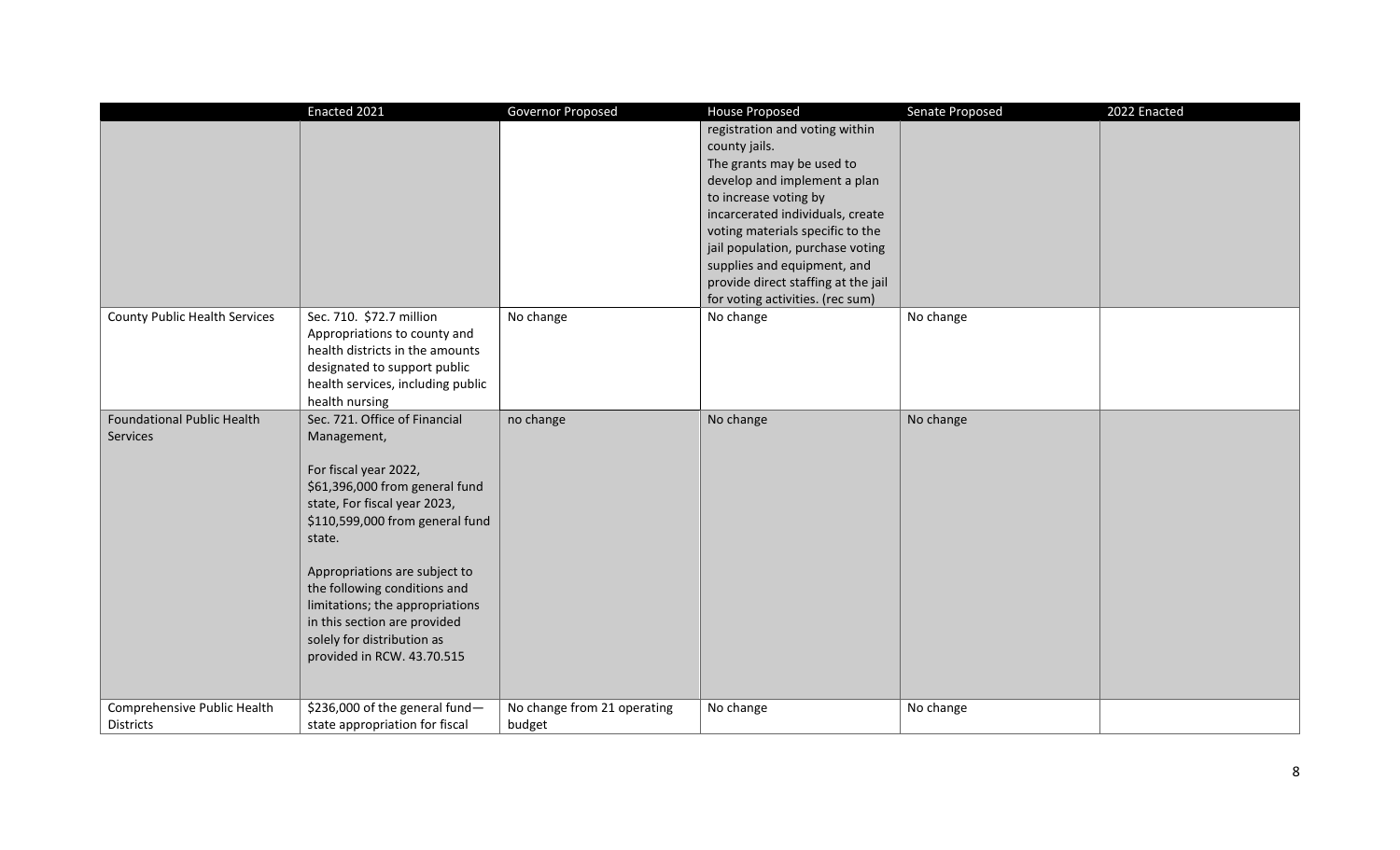| Enacted 2021                       | Governor Proposed | <b>House Proposed</b> | Senate Proposed | 2022 Enacted |
|------------------------------------|-------------------|-----------------------|-----------------|--------------|
| year 2022 and \$236,000 of the     |                   |                       |                 |              |
| general fund-state                 |                   |                       |                 |              |
| appropriation for fiscal year      |                   |                       |                 |              |
| 2023 are provided solely to        |                   |                       |                 |              |
| implement Engrossed Second         |                   |                       |                 |              |
| Substitute House Bill No. 1152;    |                   |                       |                 |              |
| \$332,000 of the general fund-     |                   |                       |                 |              |
| state appropriation for fiscal     |                   |                       |                 |              |
| year 2022 and \$1,885,000 of the   |                   |                       |                 |              |
| general fund-state                 |                   |                       |                 |              |
| appropriation for fiscal year      |                   |                       |                 |              |
| 2023 are provided solely for the   |                   |                       |                 |              |
| department to establish and        |                   |                       |                 |              |
| operate regional shared service    |                   |                       |                 |              |
| centers, regional health officers, |                   |                       |                 |              |
| and regional coordinators, as      |                   |                       |                 |              |
| follows:(a) The role and duties    |                   |                       |                 |              |
| of the regional shared service     |                   |                       |                 |              |
| centers shall be determined by     |                   |                       |                 |              |
| the department and may             |                   |                       |                 |              |
| include the coordination and       |                   |                       |                 |              |
| facilitation of shared delivery of |                   |                       |                 |              |
| services under the foundational    |                   |                       |                 |              |
| public health services, the        |                   |                       |                 |              |
| implementation of Engrossed        |                   |                       |                 |              |
| Second Substitute Senate Bill      |                   |                       |                 |              |
| No. 5052 (health equity zones),    |                   |                       |                 |              |
| and the development of             |                   |                       |                 |              |
| relationships with other regional  |                   |                       |                 |              |
| bodies, such as accountable        |                   |                       |                 |              |
| communities of health. (b)         |                   |                       |                 |              |
| Regional health officers and       |                   |                       |                 |              |
| regional coordinators must be      |                   |                       |                 |              |
| employees of the department.       |                   |                       |                 |              |
| The department may seek to         |                   |                       |                 |              |
| collocate these employees with     |                   |                       |                 |              |
| local health jurisdictions or      |                   |                       |                 |              |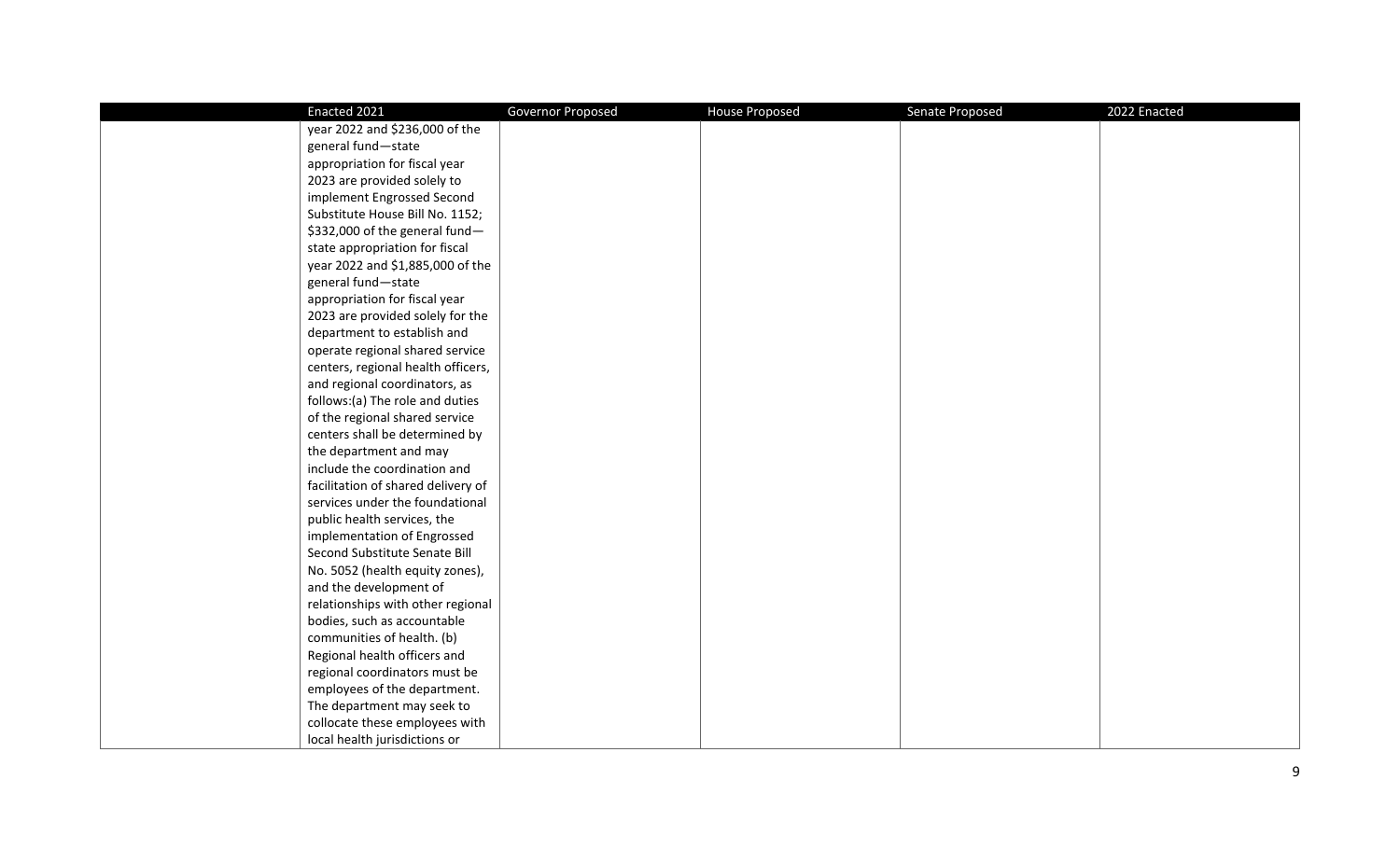|                            | Enacted 2021                     | Governor Proposed                | <b>House Proposed</b>           | Senate Proposed               | 2022 Enacted |
|----------------------------|----------------------------------|----------------------------------|---------------------------------|-------------------------------|--------------|
|                            | other government agencies.       |                                  |                                 |                               |              |
|                            |                                  |                                  |                                 |                               |              |
|                            | (c) The regional health officers |                                  |                                 |                               |              |
|                            | shall be deputies of the state   |                                  |                                 |                               |              |
|                            | health officer. Regional health  |                                  |                                 |                               |              |
|                            | officers may: (i) Work in        |                                  |                                 |                               |              |
|                            | partnership with local health    |                                  |                                 |                               |              |
|                            | jurisdictions, the department,   |                                  |                                 |                               |              |
|                            | the state board of health, and   |                                  |                                 |                               |              |
|                            | federally recognized Indian      |                                  |                                 |                               |              |
|                            | tribes to provide coordination   |                                  |                                 |                               |              |
|                            | across counties; (ii) provide    |                                  |                                 |                               |              |
|                            | support to local health officers |                                  |                                 |                               |              |
|                            | and serve as an alternative for  |                                  |                                 |                               |              |
|                            | local health officers during     |                                  |                                 |                               |              |
|                            | vacations and other absences,    |                                  |                                 |                               |              |
|                            | emergencies, and vacancies;      |                                  |                                 |                               |              |
|                            | and (iii) provide mentorship and |                                  |                                 |                               |              |
|                            | training to new local health     |                                  |                                 |                               |              |
|                            | officers. (d) A regional health  |                                  |                                 |                               |              |
|                            | officer must meet the same       |                                  |                                 |                               |              |
|                            | qualifications 31as local health |                                  |                                 |                               |              |
|                            | officers provided in RCW         |                                  |                                 |                               |              |
|                            | 70.05.050.                       |                                  |                                 |                               |              |
|                            |                                  |                                  |                                 |                               |              |
| COVID-19 Response Grants - | Sec. 744: \$100,000,000 for      | Box in the Virus: \$198,406,000  | Contain the Spread:             | Contain the Spread:           |              |
| <b>Early Action</b>        | public health workforce          | for maintaining state and local  | \$198,406,000 for maintaining   | \$156,099,000 for maintaining |              |
|                            |                                  | public health response including | local and state public health   | local and state public health |              |
|                            | Sec. 745: \$100,000,000 for      | \$173,246,000 from NGFO and      | response                        | response                      |              |
|                            | COVID vaccine work               | \$25,160,000 other               |                                 |                               |              |
|                            |                                  |                                  | <b>COVID-19 Vaccines:</b>       | <b>COVID-19 Vaccines:</b>     |              |
|                            | Sec. 746: \$900,000,000 for      |                                  | \$99,852,000 to continue COVID- | \$100,149,000 to continue     |              |
|                            | COVID response                   |                                  | 19 vaccine efforts              | COVID-19 vaccine efforts      |              |
|                            |                                  |                                  | (One-time, General Fund State)  | (One-time, Coronavirus State  |              |
|                            |                                  |                                  |                                 | Fiscal Recovery Fund-Federal) |              |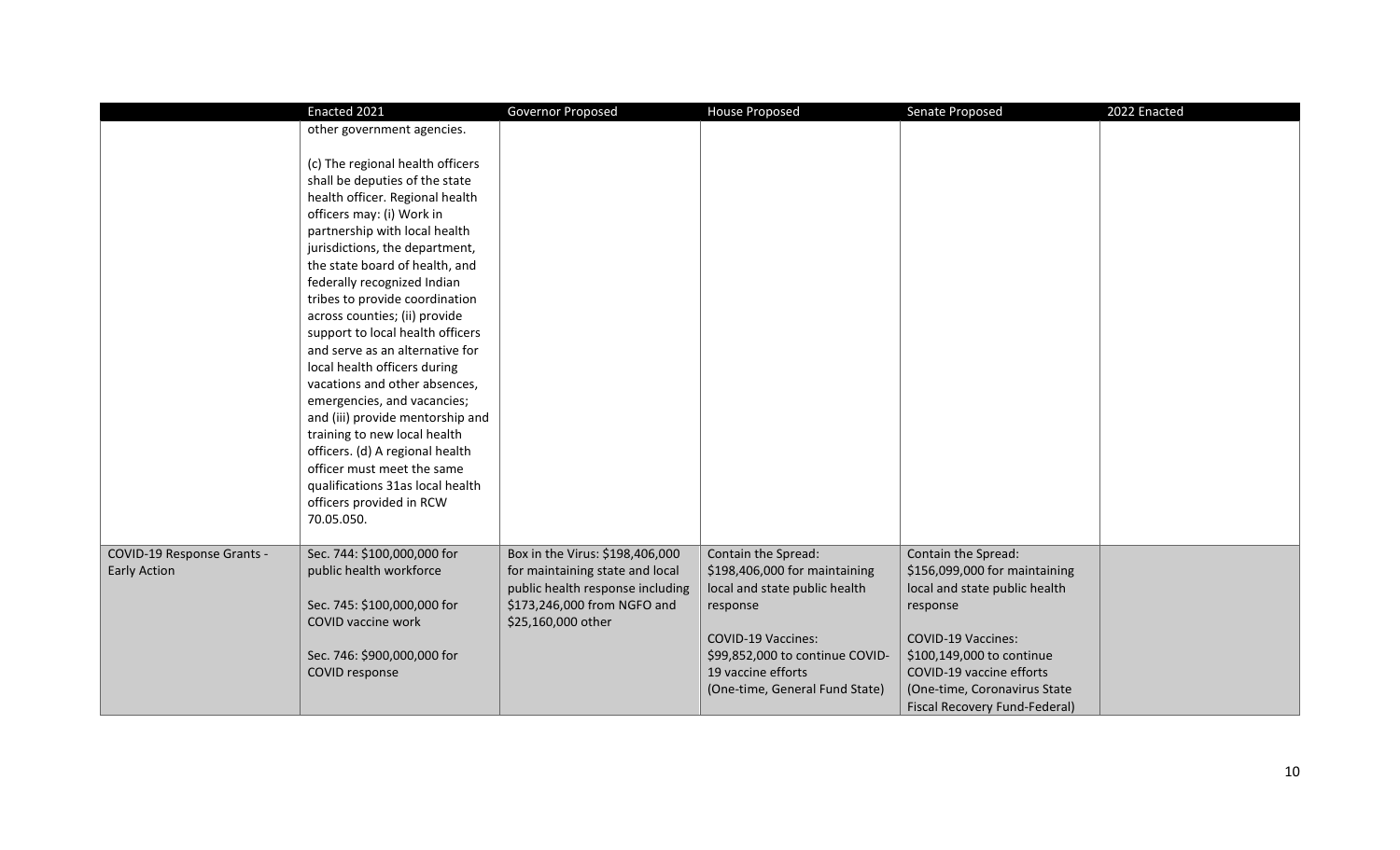|                                            | Enacted 2021                                                                                                                                                                                                       | <b>Governor Proposed</b>                                 | <b>House Proposed</b>        | Senate Proposed                                               | 2022 Enacted |
|--------------------------------------------|--------------------------------------------------------------------------------------------------------------------------------------------------------------------------------------------------------------------|----------------------------------------------------------|------------------------------|---------------------------------------------------------------|--------------|
| COVID-19 Response Grants -<br>Early Action | \$437.5 million Non-<br>appropriated funding is<br>provided to reflect the<br>projected balance in the COVID-<br>19 Response Account as of Fiscal<br>Year 2022. (COVID-19 Response<br>Account-Non-Appr) (One-Time) | <b>Continue COVID Vaccinations:</b><br>\$99,852,000 NGFO | <b>NA</b>                    | <b>NA</b>                                                     |              |
| Maintain Core Public Health                |                                                                                                                                                                                                                    | Total \$19,088,000 including                             | \$7,501,000 for FY 22        | \$7,501,000 for FY 22                                         |              |
| Data                                       |                                                                                                                                                                                                                    | \$15,895,000 NGFO and                                    | \$8,394,000 for FY 23        | \$8,394,000 for FY 23                                         |              |
|                                            |                                                                                                                                                                                                                    | \$3,193,000 other                                        | \$3,193,000 for biennium     | \$3,193,000 for biennium                                      |              |
|                                            |                                                                                                                                                                                                                    |                                                          | (General Fund-State; General | Funding is provided for the                                   |              |
|                                            |                                                                                                                                                                                                                    |                                                          | Fund-Federal) (Ongoing)      | maintenance and operation                                     |              |
|                                            |                                                                                                                                                                                                                    |                                                          |                              | costs for four public health                                  |              |
|                                            |                                                                                                                                                                                                                    |                                                          |                              | information systems. The                                      |              |
|                                            |                                                                                                                                                                                                                    |                                                          |                              | systems include the Washington                                |              |
|                                            |                                                                                                                                                                                                                    |                                                          |                              | Disease Reporting System,                                     |              |
|                                            |                                                                                                                                                                                                                    |                                                          |                              | which is the main tool for case                               |              |
|                                            |                                                                                                                                                                                                                    |                                                          |                              | management and outbreak                                       |              |
|                                            |                                                                                                                                                                                                                    |                                                          |                              | response for infectious and non-                              |              |
|                                            |                                                                                                                                                                                                                    |                                                          |                              | infectious diseases; the Rapid<br>Health Information Network, |              |
|                                            |                                                                                                                                                                                                                    |                                                          |                              | which analyzes and distributes                                |              |
|                                            |                                                                                                                                                                                                                    |                                                          |                              | data at the Department; the                                   |              |
|                                            |                                                                                                                                                                                                                    |                                                          |                              | Washington Immunization                                       |              |
|                                            |                                                                                                                                                                                                                    |                                                          |                              | Information System, which                                     |              |
|                                            |                                                                                                                                                                                                                    |                                                          |                              | stores patient immunization                                   |              |
|                                            |                                                                                                                                                                                                                    |                                                          |                              | data; and the Data Exchange                                   |              |
|                                            |                                                                                                                                                                                                                    |                                                          |                              | Services, by which the                                        |              |
|                                            |                                                                                                                                                                                                                    |                                                          |                              | Department submits and                                        |              |
|                                            |                                                                                                                                                                                                                    |                                                          |                              | receives health care data.                                    |              |
|                                            |                                                                                                                                                                                                                    |                                                          |                              | (General Fund-State; General                                  |              |
|                                            |                                                                                                                                                                                                                    |                                                          |                              | Fund-Federal) (Ongoing)                                       |              |
| Group B Water Systems                      | On-going funding is provided for                                                                                                                                                                                   | No additional funding to Group                           | No change                    | No change                                                     |              |
|                                            | grants to support Group B                                                                                                                                                                                          | B Water systems but additional                           |                              |                                                               |              |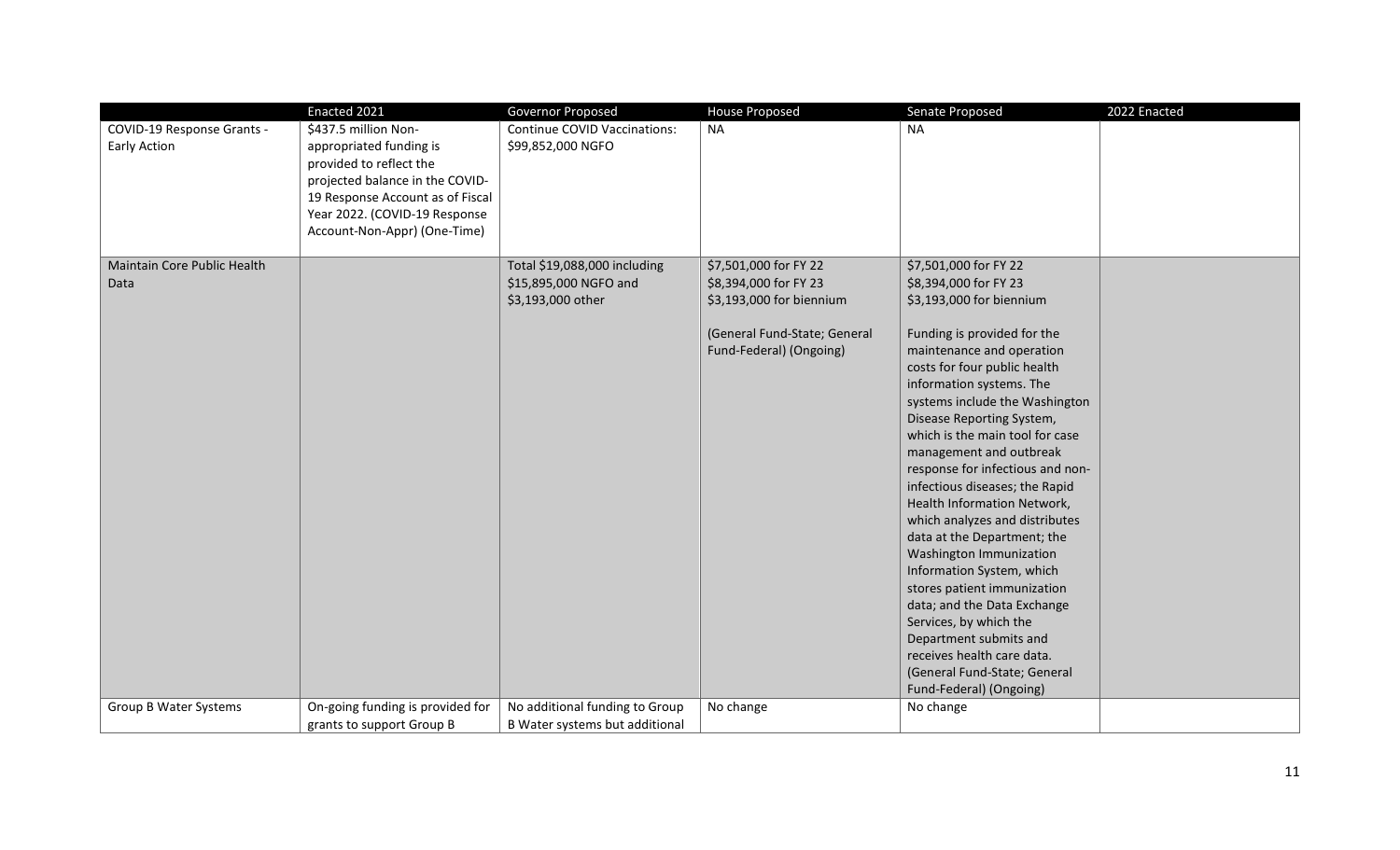|                              | Enacted 2021                                                                                                                                                                                                                                                                                                                                                                                                                    | Governor Proposed                                                                                                                                         | House Proposed | Senate Proposed | 2022 Enacted |
|------------------------------|---------------------------------------------------------------------------------------------------------------------------------------------------------------------------------------------------------------------------------------------------------------------------------------------------------------------------------------------------------------------------------------------------------------------------------|-----------------------------------------------------------------------------------------------------------------------------------------------------------|----------------|-----------------|--------------|
|                              | Water Systems in local<br>jurisdictions. \$984,000                                                                                                                                                                                                                                                                                                                                                                              | \$1,034,000 to upgrade Group B<br>to Group A water systems, and<br>additional \$3,500,000 to<br>address drinking water backlog<br>at Department of Health |                |                 |              |
| <b>Health Equity Zones</b>   | \$1.4 million, on-going. Funding<br>is provided to implement<br><b>Engrossed Second Substitute</b><br>Senate Bill 5052 (health equity<br>zones), which requires the<br>Department, subject to funding,<br>to designate health equity zones<br>statewide and develop projects<br>that meet the needs of each<br>zone. Communities may self-<br>identify as a health equity zone<br>and develop projects. (General<br>Fund-State) | No addition                                                                                                                                               | No addition    | No addition     |              |
| Pandemic After Action Review | \$500,000 one-time to Military<br>Department, 1 WSAC member<br>and 2 LHJ representatives to sit<br>on review team                                                                                                                                                                                                                                                                                                               | No addition                                                                                                                                               | No addition    | No addition     |              |
| Tobacco & Vaping             | \$4,237,000                                                                                                                                                                                                                                                                                                                                                                                                                     | \$121,000 to expand smoking<br>cessation programs                                                                                                         | No change      | No change       |              |
| <b>Home Visiting</b>         | Sec. 717 \$17.7 million to the<br>home visiting services account.                                                                                                                                                                                                                                                                                                                                                               |                                                                                                                                                           | No addition    | No addition     |              |
| Parks Rx Task Force          | \$200,000 one time. Funding is<br>provided for three regional pilot<br>projects where the use of public<br>parks spaces, trails, and facilities<br>can be prescribed as a wellness<br>and preventative measure. 2<br>LHJ representatives to                                                                                                                                                                                     | No change                                                                                                                                                 | No change      | No change       |              |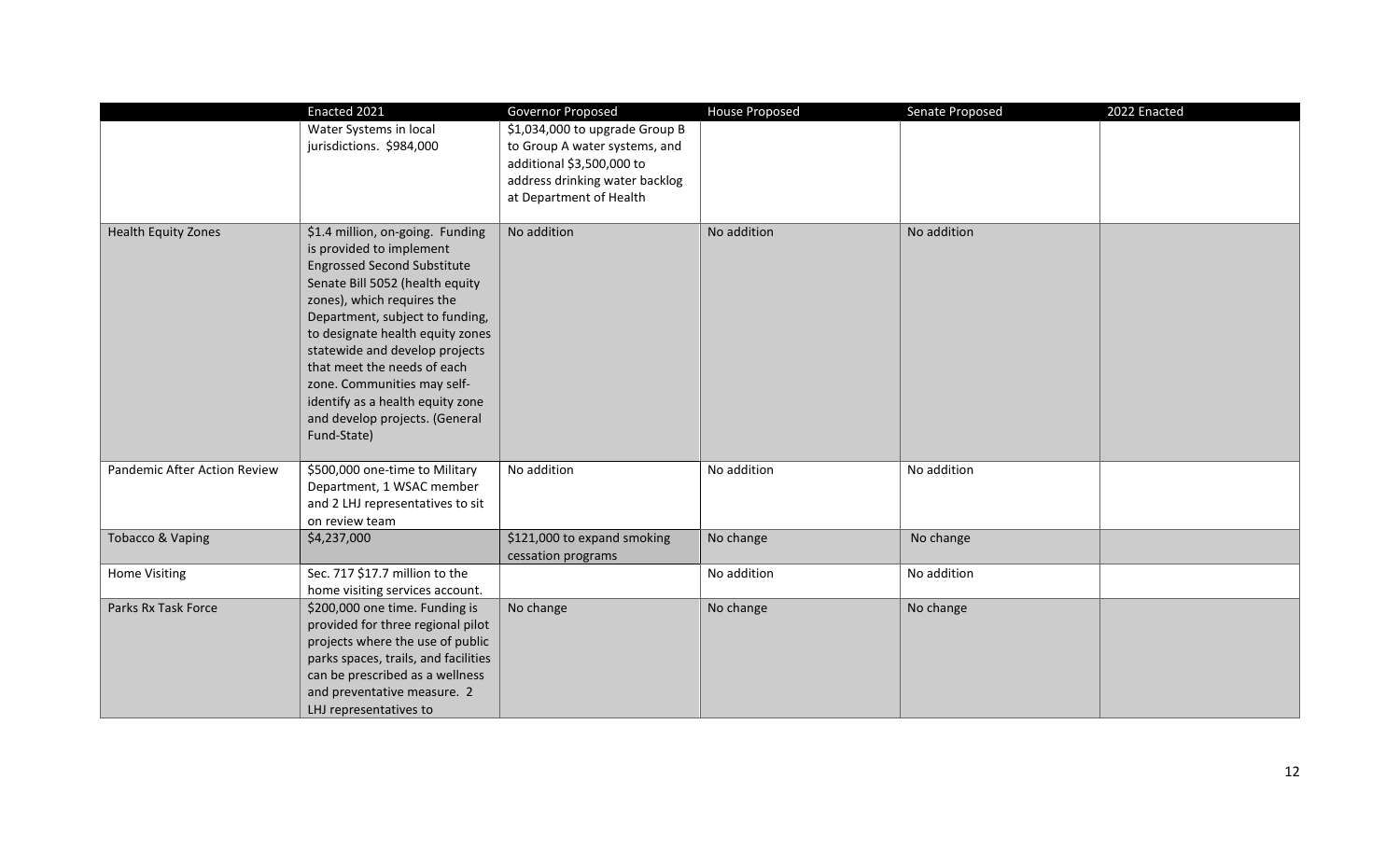|                                 | Enacted 2021                                                                                                                                                                                                                                                                                                                                                                                                                                                                                         | Governor Proposed | <b>House Proposed</b>                                                                                                                                                                                                                                        | Senate Proposed                                                                                                                                                                                                                                                    | 2022 Enacted |
|---------------------------------|------------------------------------------------------------------------------------------------------------------------------------------------------------------------------------------------------------------------------------------------------------------------------------------------------------------------------------------------------------------------------------------------------------------------------------------------------------------------------------------------------|-------------------|--------------------------------------------------------------------------------------------------------------------------------------------------------------------------------------------------------------------------------------------------------------|--------------------------------------------------------------------------------------------------------------------------------------------------------------------------------------------------------------------------------------------------------------------|--------------|
|                                 | participate in program<br>development.                                                                                                                                                                                                                                                                                                                                                                                                                                                               |                   |                                                                                                                                                                                                                                                              |                                                                                                                                                                                                                                                                    |              |
| Preventable Hospitalizations    | \$1.5 million provided to<br>continue a project that utilizes a<br>collaboration between local<br>public health, accountable<br>communities of health and<br>health care providers to reduce<br>potentially preventable<br>hospitalizations. (General Fund-<br>State) (One-Time)                                                                                                                                                                                                                     | No change         | \$44,000 from the health<br>professions account - state to<br>implement HB 1739; which<br>requires hospitals to adopt<br>policies for any pathogen of<br>epidemiological concern, rather<br>than just Methicillin-resistant<br>Staphylococcus aureus (MRSA). | No change                                                                                                                                                                                                                                                          |              |
| <b>Family Planning Services</b> | \$2,233,000 of the general<br>fund-state appropriation for<br>fiscal year 2022, \$2,977,000 of<br>the general fund-state<br>appropriation for fiscal year<br>2023, and \$10,871,000 of the<br>general fund-federal<br>appropriation are provided<br>solely to increase provider rates<br>to maintain and increase access<br>for family planning services for<br>patients seeking services<br>through department of health<br>sexual and reproductive health<br>program family planning<br>providers. | No change         |                                                                                                                                                                                                                                                              | \$7,400,000<br>One-time funding is provided for<br>grants to family planning service<br>providers to stabilize the safety<br>net system by reducing impacts<br>caused by workforce challenges<br>and the COVID-19 pandemic.<br>(General Fund-State) (One-<br>Time) |              |
| Secure Drug Take Back           | Sec. 1120. \$1 million; \$301,000;<br>Funding is provided to<br>implement Second Substitute<br>House Bill 1161 (drug take-back<br>programs), which allows the<br>Department to approve more<br>than one drug take-back                                                                                                                                                                                                                                                                               | No change         | \$1,132,000<br>Ongoing appropriation from the<br>Drug Take-back Program<br>Account - state.                                                                                                                                                                  | \$1,435,000<br>Ongoing appropriation authority<br>is provided to administer the<br>secure drug take-back program.                                                                                                                                                  |              |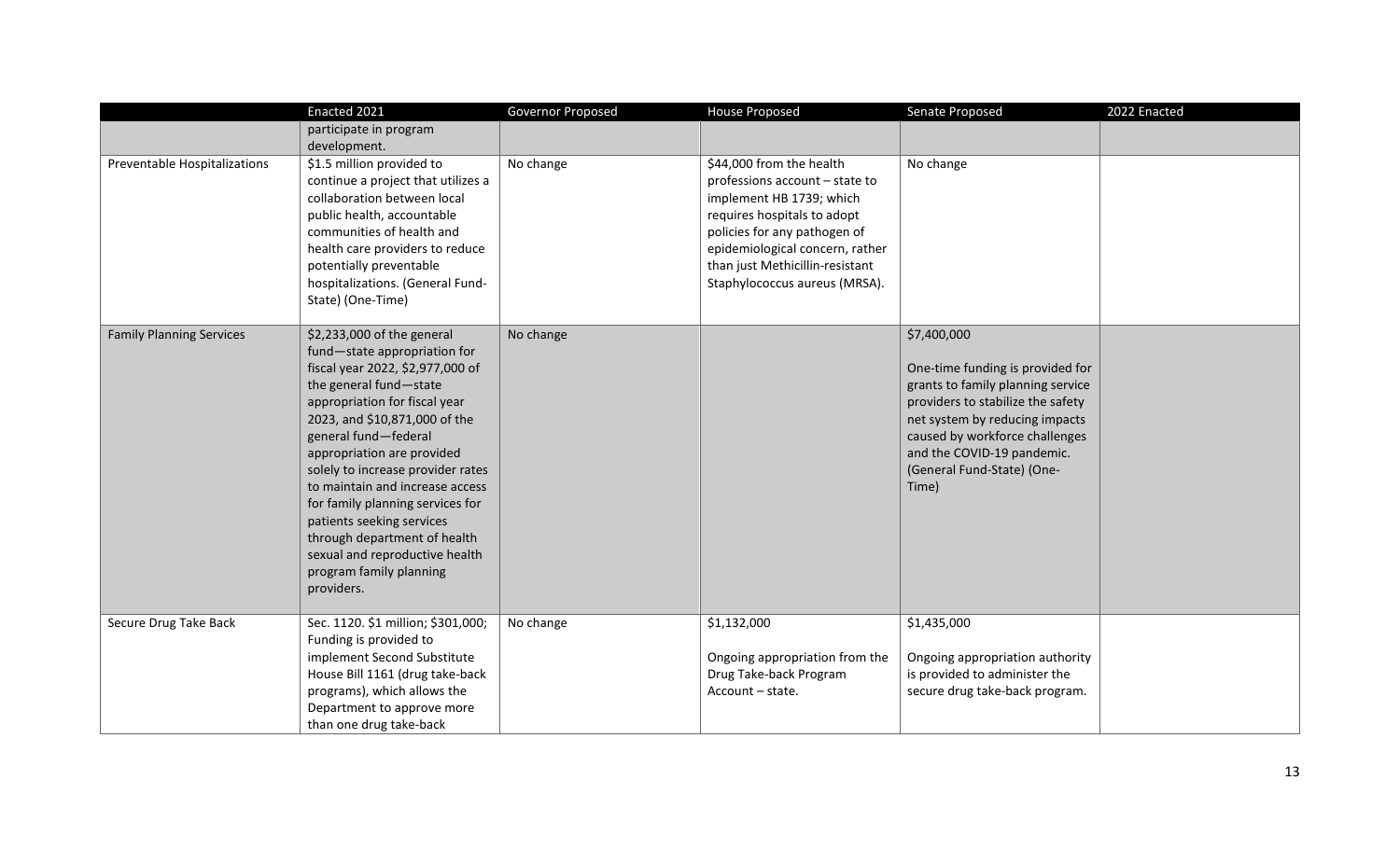|                                            | Enacted 2021                                                                                                                                                                                                                                                                                                                                        | Governor Proposed                                                                                                                                                                                                                                                   | <b>House Proposed</b>                                                                                                                                                                                                                                                                                                                                      | Senate Proposed                                                                                                                                                                                                           | 2022 Enacted |
|--------------------------------------------|-----------------------------------------------------------------------------------------------------------------------------------------------------------------------------------------------------------------------------------------------------------------------------------------------------------------------------------------------------|---------------------------------------------------------------------------------------------------------------------------------------------------------------------------------------------------------------------------------------------------------------------|------------------------------------------------------------------------------------------------------------------------------------------------------------------------------------------------------------------------------------------------------------------------------------------------------------------------------------------------------------|---------------------------------------------------------------------------------------------------------------------------------------------------------------------------------------------------------------------------|--------------|
|                                            | program, establishes a proposal<br>fee for proposals received<br>before January 1, 2024, and<br>establishes requirements for<br>program operator collaboration.<br>Modifications are made<br>regarding the primary collection<br>system and managing requests<br>for prepaid mailing envelopes.<br>(Secure Drug Take-back Program<br>Account-State) |                                                                                                                                                                                                                                                                     |                                                                                                                                                                                                                                                                                                                                                            |                                                                                                                                                                                                                           |              |
| <b>Food Security</b>                       | \$3 million provided to support<br>the Fruit and Vegetable<br>Incentive Program which<br>provides low-income families<br>with vouchers to purchase fresh<br>produce. This provides more<br>nutritious food for families while<br>also supporting local food<br>producers.                                                                           | Additional \$6,178,000 to the<br>WIC and school food programs<br>to address food insecurity                                                                                                                                                                         | \$6,178,000<br>This funding will provide<br>families who relocated from out<br>of state faster access to<br>medically-required therapeutic<br>infant formula, establish a pilot<br>for an electronic Farmer's<br>Market Nutrition program<br>benefit, and offer additional<br>infant formula to low-income<br>Washington families. (General<br>Fund-State) | No addition                                                                                                                                                                                                               |              |
| HB 1348 - 30 Days with<br>Medicaid in Jail | \$912K to implement 1348.                                                                                                                                                                                                                                                                                                                           | <b>NA</b>                                                                                                                                                                                                                                                           | \$912K to implement 1348.                                                                                                                                                                                                                                                                                                                                  | <b>NA</b>                                                                                                                                                                                                                 |              |
| <b>Behavioral Health</b>                   | \$40M is provided for increased<br>community-based inpatient BH<br>services, including state and<br>community operated civil<br>commitment facilities and a rate<br>increase for community<br>providers. The level of funded<br>community beds increases to                                                                                         | \$48.6M to accomplish a variety<br>of things, including: (1) provide<br>psychiatric support while<br>reducing barriers that prevent<br>people with BH needs from<br>being housed or employed; (2)<br>expand the suite of supportive<br>services a person can access | \$1.98M for 2022 and \$1.98M<br>for 2023 for community beds for<br>individuals with a history of<br>mental illness. Priority for<br>permanent supportive housing<br>must be given to those<br>discharged from psychiatric                                                                                                                                  | \$1.98M for 2022 and \$1.98M<br>for 2023 for community beds for<br>individuals with a history of<br>mental illness. Priority for<br>permanent supportive housing<br>must be given to those<br>discharged from psychiatric |              |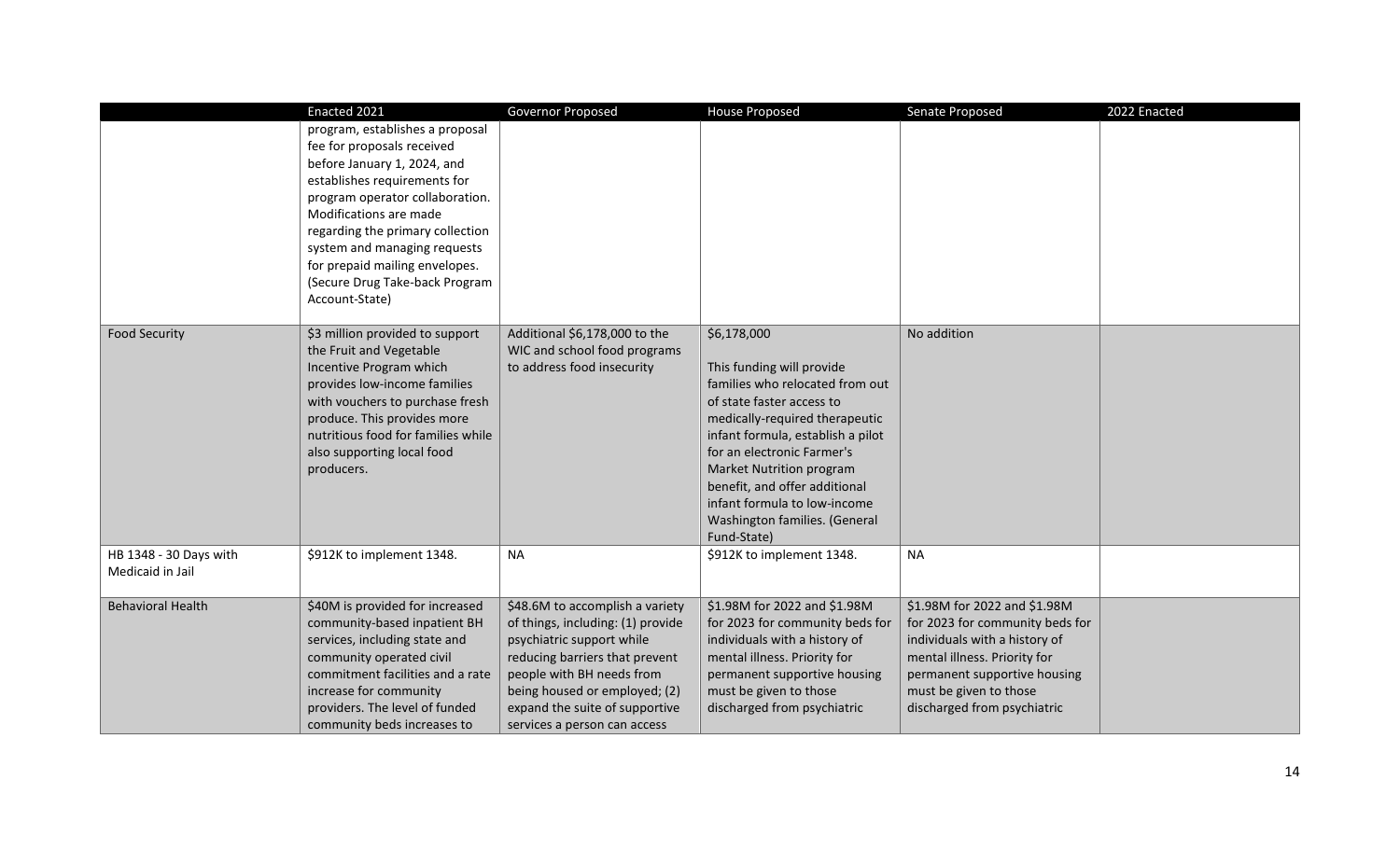|                                              | Enacted 2021                                                                                                                                                                                                                                                                                                                                                                                                                                                                             | Governor Proposed                                                                                                                                                                                                                                                                                                                                                                                                                                                                                                                                                                                                                                                                                                                                               | <b>House Proposed</b>                                                                                                                                                                                                                                                                                                                                                                                                                                                                                                                                                                                                         | Senate Proposed                                                                                                                                                                                                                                                                                                                                                                                                                                                                                                                                                                                                                                                                                                 | 2022 Enacted |
|----------------------------------------------|------------------------------------------------------------------------------------------------------------------------------------------------------------------------------------------------------------------------------------------------------------------------------------------------------------------------------------------------------------------------------------------------------------------------------------------------------------------------------------------|-----------------------------------------------------------------------------------------------------------------------------------------------------------------------------------------------------------------------------------------------------------------------------------------------------------------------------------------------------------------------------------------------------------------------------------------------------------------------------------------------------------------------------------------------------------------------------------------------------------------------------------------------------------------------------------------------------------------------------------------------------------------|-------------------------------------------------------------------------------------------------------------------------------------------------------------------------------------------------------------------------------------------------------------------------------------------------------------------------------------------------------------------------------------------------------------------------------------------------------------------------------------------------------------------------------------------------------------------------------------------------------------------------------|-----------------------------------------------------------------------------------------------------------------------------------------------------------------------------------------------------------------------------------------------------------------------------------------------------------------------------------------------------------------------------------------------------------------------------------------------------------------------------------------------------------------------------------------------------------------------------------------------------------------------------------------------------------------------------------------------------------------|--------------|
|                                              | 273 by the end of FY 23 and 369<br>by the end of FY 2025.                                                                                                                                                                                                                                                                                                                                                                                                                                | once housed; (3) mobile<br>outreach, medical respite, and<br>specialized medical care within                                                                                                                                                                                                                                                                                                                                                                                                                                                                                                                                                                                                                                                                    | hospitals or psychiatric inpatient<br>beds. (Sec. 126, pg. 48)                                                                                                                                                                                                                                                                                                                                                                                                                                                                                                                                                                | hospitals or psychiatric inpatient<br>beds. (Sec. 127, pg. 47)                                                                                                                                                                                                                                                                                                                                                                                                                                                                                                                                                                                                                                                  |              |
|                                              | \$42M to expand substance use<br>disorder services and supports<br>including outreach, treatment,<br>and recovery support services.<br>\$21M to expand mental health<br>services and supports including<br>treatment and recovery support<br>services.<br>\$26M for 6 additional youth<br>mobile crisis teams to expand<br>services statewide, and<br>increased funding for adult<br>mobile crisis teams.<br>\$25M for 2% rate increase for<br>Medicaid and non-Medicaid BH<br>services. | permanent supportive housing;<br>(4) extend supportive housing<br>and employment benefits to<br>those not eligible for Medicaid;<br>(5) provide technical and<br>financial assistance to landlords<br>to maintain housing for people<br>in a BH crisis; and (6) improve<br>existing benefits and transition<br>planning for those with BH<br>needs who leave the state<br>institutions or who are engaged<br>in supportive employment.<br>This will also include a general<br>rate increase to BH providers,<br>and flexible funding to bolster<br>the community BH system and<br>its workforce.<br>\$31.4M to fund a 4.5% increase<br>to the BH managed care rate.<br>Through DOH: \$90,000 to<br>implement youth behavioral<br>health program and \$1,354,000 | \$72.275M 2022 and \$96.334M<br>for 2023 for HCA to contract<br>with BHASOs for BH treatment<br>services not covered under the<br>Medicaid program. Allows for a<br>2% rate increase in 2021 and a<br>7% rate increase effective Jan. 1,<br>2023. Also - HCA must require<br>BHASOs to submit info related<br>to reimbursements to counties<br>made for ITA judicial services<br>and submit a report to OFM and<br>the legislature by December 1,<br>2022 (pg. 294) (Sec. 250, pg.<br>290)<br>\$500K to assist young adults<br>discharging from inpatient BH<br>treatment facilities to obtain<br>housing. (Sec.126, pg. 119) | \$500K to assist young adults<br>discharging from inpatient BH<br>treatment facilities to obtain<br>housing. (Sec. 127, pg. 49)<br>Generally: \$100M for the HCA to<br>provide grants on a one-time<br>basis to BH agencies serving<br>Medicaid and state funded<br>clients to address the current<br>workforce crisis and to improve<br>access to services in community<br>BH. Funds to be distributed on a<br>formula-based allocation and<br>directly to providers.<br>\$18M for a Medicaid rate<br>increase for BH services paid<br>through MCOs.<br>\$54,000 for FY 22<br>\$1,300,000 for FY 23<br>General Fund State for<br>Department of Health to<br>implement youth suicide<br>prevention intervention |              |
|                                              |                                                                                                                                                                                                                                                                                                                                                                                                                                                                                          | to implement the youth suicide<br>prevention program                                                                                                                                                                                                                                                                                                                                                                                                                                                                                                                                                                                                                                                                                                            |                                                                                                                                                                                                                                                                                                                                                                                                                                                                                                                                                                                                                               | approaches.                                                                                                                                                                                                                                                                                                                                                                                                                                                                                                                                                                                                                                                                                                     |              |
| Crisis Triage or Stabilization<br>Facilities | \$6.858 M in 2022 and \$6.858M<br>for 2023 and \$8.046M of federal<br>dollars to maintain new crisis<br>triage or stabilization centers.<br>(Sec. 215, pg. 201)                                                                                                                                                                                                                                                                                                                          | \$60M to expand the capacity for<br>one 16 bed crisis triage and<br>stabilization facility in each of<br>HCA's 10 regional service areas.<br>(Sec. 1021, pg. 51 cap budget -                                                                                                                                                                                                                                                                                                                                                                                                                                                                                                                                                                                    | \$9.795 for 2022 and \$10.015M<br>in 2023 and \$15.025M federal<br>funds for the operation of<br>secure withdrawal management                                                                                                                                                                                                                                                                                                                                                                                                                                                                                                 | \$628,000 for 2022 and \$3.371M<br>for 2023 GF-S and \$2.43M of<br>federal funds to operate crisis<br>stabilization facilities in King and                                                                                                                                                                                                                                                                                                                                                                                                                                                                                                                                                                      |              |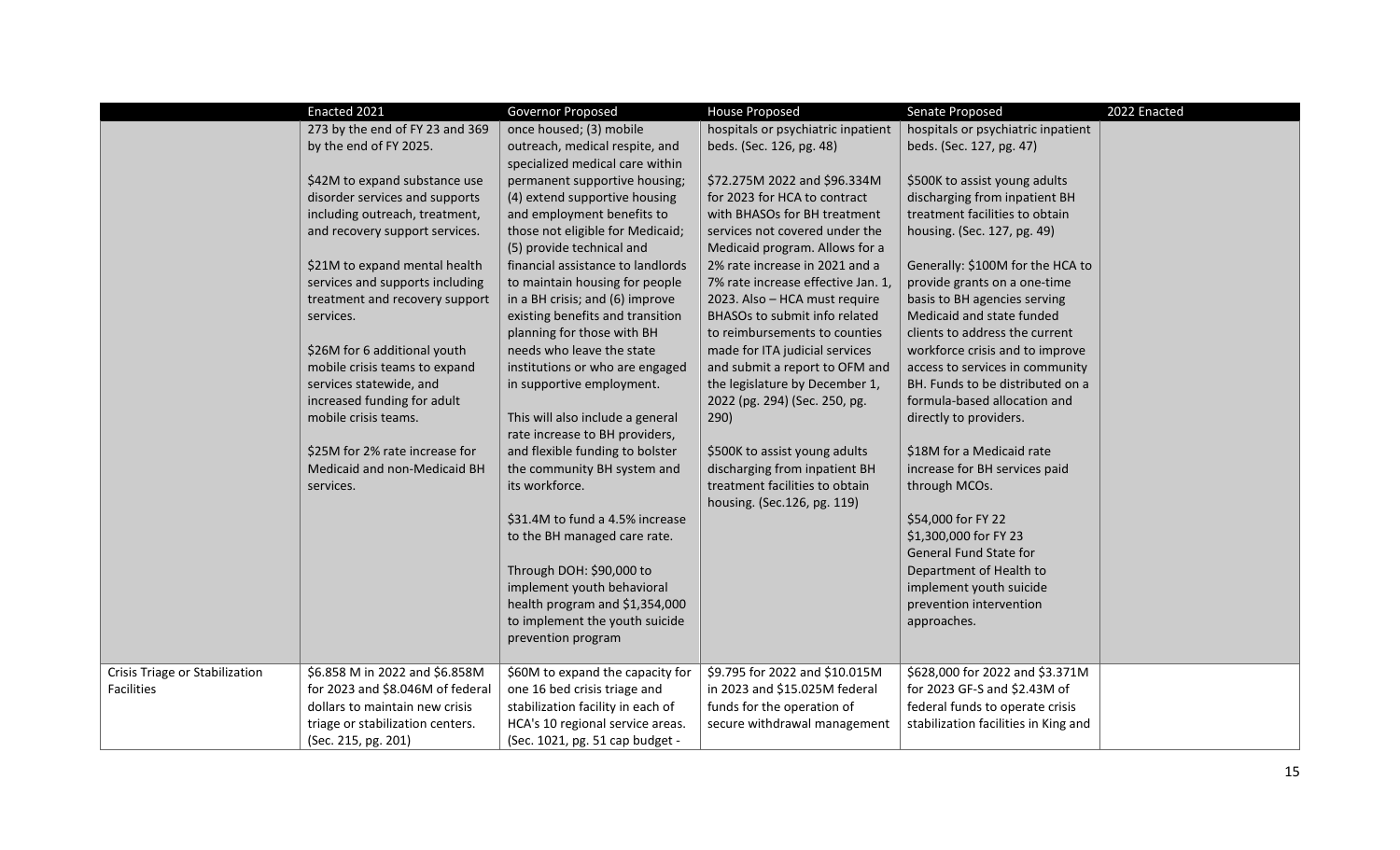|                             | Enacted 2021 | Governor Proposed                                                                                                                                                                                                                                                                                                                                                                                                                                         | House Proposed                                                                                                                                                                                                                                                                                                                                                                                                                                                                                                                                                                    | Senate Proposed                          | 2022 Enacted |
|-----------------------------|--------------|-----------------------------------------------------------------------------------------------------------------------------------------------------------------------------------------------------------------------------------------------------------------------------------------------------------------------------------------------------------------------------------------------------------------------------------------------------------|-----------------------------------------------------------------------------------------------------------------------------------------------------------------------------------------------------------------------------------------------------------------------------------------------------------------------------------------------------------------------------------------------------------------------------------------------------------------------------------------------------------------------------------------------------------------------------------|------------------------------------------|--------------|
|                             |              | Federal Covid funds)<br>\$12M for Commerce to issue<br>grants for at least 2 residential<br>crisis stabilization facilities that<br>must increase BH services and<br>capacity for children and minor<br>youth. (Sec. 1022, pg. 53 cap<br>budget)<br>\$6.4M to fund the operations of<br>the Trueblood crisis triage and<br>stabilization facility in Spokane<br>and 2 facilities in King County<br>that were appropriated in the<br>21-23 capital budget. | and stabilization facilities. (Sec.<br>215, pg. 295)<br>\$664,000 GF-S and \$154,000<br>federal are provided for HCA to<br>contract for 3 regional BH<br>mobile crisis response team<br>focused on supported housing<br>to prevent individuals with BH<br>conditions at high risk of losing<br>housing from becoming<br>homeless, etc. (Sec. 215, pg.<br>325)                                                                                                                                                                                                                     | Spokane counties. (Sec. 215, pg.<br>315) |              |
| Apple Health and Homes 1886 | <b>NA</b>    | $\sf NA$                                                                                                                                                                                                                                                                                                                                                                                                                                                  | \$9.515M to implement HB 1866.<br>\$7.250M is dedicated to<br>providing permanent supportive<br>housing services including<br>operations, maintenance, and<br>service costs of permanent<br>supportive housing units,<br>project-based vouchers, rental<br>subsidies, and provider grants.<br>These shall not be sued for costs<br>eligible for Medicaid coverage.<br>(Sec. 126, pg. 119)<br>\$950,000 for a grant to a<br>nonprofit to advance supportive<br>housing projects in 1866. (Sec.<br>126, pg. 120)<br>\$729,000 GF-S 2022, \$1.245M<br>GF-S 2023, \$2.574M GF federal | <b>NA</b>                                |              |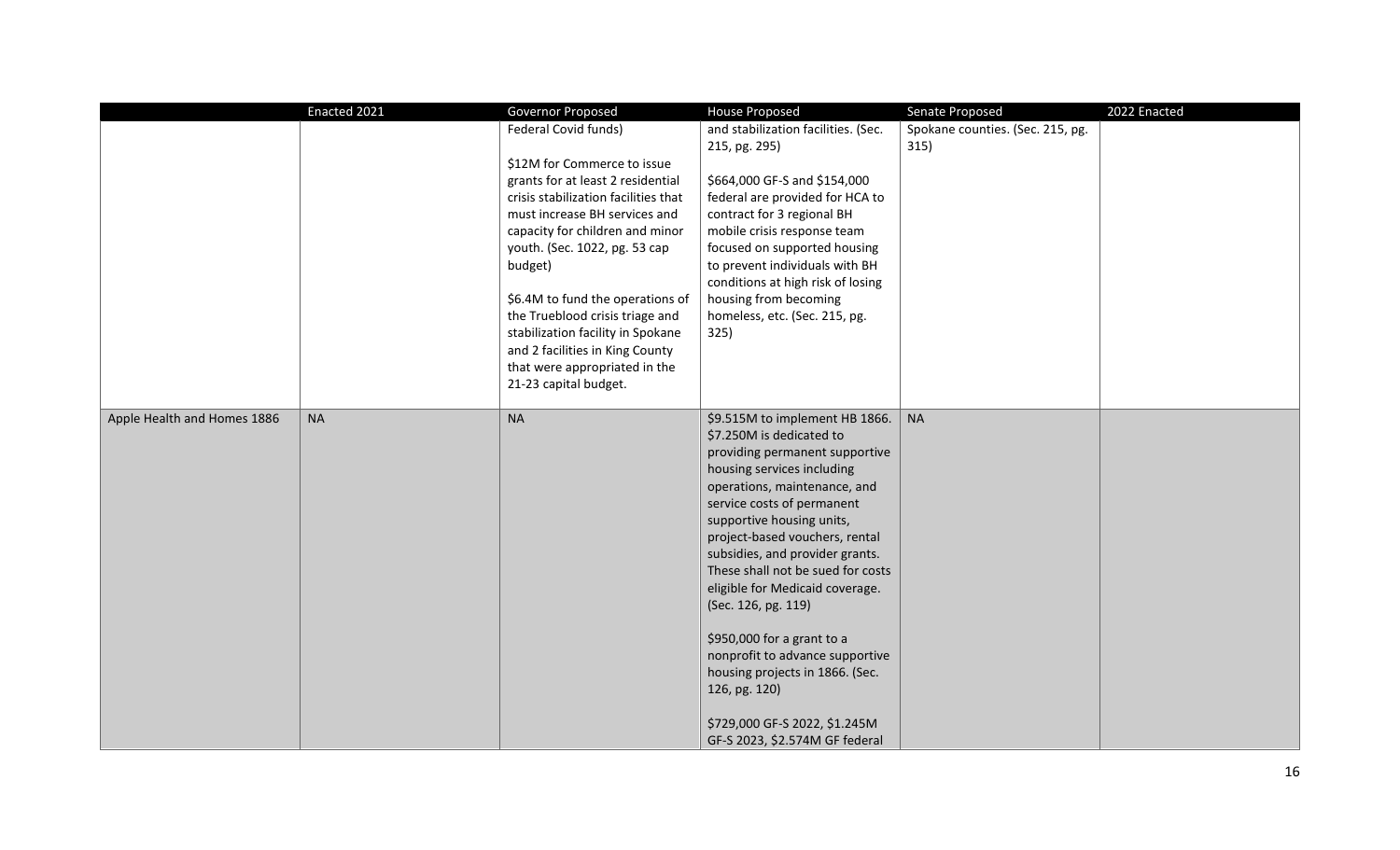|                        | Enacted 2021                       | Governor Proposed                 | <b>House Proposed</b>              | Senate Proposed                    | 2022 Enacted |
|------------------------|------------------------------------|-----------------------------------|------------------------------------|------------------------------------|--------------|
|                        |                                    |                                   | for HCA to implement 1866          |                                    |              |
|                        |                                    |                                   | (Sec.211, pg. 277)                 |                                    |              |
|                        |                                    |                                   |                                    |                                    |              |
|                        |                                    |                                   | \$43.511M for 1866 to be           |                                    |              |
|                        |                                    |                                   | appropriated in the Apple          |                                    |              |
|                        |                                    |                                   | Account. (Sec. 765, pg. 703)       |                                    |              |
| Affordable Housing and | \$39.1M to increase TANF grants    | \$37.5M to increased ABD          | \$2.408M for 2022 and \$5.592M     | \$40.6M of coronavirus state       |              |
| Homelessness           | by 15%, to continue the            | maximum cash benefit from         | for 2023 for the Office of         | fiscal recovery fund for grants to |              |
|                        | hardship exemption to the 60       | \$197 to \$417 per month for a    | Homeless Youth to build            | local jurisdictions, or nonprofit  |              |
|                        | month time limit extension, and    | single person grant and from      | infrastructure and services to     | entities within those              |              |
|                        | to implement SB 5214.              | \$248 to \$528 for a two person   | support a continuum of             | jurisdictions, that are engaged in |              |
|                        |                                    | grant.                            | interventions including            | a MOU with state agencies          |              |
|                        | \$22.8M in federal money for       |                                   | prevention, crisis response,       | regarding the reduction of the     |              |
|                        | one time cash assistance to low-   | \$475K to increase the TANF       | long-term housing etc. (Sec.       | number of persons residing on      |              |
|                        | income families with children.     | benefit amount for households     | 126, pg. 50)                       | public rights of way by            |              |
|                        |                                    | with 9+ members and increasing    |                                    | transitioning them to              |              |
|                        | \$11.9M and \$27.1M federal        | benefit access by removing the    | \$40M for 2023-25is                | permanent housing solutions.       |              |
|                        | funding to administer increased    | 60 month time limit for child     | appropriated in the Home           | (Sec. 127, pg. 95)                 |              |
|                        | food benefits and Pandemic         | only cases where the household    | Security Fund Account to           |                                    |              |
|                        | Electronic Benefit Transfer        | has an ineligible parent.         | continue the Shelter Capacity      | \$37M of the affordable housing    |              |
|                        | benefits, and to increase Food     |                                   | Grant Program which provides       | for all account for grants to      |              |
|                        | Assistance Program benefits to     | \$50.9 M for flexible funding to  | grants to local governments to     | support the building operation,    |              |
|                        | maintain parity with increases in  | support alternative response      | increase their net sheltering      | maintenance, and service costs     |              |
|                        | SNAP.                              | teams in local communities. This  | capacity. (Sec. 709, pg. 680)      | of permanent supportive            |              |
|                        |                                    | will complement the capital       |                                    | housing projects or units that     |              |
|                        | \$131M for HEN program., pg. 35    | investment in rapid housing       | \$150M for grants to nonprofits    | have or will receive funding       |              |
|                        |                                    | acquisition by prioritizing those | to provide utility assistance to   | from the housing trust fund        |              |
|                        | \$35M for grants to local          | units to the chronically          | low-income households. (Sec.       | account. (Sec. 127, pg. 48)        |              |
|                        | governments to increase shelter    | homeless currently encamped       | 126, pg. 93)                       |                                    |              |
|                        | capacity.pg. 37                    | on public right of ways. DOT to   |                                    | \$221.92M of the home security     |              |
|                        |                                    | help remediate encampment         | \$625,000 for grants to counties   | fund and \$58.4M of the            |              |
|                        | \$23 million to expand the         | sites and prevent future          | to administer housing stability    | affordable housing for all         |              |
|                        | <b>HOME Investment Partnership</b> | encampments from forming on       | for youth in crisis programs. (via | account for implementing HB        |              |
|                        | Program to house homeless or       | highway rights of way.            | HB 1905)(Sec. 126, pg. 119)        | 1277 of which \$88.77M goes to     |              |
|                        | those at-risk of becoming          |                                   |                                    | implement the eviction             |              |
|                        | homeless. pg. 57                   | \$3.5M to pay for a new policy to | \$9.950M for 2023 and \$2.126      | prevention rental assistance       |              |
|                        |                                    | allow a variety of middle         | federal for DSHS to provide cash   | program and \$133M is for          |              |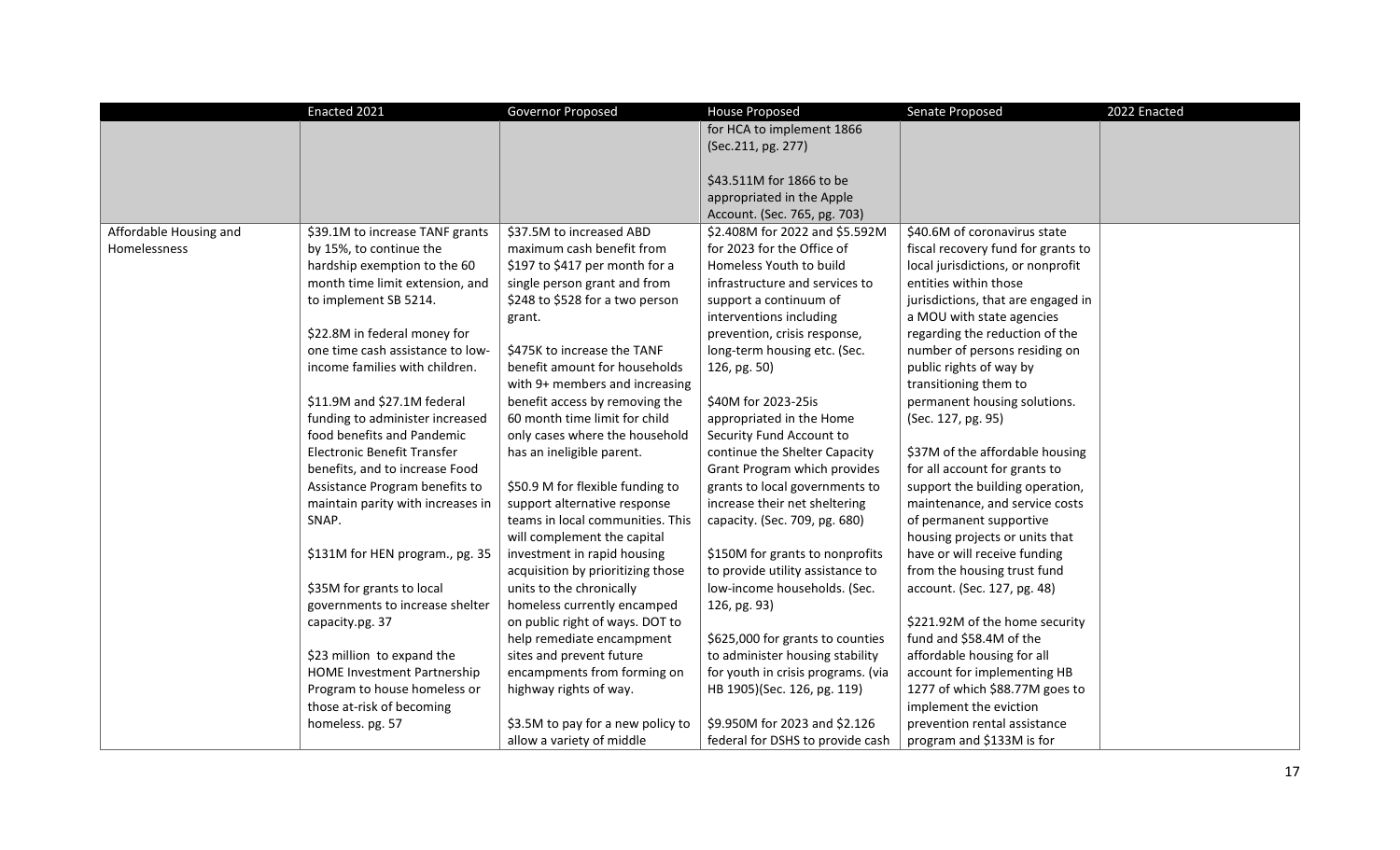| Enacted 2021                   | <b>Governor Proposed</b>           | <b>House Proposed</b>             | Senate Proposed                   | 2022 Enacted |
|--------------------------------|------------------------------------|-----------------------------------|-----------------------------------|--------------|
| \$7.5M for consolidated        | housing types in our cities to     | assistance to households that     | project based vouchers and        |              |
| homeless grant program. pg. 36 | restore housing supply and         | have exceeded the 60 mo time      | related services, rapid           |              |
|                                | encourage affordable               | limit in the TANF program         | rehousing, housing acquisition,   |              |
| \$2 million for transitional   | homeownership. This will also      | through June 30,2023. (Sec. 205,  | and supportive services. At least |              |
| housing                        | increase housing by allowing       | pg. 228) Another An additional    | \$20M must be used for hotel      |              |
|                                | duplexes, triplexes, and quads     | \$50,000 is dedicated to increase | motel vouchers, rapid             |              |
|                                | on all lots within a 1/2 mile of   | the monthly payment standard      | rehousing, and supportive         |              |
|                                | major transit stops in large       | for households with 9 or more     | services. (Sec. 127, pg. 66)      |              |
|                                | cities. It will also allow lot-    | family members.                   |                                   |              |
|                                | splitting and duplexes on all lots |                                   | \$1.5M 2022 and \$2.58M 2023 of   |              |
|                                | in large and midsize cities and    | \$36.621M for 2023 to increase    | GF-S and \$4.5M of the home       |              |
|                                | support anti displacement          | the grant standard for ABD        | security fund are provided for    |              |
|                                | measures.                          | program to a maximum of           | the consolidated homeless grant   |              |
|                                |                                    | \$417/mo for a one person grant   | program. (Sec. 127, pg. 52)       |              |
|                                | \$100M toward expanding            | and \$528/mo for a 2-person       |                                   |              |
|                                | enhanced shelter capacity          | grant effective September 1,      | \$6.027M GF-S and \$2.009M        |              |
|                                | through the enhanced               | 2022. (Sec. 205, pg. 236)         | Federal funds provided solely to  |              |
|                                | sheltering grant program.          |                                   | create and expand access to no    |              |
|                                |                                    | \$6.027GF-S and \$2.009M          | barrier, low-barrier, and         |              |
|                                |                                    | federal to create and expand      | transitional housing programs     |              |
|                                |                                    | access to no barrier, and low-    | using a housing first model       |              |
|                                |                                    | barrier programs using a          | designed to assist and stabilize  |              |
|                                |                                    | housing first model designed to   | housing supports for adults with  |              |
|                                |                                    | assist and stabilize housing      | BH conditions. Supports and       |              |
|                                |                                    | supports for adults with BH       | services must be available with   |              |
|                                |                                    | conditions. No treatment          | no requirement for treatment      |              |
|                                |                                    | requirement. HCA and DOC          | for BH conditions and must be     |              |
|                                |                                    | must collaborate on this with a   | individualized based on need.     |              |
|                                |                                    | report to the legislature         | (Sec. 215, pg. 313)               |              |
|                                |                                    | 12.31.22. (Sec. 215 pg. 326)      |                                   |              |
|                                |                                    |                                   | \$35M of the home security fund   |              |
|                                |                                    |                                   | or increasing local temporary     |              |
|                                |                                    |                                   | shelter capacity. (Sec.127, pg.   |              |
|                                |                                    |                                   | 53)                               |              |
|                                |                                    |                                   |                                   |              |
|                                |                                    |                                   | \$950,000 2022 and \$1.064M       |              |
|                                |                                    |                                   | 2023 for a transitional housing   |              |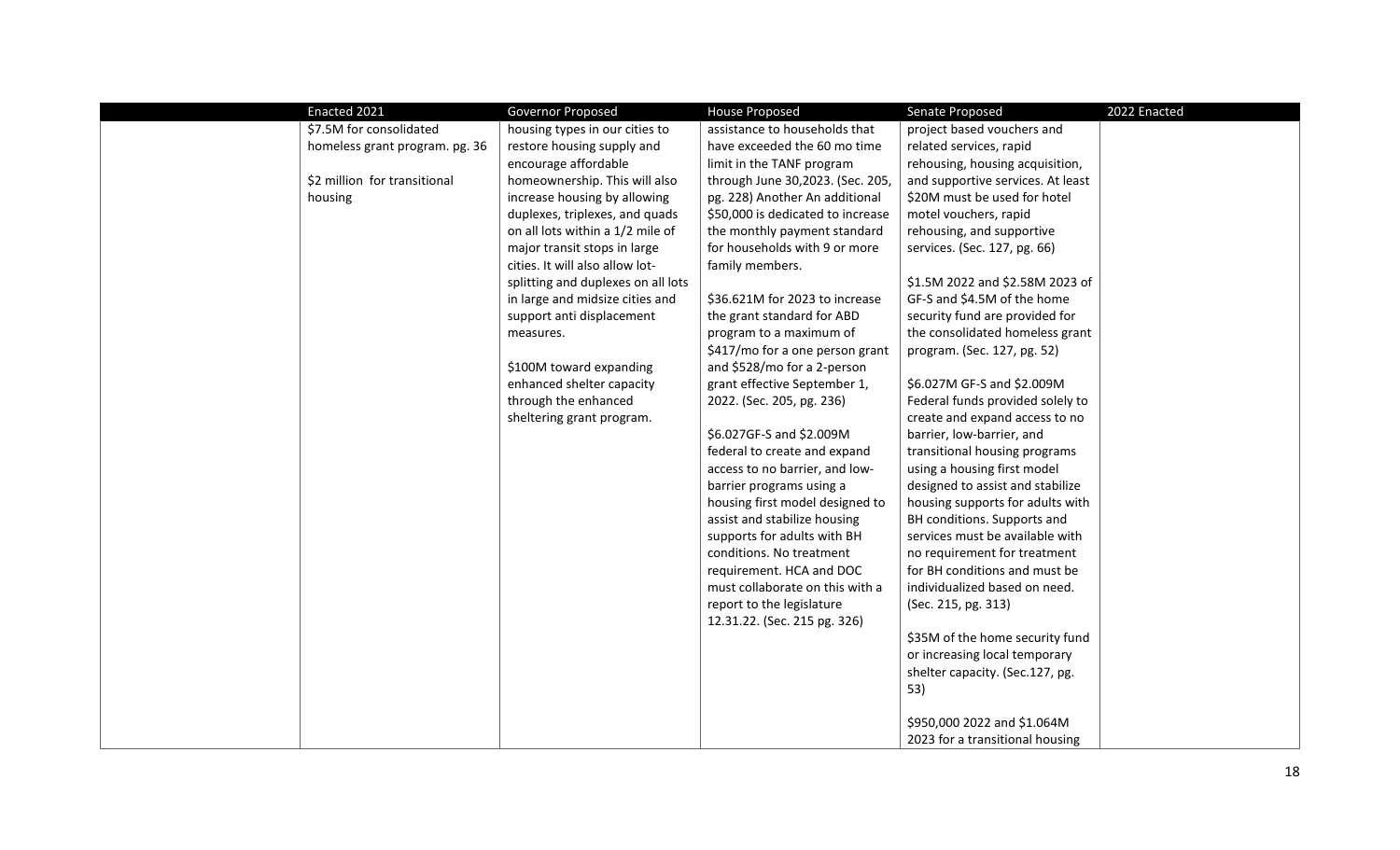|                           | Enacted 2021                       | Governor Proposed | <b>House Proposed</b>             | Senate Proposed                   | 2022 Enacted |
|---------------------------|------------------------------------|-------------------|-----------------------------------|-----------------------------------|--------------|
|                           |                                    |                   |                                   | pilot program for nondependent    |              |
|                           |                                    |                   |                                   | homeless youth. (Sec. 127, pg.    |              |
|                           |                                    |                   |                                   | 54)                               |              |
| Rental Assistance Program | \$658M federal funds for           |                   | \$278.5M ARPA and \$403M          | \$278.5M ARPA and \$403M          |              |
|                           | Commerce to administer an          |                   | coronavirus state are provided    | coronavirus state are provided    |              |
|                           | emergency rental assistance        |                   | for an emergency rental           | for an emergency rental           |              |
|                           | program. Commerce will             |                   | assistance program. Funding will  | assistance program. Funding will  |              |
|                           | distribute funding by way of       |                   | be distributed by way of grants   | be distributed by way of grants   |              |
|                           | grants to local housing            |                   | to local housing providers. (Sec. | to local housing providers. (Sec. |              |
|                           | providers. (Sec. 129, pg. 40)      |                   | 126, pg. 57)                      | 127, pg. 56)                      |              |
|                           | \$255M is for emergency rental     |                   |                                   |                                   |              |
|                           | and utility assistance. \$403M for |                   | \$20M for 2022 and \$35M for      | \$775K Is provided to create a    |              |
|                           | grants to provide emergency        |                   | 2023 for the eviction prevention  | rental voucher and bridge         |              |
|                           | rental and utility assistance.     |                   | rental assistance program. (Sec.  | program and implement             |              |
|                           |                                    |                   | 126, pg. 105)                     | strategies to reduce instance     |              |
|                           | \$259.3M federal funds for rental  |                   |                                   | where an individual leaves a      |              |
|                           | assistance and housing. (Sec.      |                   | \$775K is provided to create a    | state hospital or private BH      |              |
|                           | 129, pg. 42)                       |                   | rental voucher and bridge         | provider directly into            |              |
|                           |                                    |                   | program and implement             | homelessness. (Sec. 215, pg.      |              |
|                           | \$222M of state COVID state/       |                   | strategies to reduce instance     | 313)                              |              |
|                           | federal appropriation for rental   |                   | where an individual leaves a      |                                   |              |
|                           | assistance, project-based          |                   | state hospital or private BH      |                                   |              |
|                           | vouchers for nonprofit housing     |                   | provider directly into            |                                   |              |
|                           | providers and related services,    |                   | homelessness. (Sec. 215, pg.      |                                   |              |
|                           | rapid rehousing, emergency         |                   | 326)                              |                                   |              |
|                           | housing, foreclosure prevention    |                   |                                   |                                   |              |
|                           | services, dispute resolution       |                   |                                   |                                   |              |
|                           | center eviction prevention         |                   |                                   |                                   |              |
|                           | services, and tenant education     |                   |                                   |                                   |              |
|                           | and legal assistance. IF HB 1277   |                   |                                   |                                   |              |
|                           | (DRF) passes, the amounts in       |                   |                                   |                                   |              |
|                           | this section will lapse. Of that   |                   |                                   |                                   |              |
|                           | \$89M goes to Commerce to          |                   |                                   |                                   |              |
|                           | implement an eviction              |                   |                                   |                                   |              |
|                           | prevention rental assistance       |                   |                                   |                                   |              |
|                           | program. Households are            |                   |                                   |                                   |              |
|                           | eligible to receive assistance if  |                   |                                   |                                   |              |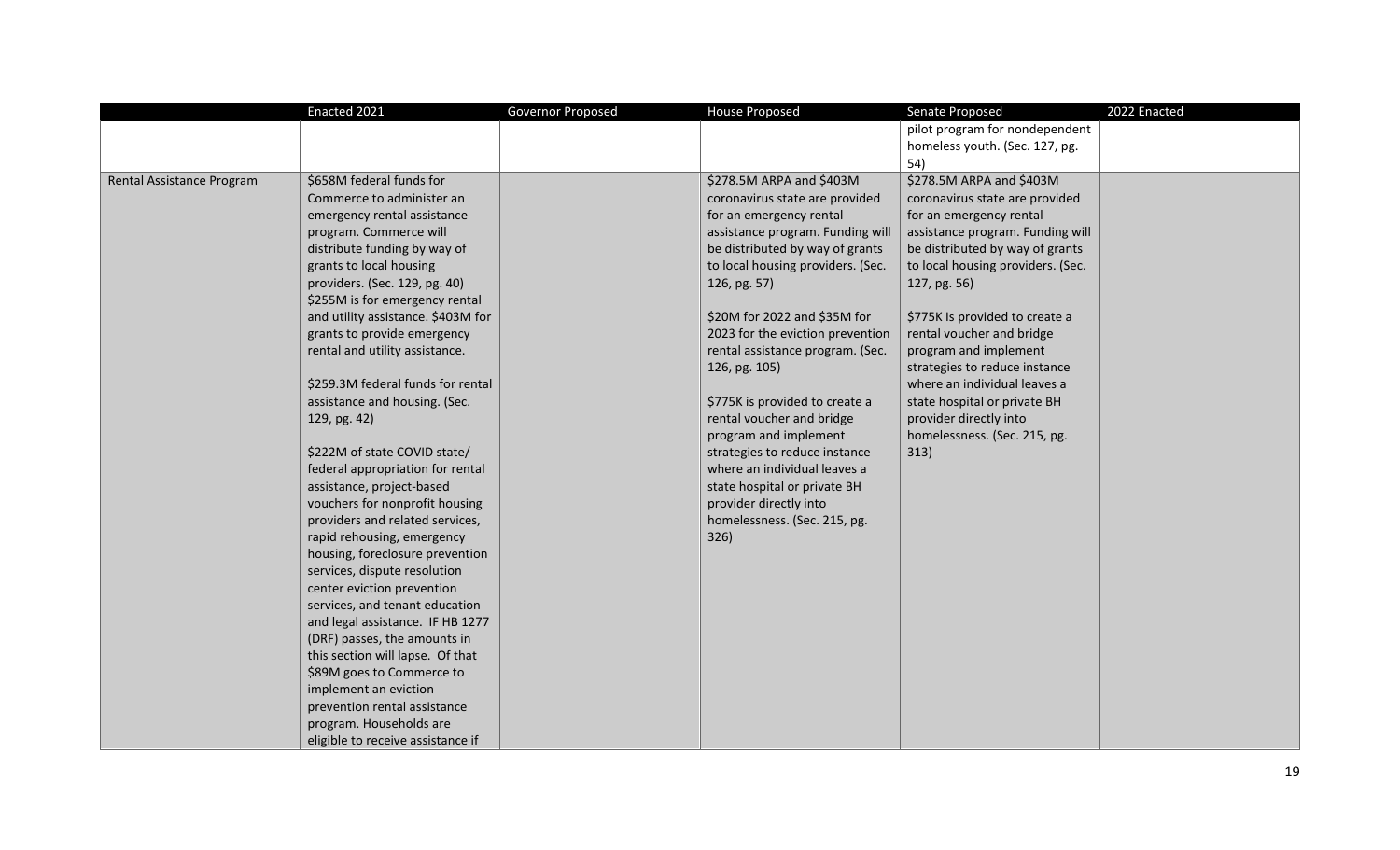|                                             | Enacted 2021                                                                                                                                                                                                                                                                                                                                                                                                                                                                                                                                                                                     | Governor Proposed                                                                                                                                                                              | <b>House Proposed</b>                                                                                                                                                            | Senate Proposed                                                                                                                                                                                                                                                                                                                         | 2022 Enacted |
|---------------------------------------------|--------------------------------------------------------------------------------------------------------------------------------------------------------------------------------------------------------------------------------------------------------------------------------------------------------------------------------------------------------------------------------------------------------------------------------------------------------------------------------------------------------------------------------------------------------------------------------------------------|------------------------------------------------------------------------------------------------------------------------------------------------------------------------------------------------|----------------------------------------------------------------------------------------------------------------------------------------------------------------------------------|-----------------------------------------------------------------------------------------------------------------------------------------------------------------------------------------------------------------------------------------------------------------------------------------------------------------------------------------|--------------|
|                                             | they have incomes at or below<br>80% of the county AMI and<br>other factors. \$20M of that is<br>provided solely for hotel and<br>motel vouchers, rapid<br>rehousing, and supportive<br>services for individuals and<br>families accessing vouchers and<br>rapid rehousing. Another \$58M<br>of that is for operations,<br>maintenance, and services for<br>permanent supportive housing.<br>\$11.68M is provided solely for<br>the landlord mitigation<br>program. (Sec. 752, pg. 512)<br>\$30M for Commerce to<br>administer an eviction rental<br>assistance program. Sec. 1905,<br>pg. 1090) |                                                                                                                                                                                                |                                                                                                                                                                                  |                                                                                                                                                                                                                                                                                                                                         |              |
| <b>Utility Arrearages</b>                   | \$2.55 M ARPA provided for<br>emergency rental and utility<br>assistance                                                                                                                                                                                                                                                                                                                                                                                                                                                                                                                         | \$100M in grants, administered<br>by Commerce, to preserve<br>tenancies by helping with utility<br>arrearages which will help<br>renters obtain and maintain<br>housing. (Federal Covid funds) | \$278,476,000 (increased from<br>2.55) ARPA provided for<br>emergency rental and utility<br>assistance (page 59)<br>\$150 M provided for utility<br>assistance program (page 95) | \$278,476,000 (increased from<br>2.55) ARPA provided for<br>emergency rental and utility<br>assistance (page 57)<br>\$50M COVID federal - grants for<br>public and private water, sewer,<br>electric, and natural gas utilities<br>to address low income customer<br>arrearages compound by COVID<br>and economic downturn (page<br>94) |              |
| <b>Eviction Resolution Pilot</b><br>Program | \$22.25M for the<br>implementation of 5160 dealing<br>with landlord-tenant relations,                                                                                                                                                                                                                                                                                                                                                                                                                                                                                                            |                                                                                                                                                                                                | \$4.505M 2022 and \$6.105M<br>2023 to implement 5160 dealing<br>with landlord-tenant relations,                                                                                  | \$6.430M for 2022 and \$8.216M<br>for 2023 to implement 5160 for<br>AOC. (Sec. 113, pg. 13)                                                                                                                                                                                                                                             |              |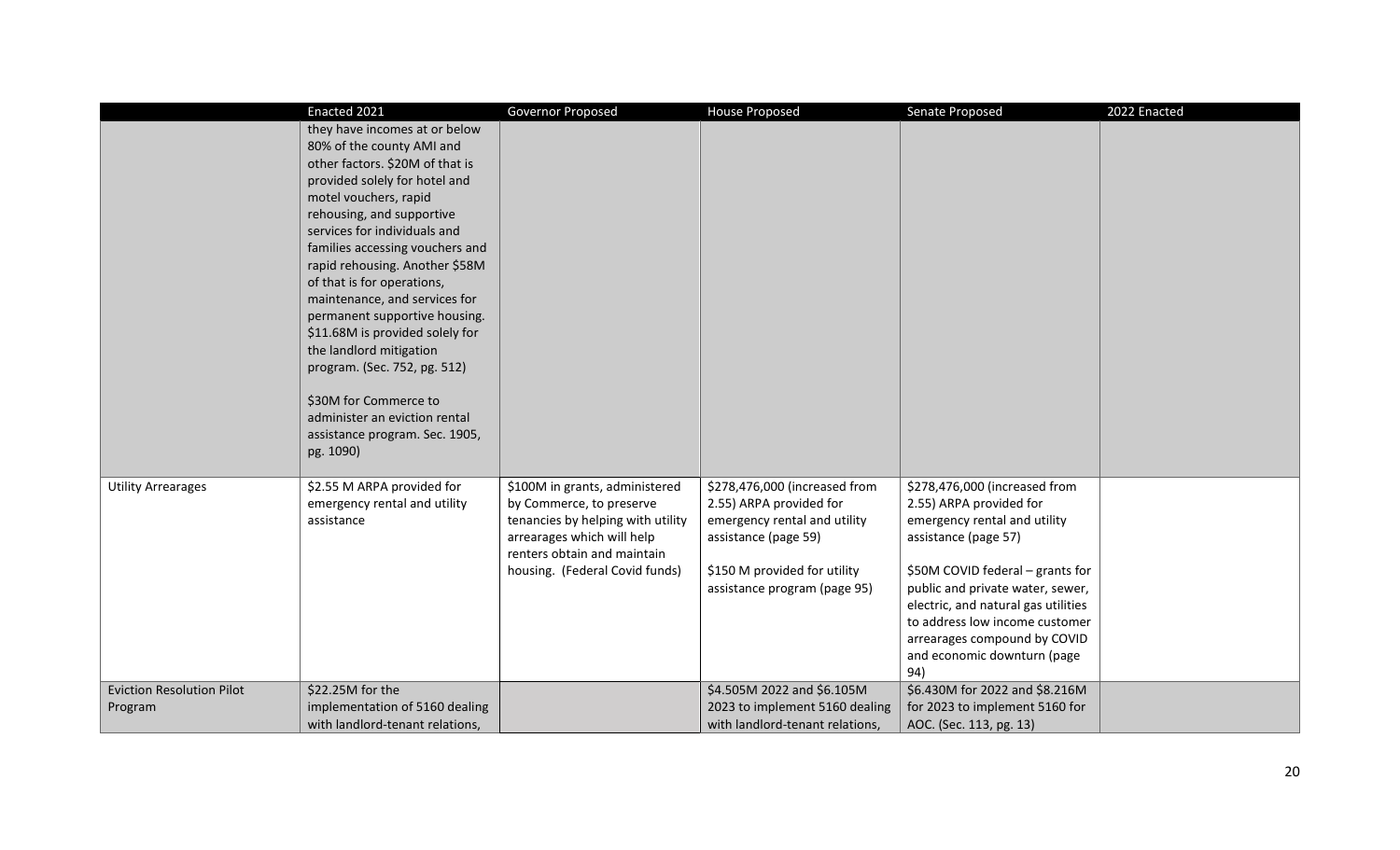|                             | Enacted 2021                       | Governor Proposed                 | <b>House Proposed</b>              | Senate Proposed                    | 2022 Enacted |
|-----------------------------|------------------------------------|-----------------------------------|------------------------------------|------------------------------------|--------------|
|                             | including representation of        |                                   | including representation of        |                                    |              |
|                             | indigent defendants in unlawful    |                                   | indigent defendants in unlawful    | \$11.122M for 2022 and             |              |
|                             | detainer cases. (Sec. 117, pg. 13) |                                   | detainer cases. (Sec. 112, pg. 11) | \$12.957M for 2023 for the         |              |
|                             |                                    |                                   |                                    | implementation of 5160 dealing     |              |
|                             |                                    |                                   |                                    | with landlord-tenant relations,    |              |
|                             |                                    |                                   |                                    | including representation of        |              |
|                             |                                    |                                   |                                    | indigent defendants in unlawful    |              |
|                             |                                    |                                   |                                    | detainer cases. (Sec. 115, pg. 19) |              |
| Mortgage Assistance Program | \$1.2M to assist homeowners at     | \$11.3 M to increase the landlord | \$25M for the landlord             | \$1.2M to assist homeowners at     |              |
|                             | risk of foreclosure. Can be used   | mitigation program funding (GF    | mitigation program in HB 1593.     | risk of foreclosure. Can be used   |              |
|                             | for activities to prevent          | state (Sec.127, pg. 60)           | (Sec. 126, pg. 118)                | for activities to prevent          |              |
|                             | mortgage or tax lien foreclosure,  |                                   |                                    | mortgage or tax lien foreclosure,  |              |
|                             | housing counselors, a              |                                   | \$1.2M to assist homeowners at     | housing counselors, a              |              |
|                             | foreclosure prevention hotline,    |                                   | risk of foreclosure. Can be used   | foreclosure prevention hotline,    |              |
|                             | legal services for low-income      |                                   | for activities to prevent          | legal services for low-income      |              |
|                             | individuals, mediation, and        |                                   | mortgage or tax lien foreclosure,  | individuals, mediation, and        |              |
|                             | other activities that promote      |                                   | housing counselors, a              | other activities that promote      |              |
|                             | home ownership. (Sec.129, pg.      |                                   | foreclosure prevention hotline,    | home ownership. (Sec. 127, pg.     |              |
|                             | 42)                                |                                   | legal services for low-income      | 57)                                |              |
|                             |                                    |                                   | individuals, mediation, and        |                                    |              |
|                             | \$187M of ARPA provided for a      |                                   | other activities that promote      | \$173M of ARPA and \$4.5M of       |              |
|                             | homeowner assistance program       |                                   | home ownership. (Sec. 126, pg.     | GF-S is provided for a             |              |
|                             | to provide mortgage,               |                                   | 58)                                | homeowner assistance program       |              |
|                             | foreclosure, and other             |                                   |                                    | to provide mortgage,               |              |
|                             | assistance to eligible             |                                   | \$174M of ARPA and \$4.5M of       | foreclosure, and other             |              |
|                             | homeowners. Of this amount         |                                   | GF-S is provided for a             | assistance to eligible             |              |
|                             | \$13M is solely for foreclosure    |                                   | homeowner assistance program       | homeowners. Of this amount         |              |
|                             | assistance. (Sec. 129, pg. 52)     |                                   | to provide mortgage,               | \$2M ARPA and \$4.5M GF-S is       |              |
|                             |                                    |                                   | foreclosure, and other             | solely for foreclosure assistance. |              |
|                             | See also Sec. 752, pg. 510 -       |                                   | assistance to eligible             | (Sec. 127, pg. 68)                 |              |
|                             | provides more federal funds        |                                   | homeowners. Of this amount         |                                    |              |
|                             | toward foreclosure and other       |                                   | \$2M ARPA and \$4.5M GF-S is       | \$607K for 2022 and 2023 goes      |              |
|                             | things in the amount of \$222M.    |                                   | solely for foreclosure assistance. | to the statewide nonprofit         |              |
|                             |                                    |                                   | (Sec. 126, pg. 69)                 | resource center to assist current  |              |
|                             | \$607K goes to the statewide       |                                   |                                    | and prospective homeowners,        |              |
|                             | nonprofit resource center to       |                                   |                                    | and homeowners at risk of          |              |
|                             | assist current and prospective     |                                   |                                    | foreclosure. (Sec. 127, pg. 57)    |              |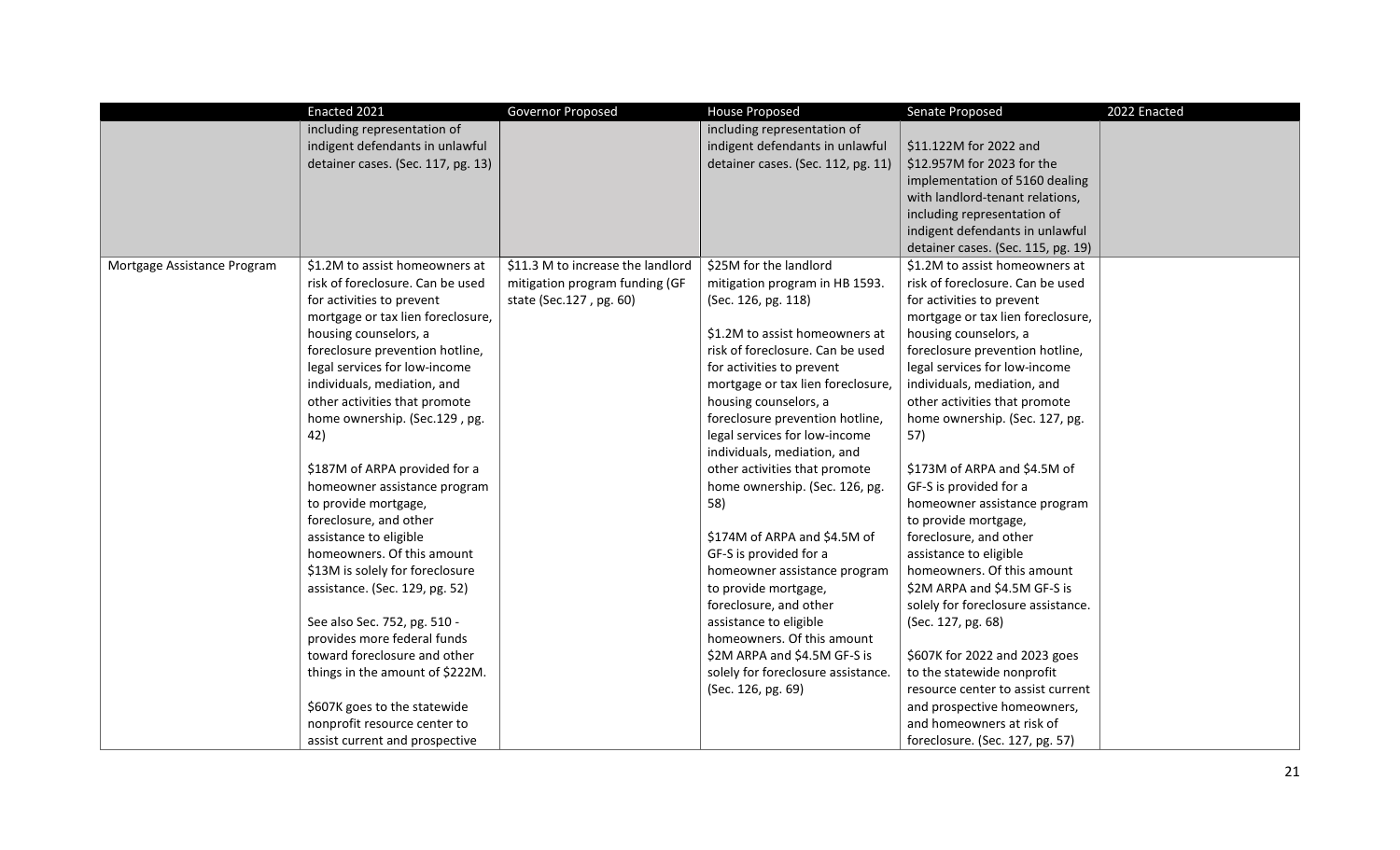|                    | Enacted 2021                                                   | Governor Proposed         | <b>House Proposed</b>             | Senate Proposed                                                | 2022 Enacted |
|--------------------|----------------------------------------------------------------|---------------------------|-----------------------------------|----------------------------------------------------------------|--------------|
|                    | homeowners, and homeowners                                     |                           |                                   |                                                                |              |
|                    | at risk of foreclosure. (Sec., 1121                            |                           |                                   |                                                                |              |
|                    | pg. 666)                                                       |                           |                                   |                                                                |              |
|                    |                                                                |                           |                                   |                                                                |              |
|                    | \$4M federal funds for                                         |                           |                                   |                                                                |              |
|                    | Commerce to assist                                             |                           |                                   |                                                                |              |
|                    | homeowners at risk of                                          |                           |                                   |                                                                |              |
|                    | foreclosure. Must be used for                                  |                           |                                   |                                                                |              |
|                    | activities to prevent mortgage                                 |                           |                                   |                                                                |              |
|                    | or tax lien foreclosures, housing                              |                           |                                   |                                                                |              |
|                    | counselors, foreclosure                                        |                           |                                   |                                                                |              |
|                    | prevention hotlines, low-income                                |                           |                                   |                                                                |              |
|                    | legal services, mediation, and                                 |                           |                                   |                                                                |              |
|                    | other activities that promote                                  |                           |                                   |                                                                |              |
|                    | homeownership. (Sec. 1905, pg.                                 |                           |                                   |                                                                |              |
|                    | 1091)                                                          |                           |                                   |                                                                |              |
|                    |                                                                |                           |                                   |                                                                |              |
| 988 Crisis Hotline | \$600K for HB 1477. To be used                                 | \$80K for (Sec., pg. 288) | \$13.374M 2022 and \$15.474M      | \$600K for HB 1477. To be used                                 |              |
|                    | for OFM to assist the HCA,                                     |                           | 2023 and 413.743M federal         | for OFM to assist the HCA,                                     |              |
|                    | DSHS, and the DOH to                                           |                           | funds for increasing local BH     | DSHS, and the DOH to                                           |              |
|                    | coordinate efforts to transform                                |                           | mobile crisis response team       | coordinate efforts to transform                                |              |
|                    | the BH system and improve the                                  |                           | capacity and ensuring each        | the BH system and improve the                                  |              |
|                    | collection and availability of                                 |                           | region has at least one adult and | collection and availability of                                 |              |
|                    | data. OFM must provide                                         |                           | one child and youth mobile        | data. OFM must provide                                         |              |
|                    | direction and ensure                                           |                           | crisis team that is able to       | direction and ensure                                           |              |
|                    | coordination between state                                     |                           | respond to 988 crisis hotline     | coordination between state                                     |              |
|                    | agencies in the forecasting of<br>forensic and long-term civil |                           | calls. (Sec. 215, pg. 314)        | agencies in the forecasting of<br>forensic and long-term civil |              |
|                    | commitment beds, long-term                                     |                           | \$150,000 2022 and \$450,000      | commitment beds, long-term                                     |              |
|                    | inpatient capacity from the state                              |                           | 2023 for OFM to assist the HCA,   | inpatient capacity from the state                              |              |
|                    | hospital to community settings,                                |                           | DSHS, and the DOH to              | hospital to community settings,                                |              |
|                    | and improving the BH crisis                                    |                           | coordinate efforts to transform   | and improving the BH crisis                                    |              |
|                    | response system. (Sec 131, pg.                                 |                           | the BH system and improve the     | response system. (Sec. 129, pg.                                |              |
|                    | 83)                                                            |                           | collection and availability of    | 116)                                                           |              |
|                    |                                                                |                           | data. OFM must provide            |                                                                |              |
|                    | \$245K to implement HB 1477.                                   |                           | direction and ensure              | \$245K to implement HB 1477.                                   |              |
|                    | (Sec. 137, pg. 92)                                             |                           | coordination between state        | (Sec. 135, pg. 131)                                            |              |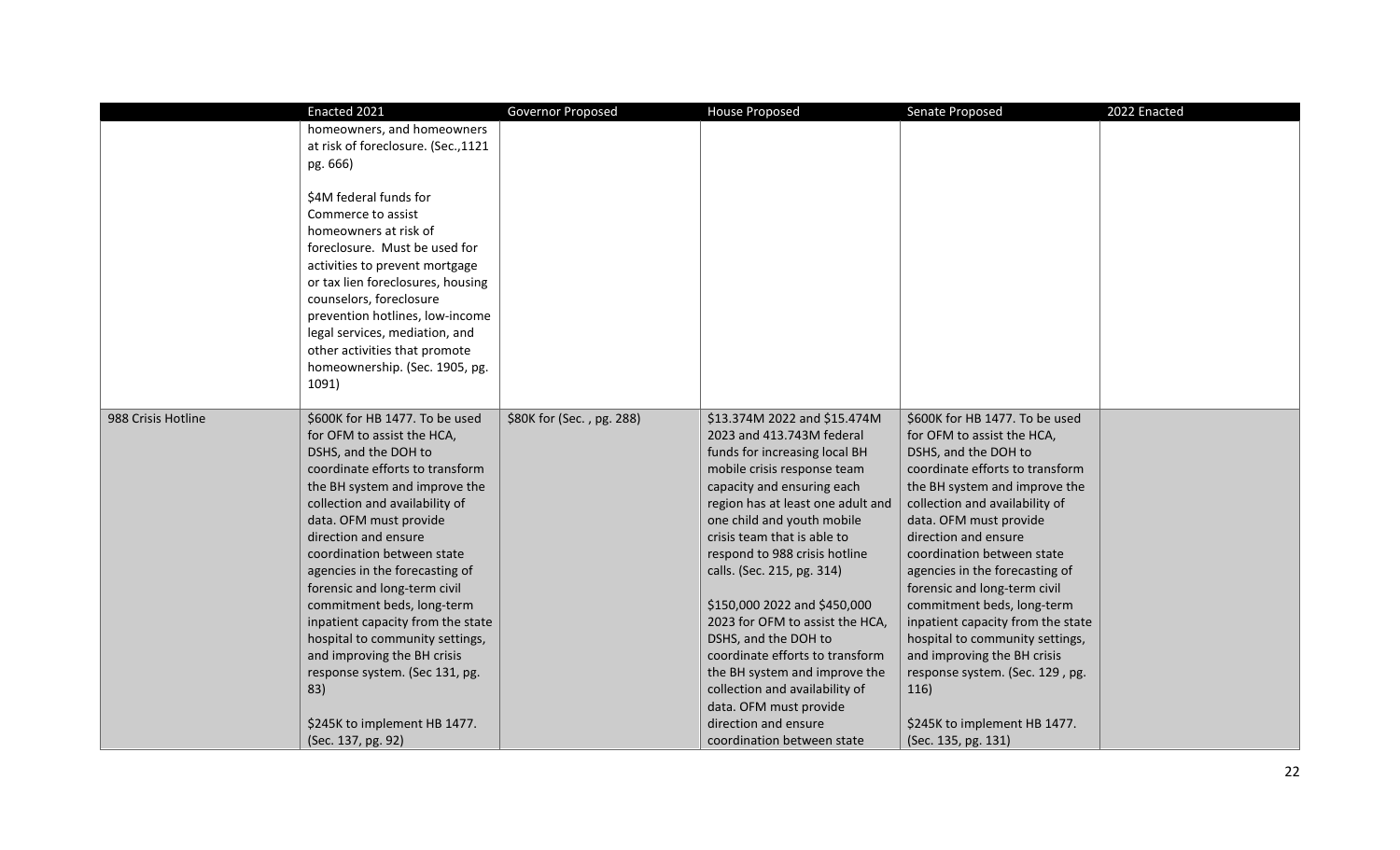|                              | Enacted 2021                                                                                                                                                                                                                                                                  | Governor Proposed | <b>House Proposed</b>                                                                                                                                                                                                                                                                                        | Senate Proposed                                                                                                                                                                                                                                                                                                                                                                                                                                                                                                                                                                                                                                            | 2022 Enacted |
|------------------------------|-------------------------------------------------------------------------------------------------------------------------------------------------------------------------------------------------------------------------------------------------------------------------------|-------------------|--------------------------------------------------------------------------------------------------------------------------------------------------------------------------------------------------------------------------------------------------------------------------------------------------------------|------------------------------------------------------------------------------------------------------------------------------------------------------------------------------------------------------------------------------------------------------------------------------------------------------------------------------------------------------------------------------------------------------------------------------------------------------------------------------------------------------------------------------------------------------------------------------------------------------------------------------------------------------------|--------------|
|                              | \$38.579M to increase local BH<br>mobile crisis response team<br>capacity and ensure each region<br>has at least one adult and one<br>children and youth mobile crisis<br>team that is able to respond to<br>calls coming into the 988 crisis<br>hotline. (Sec. 215, pg. 220) |                   | agencies in the forecasting of<br>forensic and long-term civil<br>commitment beds, long-term<br>inpatient capacity from the state<br>hospital to community settings,<br>and improving the BH crisis<br>response system. (Sec. 128, pg.<br>131)                                                               | \$13.374M for 2022 and<br>\$12.474M for 2023 of GF-S and<br>\$12.731M of federal funds are<br>provided to increase local BH<br>mobile crisis response team<br>capacity and ensuring each<br>region has at least one adult and<br>one child/youth mobile crisis<br>team that is able to respond to<br>calls coming through 988 crisis<br>hotline. (Sec. 215, pg. 302)<br>\$1.788M for 2022, \$1.788M for<br>2023 of GF-S and \$994K of<br>federal funds for electronic<br>health record expansion to<br>implement the national 988<br>system. (Sec. 211, pg. 261)<br>\$80K for the statewide 988 BH<br>crisis response line account.<br>(Sec. 222, pg. 343) |              |
| Mobile Crisis Response Teams |                                                                                                                                                                                                                                                                               |                   | \$664,000 2022 and \$154,000<br>2023 for HCA to contract for 3<br>regional BH mobile crisis<br>response teams focused on<br>supported housing to prevent<br>those with BH conditions at high<br>risk of becoming homeless,<br>identify and prioritize serving<br>the most vulnerable. (Sec. 215,<br>pg. 325) | \$3.679M GF-S and \$1.226M<br>federal are provided to create a<br>program that provides regional<br>BH mobile crisis response teams<br>focused on supported housing<br>to prevent individuals with BH<br>conditions at high risk of losing<br>housing from becoming<br>homeless, etc. (Sec. 215, pg.<br>313)                                                                                                                                                                                                                                                                                                                                               |              |
| Non-Medicaid Funding         | \$144.5M for BHASOs for non-<br>Medicaid BH treatment                                                                                                                                                                                                                         |                   | \$72.275M for 2022 and<br>\$96.334M for 2023 for non-                                                                                                                                                                                                                                                        |                                                                                                                                                                                                                                                                                                                                                                                                                                                                                                                                                                                                                                                            |              |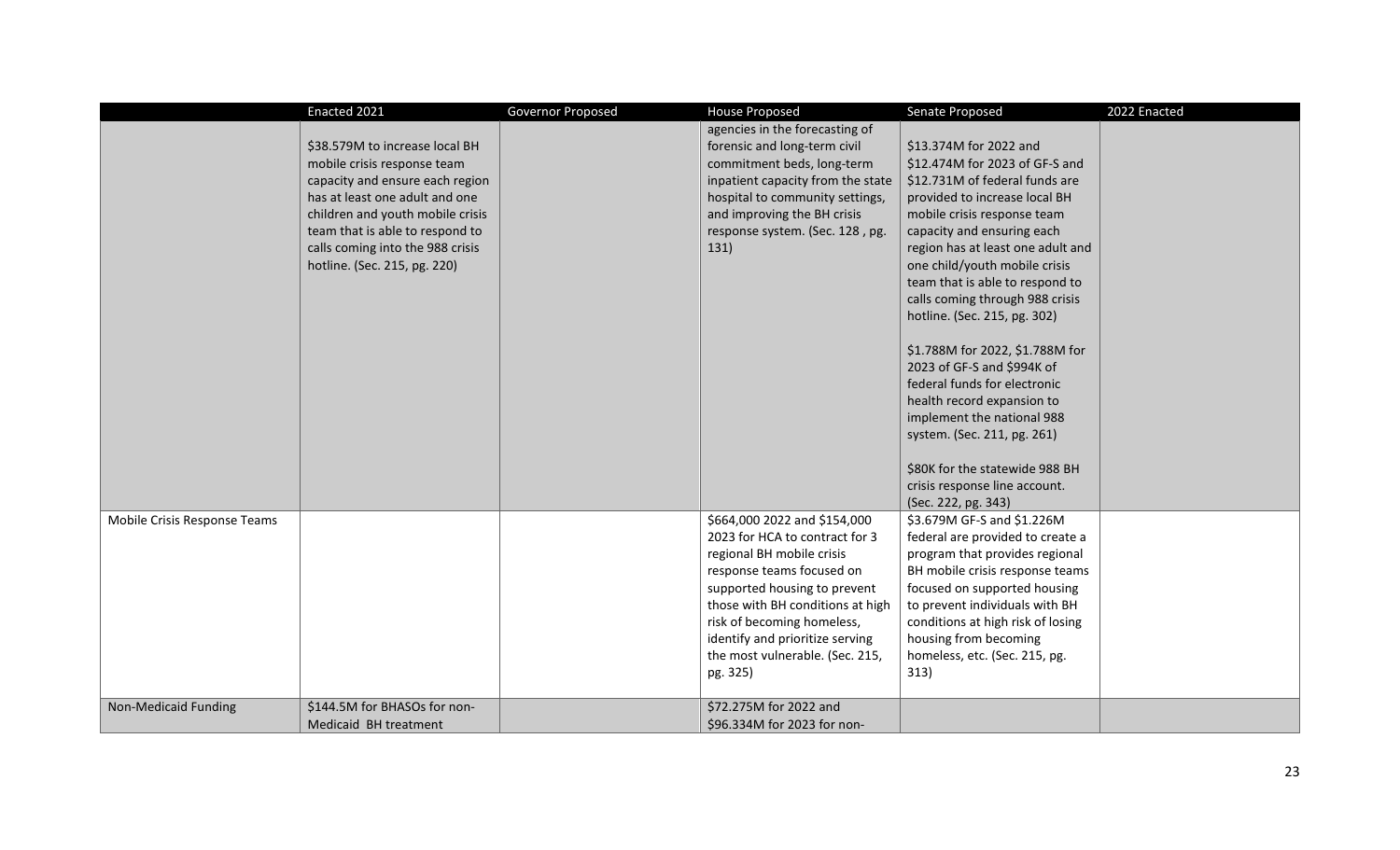|                                  | Enacted 2021                    | Governor Proposed | <b>House Proposed</b>            | Senate Proposed                                                   | 2022 Enacted |
|----------------------------------|---------------------------------|-------------------|----------------------------------|-------------------------------------------------------------------|--------------|
|                                  | services. Within this amount,   |                   | Medicaid BH services. Within     |                                                                   |              |
|                                  | BHASOs must provide a 2% rate   |                   | this amount, BHASOs must         |                                                                   |              |
|                                  | increase to providers receiving |                   | provide a 2% rate increase to    |                                                                   |              |
|                                  | state funds for non Medicaid    |                   | providers receiving state funds  |                                                                   |              |
|                                  | services. (Sec. 215, pg. 197)   |                   | for non Medicaid services. AND,  |                                                                   |              |
|                                  | \$45.58M goes to MCOs for non   |                   | includes a 7% rate increase      |                                                                   |              |
|                                  | Medicaid services. Must also    |                   | effective January 1, 2023. (Sec. |                                                                   |              |
|                                  | provide a 2% rate increase.     |                   | 215, pg. 290)                    |                                                                   |              |
|                                  |                                 | <b>NA</b>         |                                  |                                                                   |              |
| DD Supported Employment and      | <b>NA</b>                       |                   | <b>NA</b>                        | \$4.188 GF-S and \$4.106 federal                                  |              |
| <b>Community Inclusion Rates</b> |                                 |                   |                                  | are provided to increase                                          |              |
|                                  |                                 |                   |                                  | contracted rates for supported                                    |              |
|                                  |                                 |                   |                                  | employment and community                                          |              |
|                                  |                                 |                   |                                  | inclusion providers. The                                          |              |
|                                  |                                 |                   |                                  | temporary contracted rate in<br>effect through June 30, 2022 will |              |
|                                  |                                 |                   |                                  | become the new contracted                                         |              |
|                                  |                                 |                   |                                  | rate beginning July 1, 2022. DDA                                  |              |
|                                  |                                 |                   |                                  | must conduct a comprehensive                                      |              |
|                                  |                                 |                   |                                  | study of the current rate                                         |              |
|                                  |                                 |                   |                                  | structure for supported                                           |              |
|                                  |                                 |                   |                                  | employment and community                                          |              |
|                                  |                                 |                   |                                  |                                                                   |              |
|                                  |                                 |                   |                                  | inclusion providers with a report                                 |              |
|                                  |                                 |                   |                                  | due October 1, 2022.                                              |              |
| <b>Buildable Lands</b>           |                                 | No change.        | No change.                       | No change.                                                        |              |
| <b>State Water Adjudications</b> | \$1M for preparation and filing | No change.        | No change.                       | No change.                                                        |              |
|                                  | of adjudications of state water |                   |                                  |                                                                   |              |
|                                  | rights in the Nooksack (WRIA 1) |                   |                                  |                                                                   |              |
|                                  | and Lake Roosevelt and middle   |                   |                                  |                                                                   |              |
|                                  | tributaries (WRIA 58)           |                   |                                  |                                                                   |              |
|                                  | watersheds. Ecology is          |                   |                                  |                                                                   |              |
|                                  | prohibited from filing an       |                   |                                  |                                                                   |              |
|                                  | adjudication in WRIA 1 prior to |                   |                                  |                                                                   |              |
|                                  | 6/1/2023. (Sec. 302(11)(a) pg.  |                   |                                  |                                                                   |              |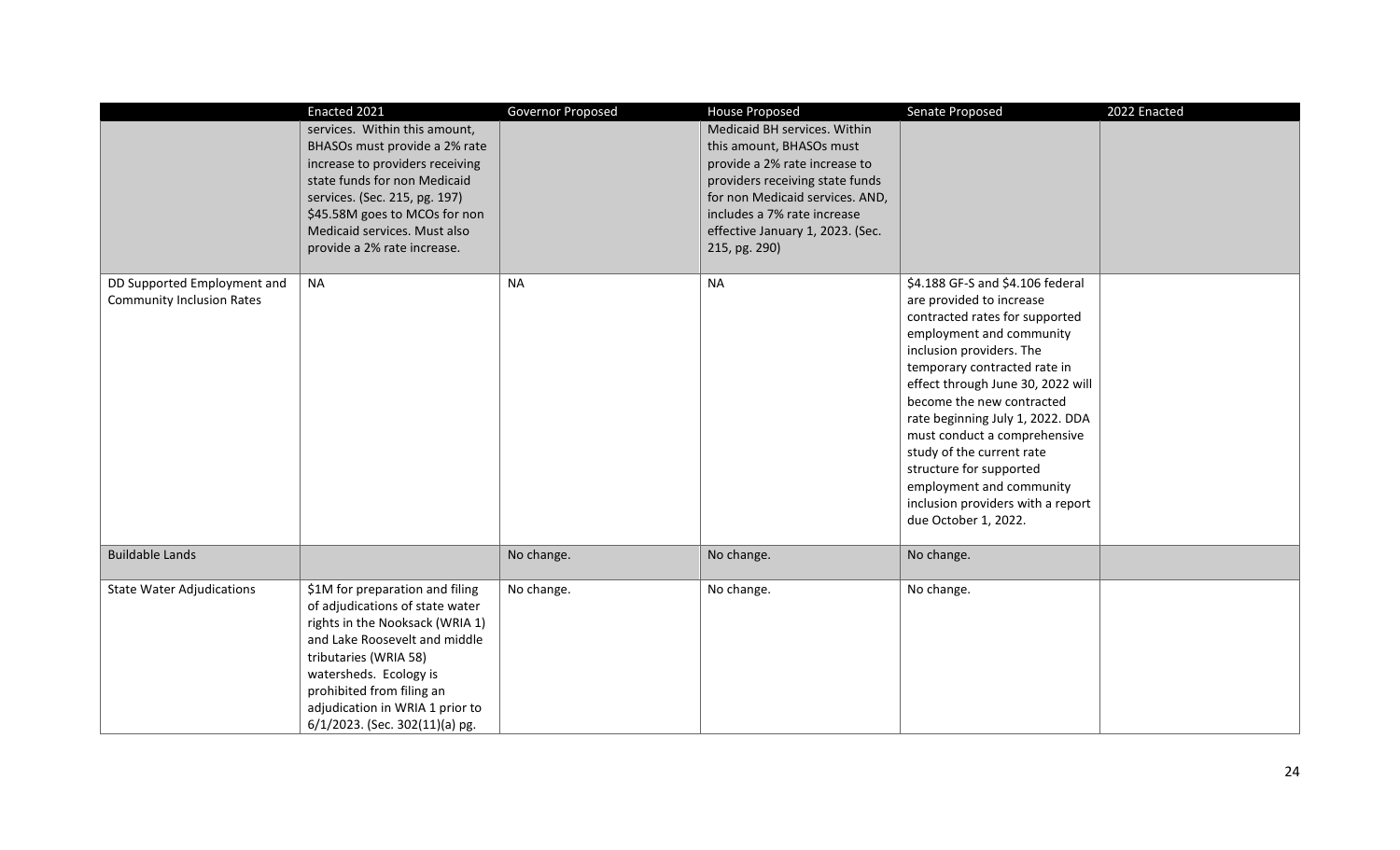|                             | Enacted 2021                                                | Governor Proposed                                                   | <b>House Proposed</b>                                             | Senate Proposed                                             | 2022 Enacted |
|-----------------------------|-------------------------------------------------------------|---------------------------------------------------------------------|-------------------------------------------------------------------|-------------------------------------------------------------|--------------|
|                             | 310) \$250K is provided for<br>Whatcom County to support a  |                                                                     |                                                                   |                                                             |              |
|                             | collaborative process among                                 |                                                                     |                                                                   |                                                             |              |
|                             | local water users and water                                 |                                                                     |                                                                   |                                                             |              |
|                             | right holders that can                                      |                                                                     |                                                                   |                                                             |              |
|                             | complement water rights                                     |                                                                     |                                                                   |                                                             |              |
|                             | adjudication in WRIA 1. (Sec.                               |                                                                     |                                                                   |                                                             |              |
|                             | 302(11)(b) pg. 310)                                         |                                                                     |                                                                   |                                                             |              |
| Water Banking Grant Program | \$9M for the Ecology to                                     | \$9M (Sec. 302 (32) pg. 370) is                                     | \$9M (Sec. 302 (32) pg. 452) is                                   | \$9M (Sec. 302 (32) pg. 441) is                             |              |
|                             | administer the pilot grant                                  | shifted from the GF to the                                          | shifted from the GF to the                                        | shifted from the GF to the                                  |              |
|                             | program for water banking                                   | Capital Budget.                                                     | Capital Budget.                                                   | Capital Budget.                                             |              |
|                             | strategies to meet water needs                              |                                                                     |                                                                   |                                                             |              |
|                             | (Sec. 302(32) pg. 316)                                      |                                                                     |                                                                   |                                                             |              |
| State water trust program   | \$40K is provide to Ecology to                              | No change.                                                          | No change.                                                        | No change.                                                  |              |
|                             | develop recommendation and                                  |                                                                     |                                                                   |                                                             |              |
|                             | implement action to modify the                              |                                                                     |                                                                   |                                                             |              |
|                             | process for review of water                                 |                                                                     |                                                                   |                                                             |              |
|                             | bank to ensure that key<br>information is made available to |                                                                     |                                                                   |                                                             |              |
|                             | the public. (Sec. 302(31) pg.                               |                                                                     |                                                                   |                                                             |              |
|                             | 315)                                                        |                                                                     |                                                                   |                                                             |              |
|                             |                                                             |                                                                     |                                                                   |                                                             |              |
| Water Resource Management   |                                                             | \$709k (Sec. 302 (43) pg. 373) for                                  | \$709 (Sec. 302 (43) pg. 455) for                                 | \$709k (Sec. 302 (42) pg. 444) for                          |              |
|                             |                                                             | Ecology to develop                                                  | Ecology to develop                                                | Ecology to develop                                          |              |
|                             |                                                             | recommendations for changes                                         | recommendations for changes                                       | recommendations for changes<br>to water resource management |              |
|                             |                                                             | to water resource management<br>statutes.                           | to water resource management<br>statutes.                         | statutes.                                                   |              |
|                             |                                                             |                                                                     |                                                                   |                                                             |              |
| Riparian Standards          |                                                             | \$264K (Sec. 302 (44) pg. 374) to                                   | \$50M (Sec. 305 (17) pg. 466) to                                  | \$1.3M (Sec. 307 (8) pg. 457) to                            |              |
|                             |                                                             | Ecology to administer grants to                                     | develop and implement a                                           | <b>Conservation Commission to</b>                           |              |
|                             |                                                             | identify and implement new                                          | statewide, competitive riparian                                   | develop a riparian plant                                    |              |
|                             |                                                             | tools and incentives to advance<br>and accelerate riparian standard | habitat conservation program.<br>\$1.3M (Sec. 307 (8) pg. 470) to | propagation program. \$15M<br>(Sec. 307 (11) pg. 457) to    |              |
|                             |                                                             | implementation to protect and                                       | the Conservation Commission to                                    | <b>Conservation Commission for</b>                          |              |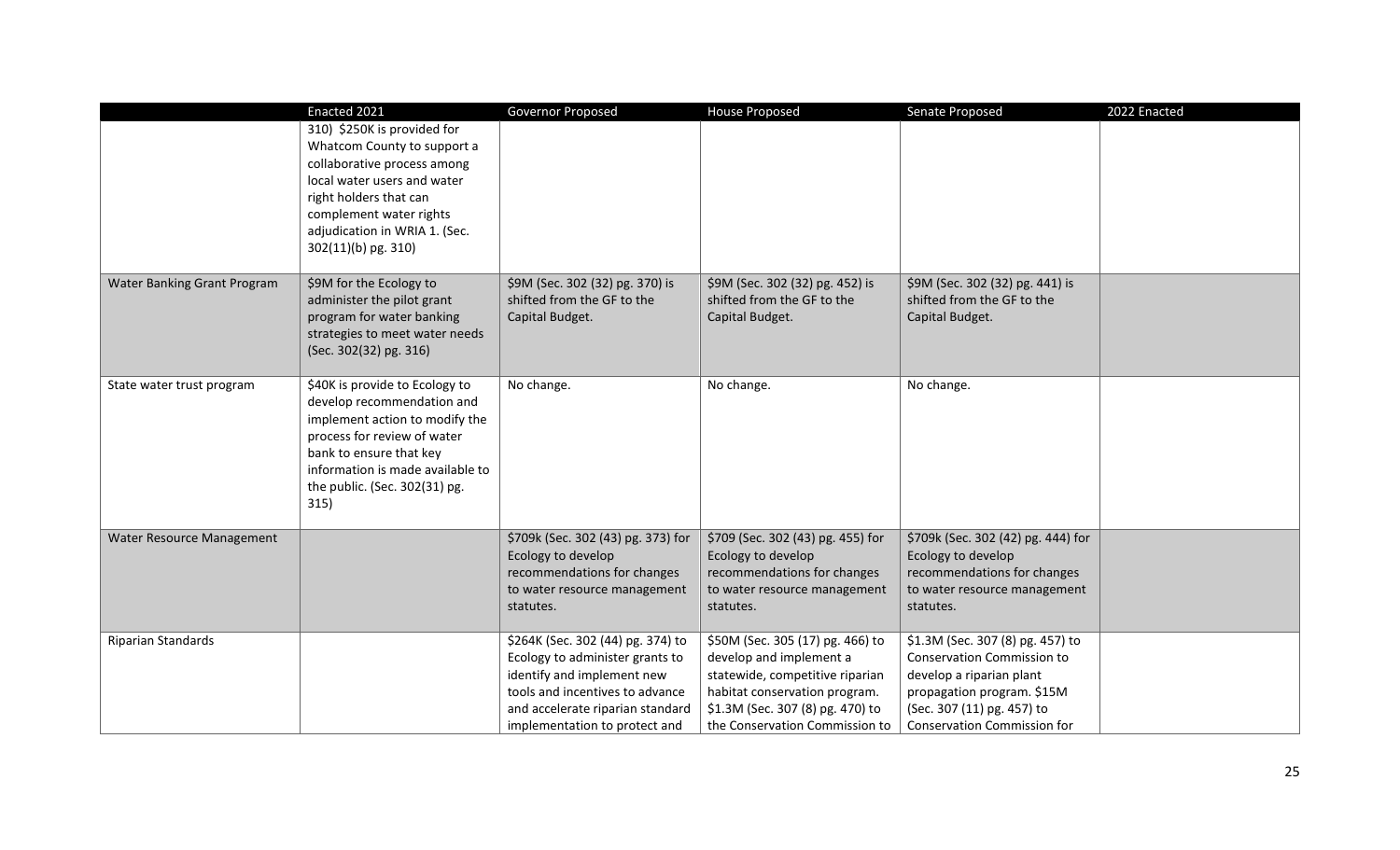|                                 | Enacted 2021                                                                                                                      | Governor Proposed                                         | <b>House Proposed</b>                                                                 | Senate Proposed                                                                                                               | 2022 Enacted |
|---------------------------------|-----------------------------------------------------------------------------------------------------------------------------------|-----------------------------------------------------------|---------------------------------------------------------------------------------------|-------------------------------------------------------------------------------------------------------------------------------|--------------|
|                                 |                                                                                                                                   | improve water quality and<br>salmon habitat. \$1.3M (Sec. | develop a riparian plan<br>propagation program. \$8M (Sec.                            | grants for riparian restoration<br>projects. \$1.067M (Sec. 308 (65)                                                          |              |
|                                 |                                                                                                                                   | 307(8) pg. 384) to the State                              | 307 (12) pg. 470) to increase                                                         | pg. 471) to WDFW to assess                                                                                                    |              |
|                                 |                                                                                                                                   | <b>Conservation Commission to</b>                         | riparian habitat on ag lands.                                                         | status of current riparian                                                                                                    |              |
|                                 |                                                                                                                                   | develop a riparian plant                                  | \$1.067M (Sec. 308 (59) pg. 483)                                                      | ecosystems.                                                                                                                   |              |
|                                 |                                                                                                                                   | propagation program.                                      | to WDFW to assess status of                                                           |                                                                                                                               |              |
|                                 |                                                                                                                                   |                                                           | current riparian ecosystems.                                                          |                                                                                                                               |              |
| <b>GHG Emissions Evaluation</b> |                                                                                                                                   | No change.                                                | No change.                                                                            | No change.                                                                                                                    |              |
| Planning for Climate Change     | \$3.271M is provided to<br>Commerce to publish guidelines<br>and guidance about actions that<br>counties can take within existing | No change.                                                | \$5.41M (Sec. 126 (184) pg. 118)<br>is provided for the<br>implementation of HB 1099. | No change.                                                                                                                    |              |
|                                 | authorities through planning a<br>development regulations to<br>reduce ghg emissions and                                          |                                                           |                                                                                       |                                                                                                                               |              |
|                                 | reduce per capita vehicle miles                                                                                                   |                                                           |                                                                                       |                                                                                                                               |              |
|                                 | traveled. Commerce must also<br>develop guidance that creates a                                                                   |                                                           |                                                                                       |                                                                                                                               |              |
|                                 | model climate change and                                                                                                          |                                                           |                                                                                       |                                                                                                                               |              |
|                                 | resiliency element that may be<br>used by counties. (Sec. 129(126)                                                                |                                                           |                                                                                       |                                                                                                                               |              |
|                                 | pg. 73)                                                                                                                           |                                                           |                                                                                       |                                                                                                                               |              |
| Consolidated permit review      |                                                                                                                                   | No change                                                 | No change                                                                             | \$10.759M (Sec. 127 (179) pg.<br>107) for grants to implement<br>consolidated permit review<br>processes by local governments |              |
| Net Ecological Gain             | \$256K is provided to OFM to                                                                                                      | Funding is moved to WDFW                                  | Funding is moved to WDFW                                                              | Funding is moved to WDFW                                                                                                      |              |
|                                 | submit a report to the                                                                                                            | from OFM (Sec. 308 (60) pg.                               | from OFM (Sec. 308 (58) pg.                                                           | from OFM (Sec. 308 (57) pg.                                                                                                   |              |
|                                 | legislature that assesses how to                                                                                                  | 396)                                                      | 482)                                                                                  | 469)                                                                                                                          |              |
|                                 | incorporate a net ecological gain                                                                                                 |                                                           |                                                                                       |                                                                                                                               |              |
|                                 | standard into land use,                                                                                                           |                                                           |                                                                                       |                                                                                                                               |              |
|                                 | development, and                                                                                                                  |                                                           |                                                                                       |                                                                                                                               |              |
|                                 | environmental laws and rules to                                                                                                   |                                                           |                                                                                       |                                                                                                                               |              |
|                                 | achieve a goal of better                                                                                                          |                                                           |                                                                                       |                                                                                                                               |              |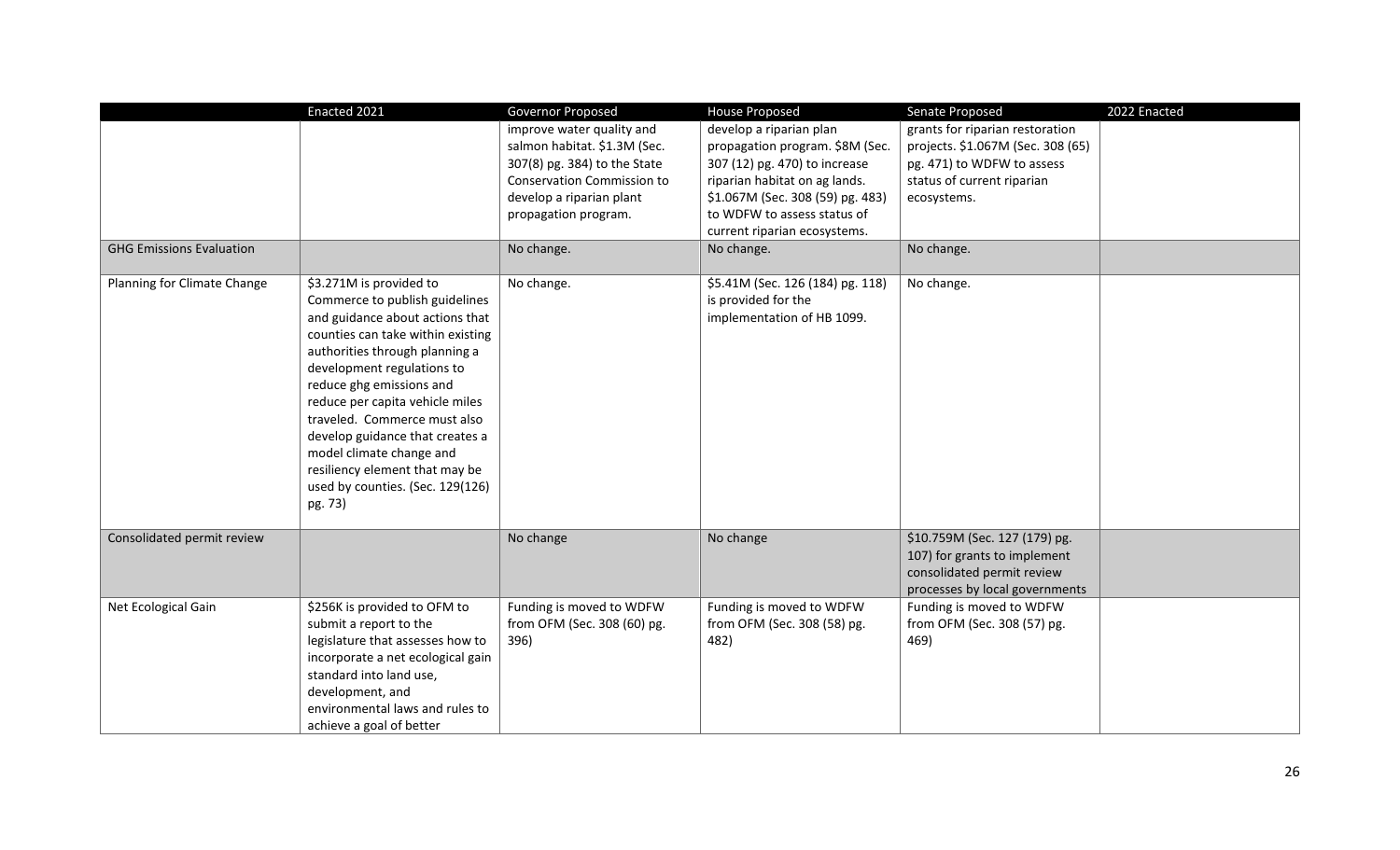|                               | Enacted 2021                        | Governor Proposed                 | <b>House Proposed</b>              | Senate Proposed                    | 2022 Enacted |
|-------------------------------|-------------------------------------|-----------------------------------|------------------------------------|------------------------------------|--------------|
|                               | statewide performance on            |                                   |                                    |                                    |              |
|                               | endangered special recovery         |                                   |                                    |                                    |              |
|                               | and ecological health. (Section     |                                   |                                    |                                    |              |
|                               | 131(10) pg. 80)                     |                                   |                                    |                                    |              |
|                               |                                     |                                   |                                    |                                    |              |
| <b>GMA Comprehensive Plan</b> | \$8.45M is provided for the         | \$19.34M (Sec. 127 (131) pg. 85)  | \$10M (Sec. 126 (131) pg. 95) for  | \$10M (Sec.127 (132) pg. 94) for   |              |
| Updates                       | <b>Conservation Commission from</b> | for grants for updating and       | grants for updating and            | grants for updating and            |              |
|                               | the Public Works Assistance         | implementing comprehensive        | implementing comprehensive         | implementing comprehensive         |              |
|                               | Account for implementation of       | plans and development             | plans and development              | plans and development              |              |
|                               | the Voluntary Stewardship           | regulations to comply with the    | regulation to comply with the      | regulations to comply with the     |              |
|                               | Program (Sec. 307(4) pg. 325)       | GMA.                              | GMA and HB 1220. Up to 500k        | GMA. Up to 500k per biennium       |              |
|                               |                                     |                                   | per biennium may be allocated      | may be allocated toward policy     |              |
|                               |                                     |                                   | toward policy research.            | research.                          |              |
| Lower Snake River Dam         |                                     | \$375k (Sec 116 (12) pg. 19) to   | No change                          | \$375k (Sec. 116 (10) pg. 22) to   |              |
| Removal                       |                                     | complete an analysis on options   |                                    | complete an analysis on option     |              |
|                               |                                     | to replace the benefits of the    |                                    | to replace the benefits of the     |              |
|                               |                                     | four lower Snake River dams if    |                                    | four lower Snake River dams if     |              |
|                               |                                     | they are removed.                 |                                    | they are removed.                  |              |
|                               |                                     |                                   |                                    |                                    |              |
| Salmon Recovery               |                                     | \$1.297M (Sec. 308 (43) pg. 394)  | \$300k (Sec. 116 (11) pg. 21) to   | \$300k (Sec. 116 (14) pg. 23) to   |              |
|                               |                                     | to WDFW to provide technical      | develop recommendations for        | develop recommendations on         |              |
|                               |                                     | assistance to local jurisdictions | proposed changes in policy and     | proposed changes in policy and     |              |
|                               |                                     | to better integrate salmon        | spending priorities to improve     | spending priorities to improve     |              |
|                               |                                     | recovery plans into GMA comp      | riparian habitat to ensure         | riparian habitat to ensure         |              |
|                               |                                     | plans and CAOs. \$8.466M (Sec.    | salmon and steelhead recovery.     | salmon and steelhead recovery.     |              |
|                               |                                     | 308 (57) pg. 396) to WDFW to      | \$11.67M (Sec. 126 (196) pg.       | \$300k (Sec. 305 (14) pg. 454) to  |              |
|                               |                                     | implement Governor request        | 120) to local governments for      | governor's salmon recovery         |              |
|                               |                                     | legislation concerning salmon     | implementation of HB 1117.         | office to implement the            |              |
|                               |                                     | recovery habitat. \$2.756M (Sec.  | \$10M (Sec. 302 (47) pg. 456) for  | governor's salmon recovery         |              |
|                               |                                     | 309 (7) pg. 399) to the Puget     | grants for specific BMPs that are  | strategy update. \$1.667M (Sec.    |              |
|                               |                                     | Sound Partnership to update       | eligible under the centennial      | 305 (17) pg. 454) for grants to    |              |
|                               |                                     | local watershed salmon            | clean water program, with          | lead entities across the state for |              |
|                               |                                     | recovery chapters, support        | priority for projects that protect | their continued work in salmon     |              |
|                               |                                     | scientific investigation into     | and restore riparian zones.        | recovery. \$50M (Sec. 305 (18)     |              |
|                               |                                     | salmon recovery, and track        | \$139k (Sec. 305 (14) pg. 465) for | pg. 454) for the salmon recovery   |              |
|                               |                                     | progress, etc. \$100 M (Sec. 710  | the governor's salmon recovery     | board to provide grants to         |              |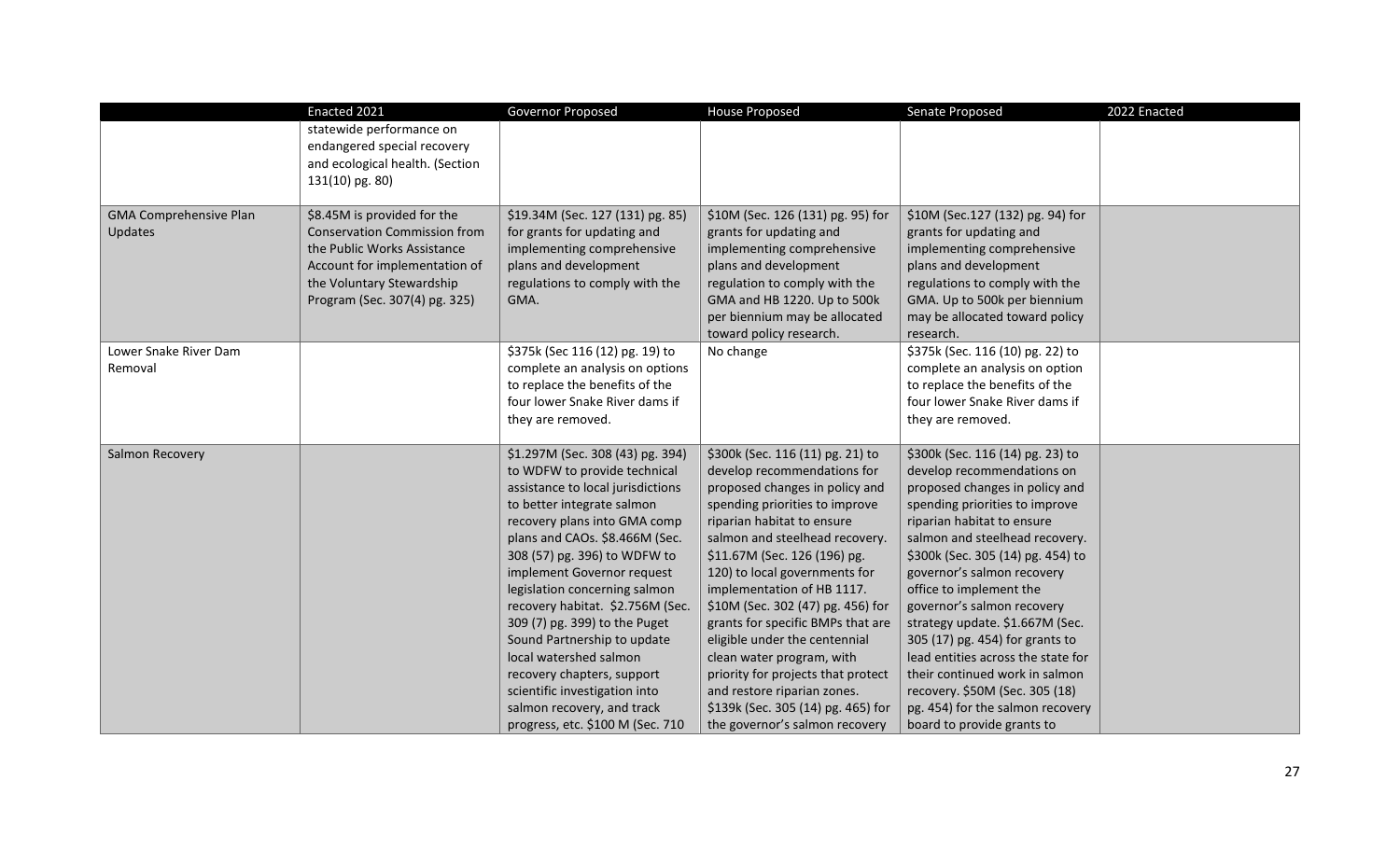|                                       | Enacted 2021                                                                                                                                                                     | Governor Proposed                                                                                     | <b>House Proposed</b>                                                                                                                                                                                                                                                                                                                                                                                                                                                                             | Senate Proposed                                                                                                                                                                                                                                                                                                                                                                                                                                                                                                                                                                                                             | 2022 Enacted |
|---------------------------------------|----------------------------------------------------------------------------------------------------------------------------------------------------------------------------------|-------------------------------------------------------------------------------------------------------|---------------------------------------------------------------------------------------------------------------------------------------------------------------------------------------------------------------------------------------------------------------------------------------------------------------------------------------------------------------------------------------------------------------------------------------------------------------------------------------------------|-----------------------------------------------------------------------------------------------------------------------------------------------------------------------------------------------------------------------------------------------------------------------------------------------------------------------------------------------------------------------------------------------------------------------------------------------------------------------------------------------------------------------------------------------------------------------------------------------------------------------------|--------------|
|                                       |                                                                                                                                                                                  | pg. 572) to OFM for riparian<br>grants.                                                               | office to implement the<br>governor's salmon recovery<br>strategy update. \$250k (Sec. 305<br>$(15)$ pg. 466) to provide<br>recommendations on<br>establishing a dedicated funding<br>source for salmon recovery.<br>\$2.576M (Sec. 309 (7) pg. 486)<br>to the PSP to update salmon<br>recovery plans, support<br>scientific investigations, increase<br>collaboration, and address<br>barriers to salmon recovery.<br>\$10M (Sec. 310 (39) pg. 498) to<br>DNR for salmon habitat<br>improvement. | projects values at greater than<br>\$5M each that benefit salmon<br>recovery. \$35M to provide<br>grants for watershed projected<br>typically valued at less than \$5M<br>each that benefit salmon<br>recovery. \$50M (Sec. 305 (20)<br>pg. 455) for the Duckabush<br>restoration project. \$3M (Sec.<br>308 (67) pg. 472) to WDFW to<br>coordinate with tribes of the<br>upper Columbia River to<br>reintroduce chinook. \$2.576M<br>(Sec. 309 (7) pg. 474) to the PSP<br>to update salmon recovery<br>plans, support scientific<br>investigations, increase<br>collaboration, and address<br>barriers to salmon recovery. |              |
| Agrivoltaics                          |                                                                                                                                                                                  | \$150,000 is provided for a study<br>on the potential of agrivoltaics.<br>Report due 6/30/23. Page 85 | \$150K (Sec. 126 (130) pg. 94) is<br>provided for Commerce to<br>conduct a study on the potential<br>of agrivoltaics. Report due<br>$6/30/23$ .                                                                                                                                                                                                                                                                                                                                                   | \$200,000 (Sec. 127 (161) pg.<br>102) is provided for Commerce<br>to conduct a cost-benefit<br>analysis on the use of agrivoltaic<br>and green roof systems on<br>projected new buildings with a<br>floor area of 10,000 square feet<br>or more and in communities of<br>50,000 or more.                                                                                                                                                                                                                                                                                                                                    |              |
| <b>Growth Management</b><br>Workgroup | \$450,000 for Commerce to<br>convene a task force to make<br>recommendations regarding<br>needed reforms to the state's<br>growth policy framework<br>(Section 129(101), pg. 63) | No change.                                                                                            | No change.                                                                                                                                                                                                                                                                                                                                                                                                                                                                                        | No change.                                                                                                                                                                                                                                                                                                                                                                                                                                                                                                                                                                                                                  |              |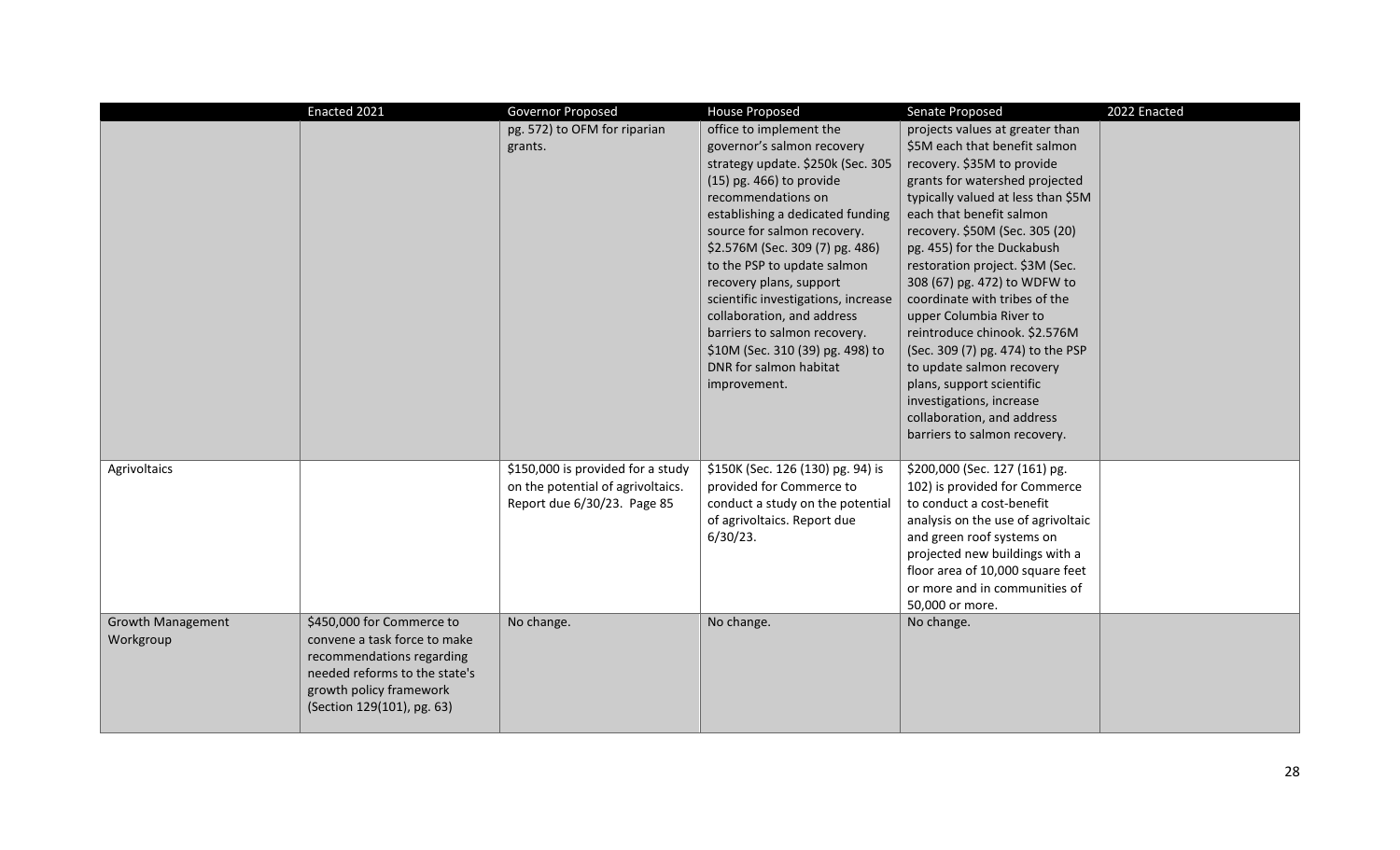|                                     | Enacted 2021                                                     | Governor Proposed                                                   | <b>House Proposed</b>                                              | Senate Proposed                                                  | 2022 Enacted |
|-------------------------------------|------------------------------------------------------------------|---------------------------------------------------------------------|--------------------------------------------------------------------|------------------------------------------------------------------|--------------|
| Solar and Battery Deployment in     |                                                                  | No change.                                                          | No change.                                                         | \$75M (Sec. 127 (172) pg. 106)                                   |              |
| <b>Community Buildings</b>          |                                                                  |                                                                     |                                                                    | for grants to increase solar                                     |              |
|                                     |                                                                  |                                                                     |                                                                    | deployment and battery storage                                   |              |
|                                     |                                                                  |                                                                     |                                                                    | in community buildings to                                        |              |
|                                     |                                                                  |                                                                     |                                                                    | enhance grid resiliency and                                      |              |
|                                     |                                                                  |                                                                     |                                                                    | provide backup power for                                         |              |
|                                     |                                                                  |                                                                     |                                                                    | critical needs.                                                  |              |
| <b>Consumer Packaging and Paper</b> |                                                                  | No change.                                                          | No change.                                                         | \$150,000 (Sec. 302 (51) pg. 446)                                |              |
| <b>Product Study</b>                |                                                                  |                                                                     |                                                                    |                                                                  |              |
| <b>GMHB Restructure</b>             |                                                                  | No change.                                                          | No change.                                                         | No change.                                                       |              |
|                                     |                                                                  |                                                                     |                                                                    |                                                                  |              |
| <b>WDFW PILT</b>                    | Full funding - \$4.04M (Section                                  | No change.                                                          | No change.                                                         | No change.                                                       |              |
|                                     | 801 pg. 514)                                                     |                                                                     |                                                                    |                                                                  |              |
| Marbled Murrelet long-term          |                                                                  | No change.                                                          | \$1.261M (Sec. 310 (40) pg. 498)                                   | No change.                                                       |              |
| conservation strategy impacts       |                                                                  |                                                                     | for grants to counties impacted                                    |                                                                  |              |
|                                     |                                                                  |                                                                     | by the MM LTCS.                                                    |                                                                  |              |
| Long-term Forest Health and         |                                                                  | No change.                                                          | No change.                                                         | No change.                                                       |              |
| <b>Wildfire Preparedness</b>        |                                                                  |                                                                     |                                                                    |                                                                  |              |
|                                     |                                                                  |                                                                     |                                                                    |                                                                  |              |
| Floodplain Management Grants        |                                                                  | No change.                                                          | No change.                                                         | No change.                                                       |              |
|                                     |                                                                  |                                                                     |                                                                    |                                                                  |              |
| <b>Climate Commitment Act</b>       |                                                                  | No change.                                                          | No change.                                                         | No change.                                                       |              |
|                                     |                                                                  |                                                                     |                                                                    |                                                                  |              |
| <b>Community Wildfire</b>           |                                                                  | No change.                                                          | No change.                                                         | No change.                                                       |              |
| Preparedness                        |                                                                  |                                                                     |                                                                    |                                                                  |              |
| <b>MTCA Operating</b>               | \$24M for LSWFA (Sec. 302(9)                                     | \$287k (Sec. 302 (3) pg. 363)                                       | \$233k (Sec. 302 (34) pg. 453) to                                  | \$1.642M (Sec. 302 (35) pg. 443)                                 |              |
|                                     | pg. 310), \$195K is provided for                                 | shifted away from GF onto                                           | hire additional staff to develop                                   | for Ecology to hire additional                                   |              |
|                                     |                                                                  | MTCA for Ecology to adopt rules                                     | and implement new area                                             | staff for the cleanup of leaking                                 |              |
|                                     | Ecology to carry out an                                          | to implement RCW 88.40.025.                                         |                                                                    |                                                                  |              |
|                                     | assessment of potential hazards                                  |                                                                     | contingency plans related to                                       | underground storage tank sites.                                  |              |
|                                     | of 6PPD (CAS 793-24-8) and                                       | \$233k (Sec. 302 (34) pg. 371) to                                   | spill response. \$1.642M (Sec.<br>302 (35) pg. 454) for additional | \$2.704M (Sec. 302 (37 & 38) pg.<br>443) to address 6PPD         |              |
|                                     | other tire chemicals (Sec.                                       | Ecology for additional staff to<br>develop and implement new        | staff to meet EPA underground                                      | compounds in water and                                           |              |
|                                     | 302(22) pg. 312), \$523K to                                      |                                                                     | storage tank site inspection                                       |                                                                  |              |
|                                     | identify priority areas affected<br>by 6PPD to aquatic life from | area contingency plans related<br>to spill response. \$1.642M (Sec. | requirements. \$2.704M (Sec.                                       | sediment. \$260K (Sec. 302 (50)<br>pg. 445) to implement SB 5703 |              |
|                                     |                                                                  |                                                                     |                                                                    |                                                                  |              |
|                                     | road and on BMPs for reducing                                    | 302 (35) pg. 371) provided to                                       | 302 (37 and 38) pg. 454) to                                        | cosmetic products/chemicals.                                     |              |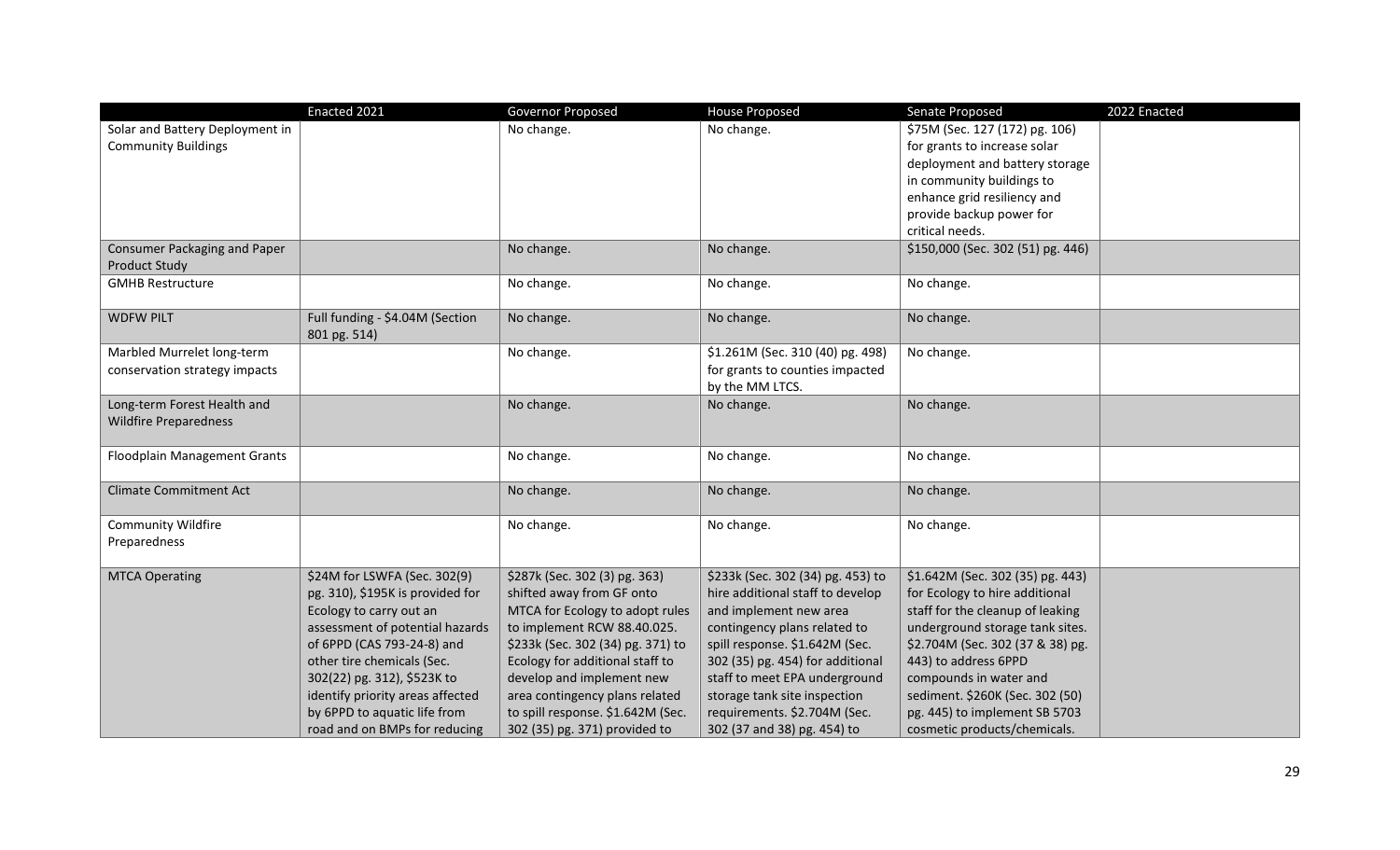|                            | Enacted 2021                                                                                                                                                                                                                                                                                                                                                                                                                                                                                                                                                                                       | Governor Proposed                                                                                                                                                                                                                                                                                                                                                                                                                                                                                                                                                                                              | <b>House Proposed</b>                                                                                                                                                                                                                                                                                                                                                                                                                                                                                                                                      | Senate Proposed                                                                                                                                                                                                                | 2022 Enacted |
|----------------------------|----------------------------------------------------------------------------------------------------------------------------------------------------------------------------------------------------------------------------------------------------------------------------------------------------------------------------------------------------------------------------------------------------------------------------------------------------------------------------------------------------------------------------------------------------------------------------------------------------|----------------------------------------------------------------------------------------------------------------------------------------------------------------------------------------------------------------------------------------------------------------------------------------------------------------------------------------------------------------------------------------------------------------------------------------------------------------------------------------------------------------------------------------------------------------------------------------------------------------|------------------------------------------------------------------------------------------------------------------------------------------------------------------------------------------------------------------------------------------------------------------------------------------------------------------------------------------------------------------------------------------------------------------------------------------------------------------------------------------------------------------------------------------------------------|--------------------------------------------------------------------------------------------------------------------------------------------------------------------------------------------------------------------------------|--------------|
|                            | toxicity (Sec. 302(23) pg. 313),<br>847K for implementation of<br>E2SSB 5022 (Sec. 302(25) pg.<br>313), \$983K for implementation<br>of E2SSB 5141 (Sec. 302(27) pg.<br>313), \$43k for the<br>implementation of SSB 5381<br>(Sec. 302(28) pg. 314), \$514K to<br>maintain and license the eHub<br>system (Sec. 302(29) pg. 314),<br>\$569K for DNR to implement<br>recommendations in the aerial<br>herbicides in forestlands report<br>(Sec.310(15) pg. 340), \$1.4M is<br>provided to Agriculture to<br>address burrowing shrimp in<br>Willapa Bay and Grays Harbord<br>(Sec. 311(11), pg. 349) | Ecology for additional staff to<br>meet EPA requirements for<br>underground storage tanks and<br>cleanup of known contaminated<br>tank sites. \$1.382M (Sec. 302<br>(37) pg. 372) for Ecology to<br>develop methods and analyze<br>6PPD compounds in water and<br>sediment, establish baseline<br>monitoring, and identify ways to<br>remove it from stormwater.<br>\$1.322M (Sec. 302 (38) pg. 372)<br>to Ecology to complete a full<br>safer alternatives assessment of<br>the 6PPD compounds used in<br>tires. \$4M (Sec. 302 (39) pg.<br>372) to Ecology for grants to<br>local stormwater municipalities. | address 6PPD compounds in<br>water and sediment. \$243K<br>(Sec. 302 (50) pg. 457) for<br>implementation of HB 1964<br>alternative energy<br>decommissioning. \$203k (Sec.<br>302 (51) pg. 457) for<br>implementation of HB 1691 oil<br>spills. \$355k (Sec. 302 (52) pg.<br>457) for implementation of HB<br>1694 chemicals/consumer<br>products. \$449k (Sec. 302 (53)<br>pg. 457) for implementation of<br>HB 1663 landfill methane<br>emissions.<br>\$1.603M (Sec. 302 (54) pg. 458)<br>for implementation of HB 1799<br>organic materials management. | \$40K (Sec. 302 (52) pg. 446) for<br>implementation of SB 5818<br>housing/SEPA & GMA.                                                                                                                                          |              |
| EV Charging Infrastructure |                                                                                                                                                                                                                                                                                                                                                                                                                                                                                                                                                                                                    |                                                                                                                                                                                                                                                                                                                                                                                                                                                                                                                                                                                                                | \$25M (Sec. 126 (133) pg. 95) a<br>portion of this amount is for the<br>development of EV<br>infrastructure in overburdened<br>communities.                                                                                                                                                                                                                                                                                                                                                                                                                | \$69.5M (Sec. 127 (171) pg. 105)<br>for a grant program for the<br>development of EV charging<br>infrastructure in rural areas,<br>office buildings, multifamily<br>housing, ports, and state and<br>local government offices. |              |
| Death Investigations       | \$250K for financial assistance to<br>local jurisdictions in multiple                                                                                                                                                                                                                                                                                                                                                                                                                                                                                                                              | <b>NA</b>                                                                                                                                                                                                                                                                                                                                                                                                                                                                                                                                                                                                      | \$40,000 from general fund-state<br>to implement HB 1074; which                                                                                                                                                                                                                                                                                                                                                                                                                                                                                            | \$250K for financial assistance to<br>local jurisdictions in multiple                                                                                                                                                          |              |
|                            | death investigations. (Sec. 148,<br>pg. 106)                                                                                                                                                                                                                                                                                                                                                                                                                                                                                                                                                       |                                                                                                                                                                                                                                                                                                                                                                                                                                                                                                                                                                                                                | authorizes local health<br>jurisdictions to implement<br>overdose and suicide fatality                                                                                                                                                                                                                                                                                                                                                                                                                                                                     | death investigations. (Sec. 146,<br>pg. 154)                                                                                                                                                                                   |              |
|                            | \$1.216M for the commission to<br>provide 240 hours of                                                                                                                                                                                                                                                                                                                                                                                                                                                                                                                                             |                                                                                                                                                                                                                                                                                                                                                                                                                                                                                                                                                                                                                | review teams                                                                                                                                                                                                                                                                                                                                                                                                                                                                                                                                               | \$1.598M for the commission to<br>provide 240 hours of                                                                                                                                                                         |              |
|                            | medicolegal forensic                                                                                                                                                                                                                                                                                                                                                                                                                                                                                                                                                                               |                                                                                                                                                                                                                                                                                                                                                                                                                                                                                                                                                                                                                | \$250K for financial assistance to                                                                                                                                                                                                                                                                                                                                                                                                                                                                                                                         | medicolegal forensic                                                                                                                                                                                                           |              |
|                            | investigation training to                                                                                                                                                                                                                                                                                                                                                                                                                                                                                                                                                                          |                                                                                                                                                                                                                                                                                                                                                                                                                                                                                                                                                                                                                | local jurisdictions in multiple                                                                                                                                                                                                                                                                                                                                                                                                                                                                                                                            | investigation training to                                                                                                                                                                                                      |              |
|                            | coroners and medical examiners                                                                                                                                                                                                                                                                                                                                                                                                                                                                                                                                                                     |                                                                                                                                                                                                                                                                                                                                                                                                                                                                                                                                                                                                                |                                                                                                                                                                                                                                                                                                                                                                                                                                                                                                                                                            | coroners and medical examiners                                                                                                                                                                                                 |              |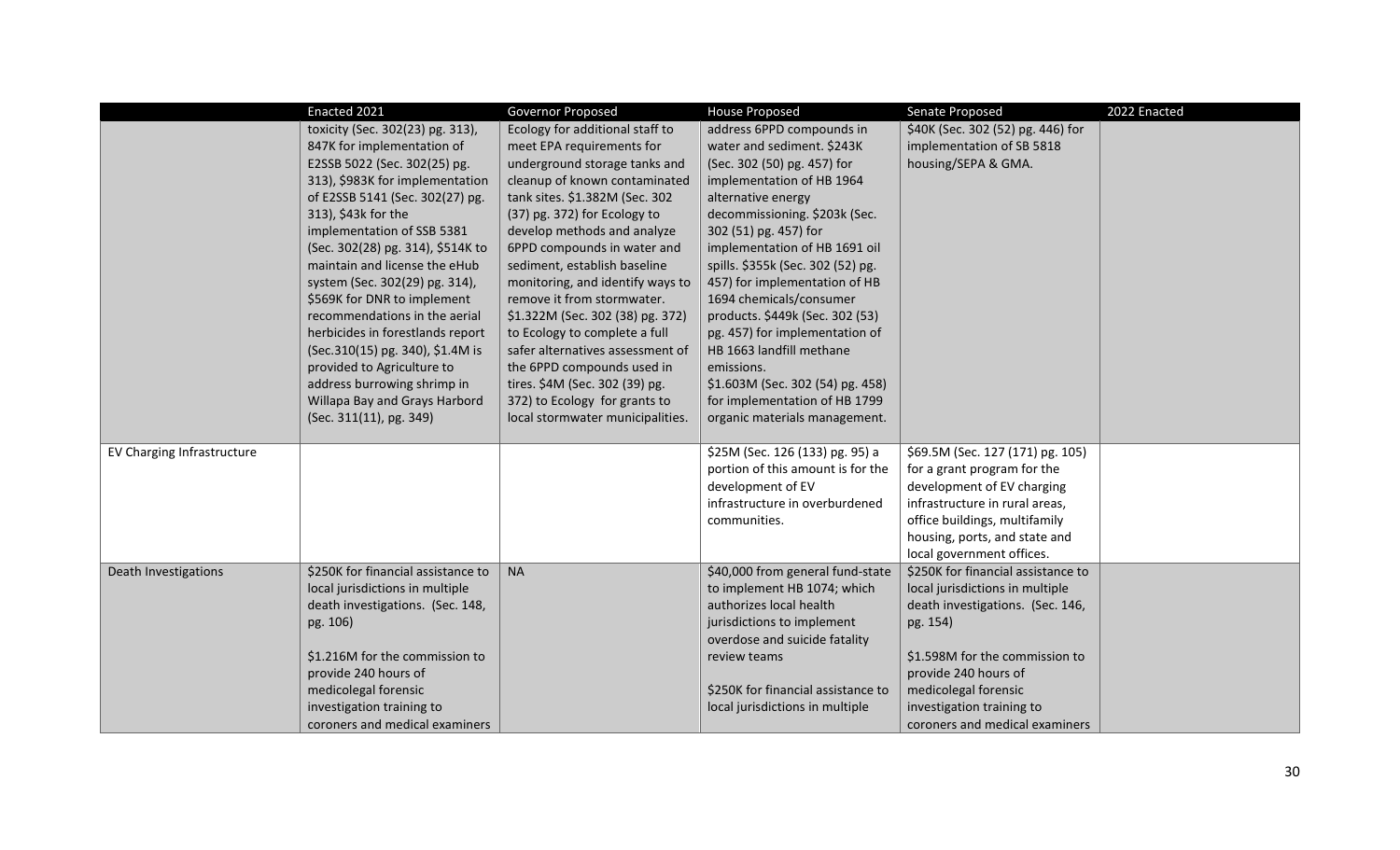|                  | Enacted 2021                                                      | Governor Proposed | <b>House Proposed</b>                                         | Senate Proposed                                       | 2022 Enacted |
|------------------|-------------------------------------------------------------------|-------------------|---------------------------------------------------------------|-------------------------------------------------------|--------------|
|                  | to meet the recommendations                                       |                   | death investigations. (Sec. 145,                              | to meet the recommendations                           |              |
|                  | of the national commission on                                     |                   | pg. 167)                                                      | of the national commission on                         |              |
|                  | forensic science for certification                                |                   |                                                               | forensic science for certification                    |              |
|                  | and accreditation. (Sec. 218, pg.                                 |                   | 1.598M for the commission to                                  | and accreditation. (Sec. 218, pg.                     |              |
|                  | 231)                                                              |                   | provide 240 hours of                                          | 322)                                                  |              |
|                  |                                                                   |                   | medicolegal forensic                                          |                                                       |              |
|                  | \$210K to local jurisdictions for                                 |                   | investigation training to                                     | \$210K to local jurisdictions for                     |              |
|                  | financial assistance in<br>identifying human remains.             |                   | coroners and medical examiners<br>to meet the recommendations | financial assistance in<br>identifying human remains. |              |
|                  | (Sec. 148, pg. 106)                                               |                   | of the national commission on                                 | (Sec. 146, pg. 154)                                   |              |
|                  |                                                                   |                   | forensic science for certification                            |                                                       |              |
|                  |                                                                   |                   | and accreditation. (Sec. 218, pg.                             |                                                       |              |
|                  |                                                                   |                   | 339)                                                          |                                                       |              |
|                  |                                                                   |                   |                                                               |                                                       |              |
|                  |                                                                   |                   | \$210K to local jurisdictions for                             |                                                       |              |
|                  |                                                                   |                   | financial assistance in                                       |                                                       |              |
|                  |                                                                   |                   | identifying human remains.                                    |                                                       |              |
|                  |                                                                   |                   | (Sec. 145, pg. 167)                                           |                                                       |              |
| <b>Body Cams</b> | \$92K for WASPC to provide                                        | <b>NA</b>         |                                                               | \$376K to WSP implement 1223 -                        |              |
|                  | grants to law enforcement                                         |                   |                                                               | custodial interrogations bill. (Sec                   |              |
|                  | agencies to support body<br>camera programs, from which:          |                   |                                                               | 402, pg. 499)                                         |              |
|                  | \$82K goes to Lynden police                                       |                   |                                                               |                                                       |              |
|                  | department and \$10K goes to                                      |                   |                                                               |                                                       |              |
|                  | the Nooksack tribal police.                                       |                   |                                                               |                                                       |              |
|                  |                                                                   |                   |                                                               |                                                       |              |
|                  | \$275K for WASPC to provide                                       |                   |                                                               |                                                       |              |
|                  | Island County with support in                                     |                   |                                                               |                                                       |              |
|                  | obtaining equipment and video                                     |                   |                                                               |                                                       |              |
|                  | storage for body camera                                           |                   |                                                               |                                                       |              |
|                  | programs.                                                         |                   |                                                               |                                                       |              |
|                  |                                                                   |                   |                                                               |                                                       |              |
|                  | There is no funding to support<br>counties for the implementation |                   |                                                               |                                                       |              |
|                  | of HB 1504.                                                       |                   |                                                               |                                                       |              |
|                  |                                                                   |                   |                                                               |                                                       |              |
|                  | \$376K to WSP implement 1223 -                                    |                   |                                                               |                                                       |              |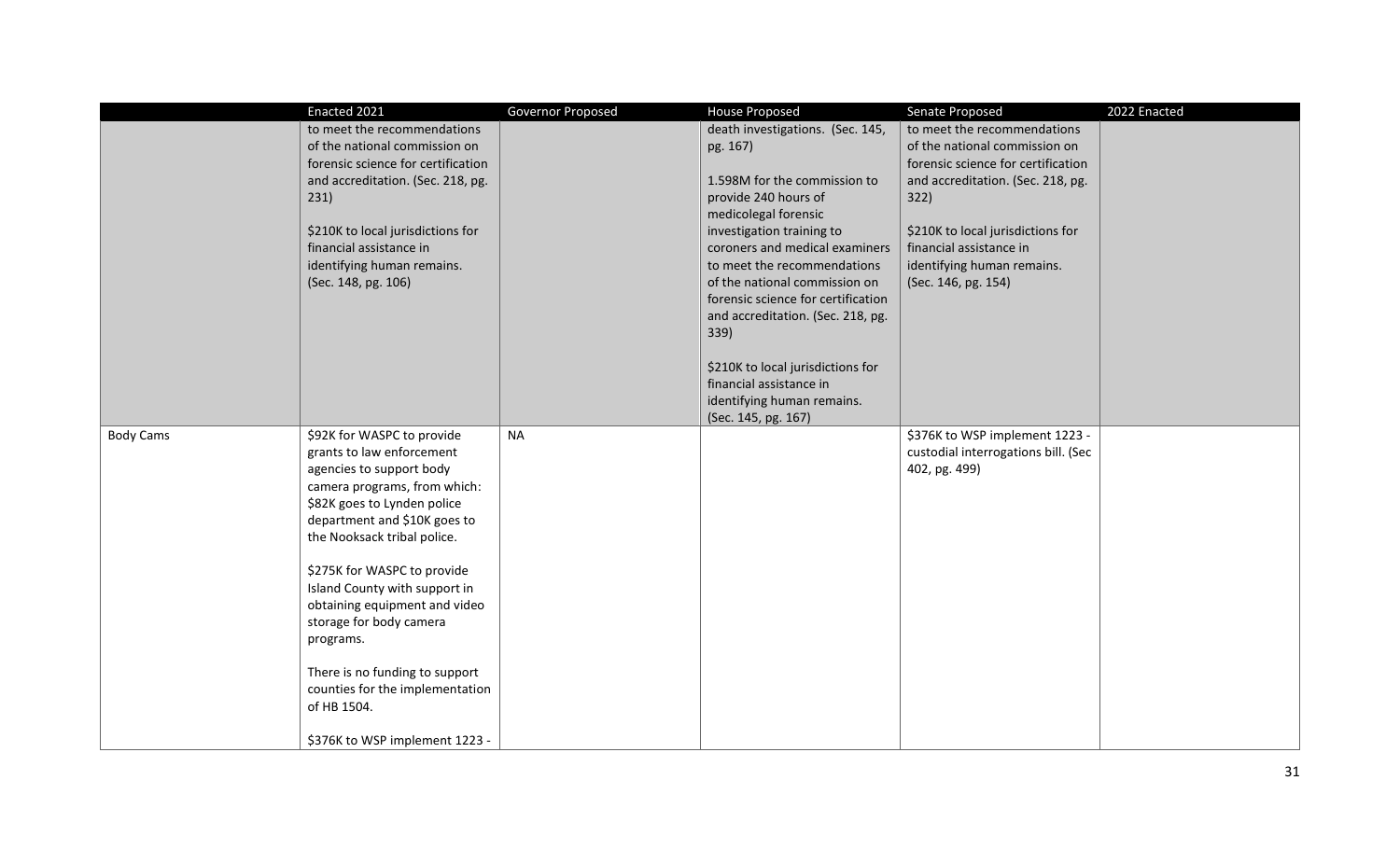|                                       | Enacted 2021                                                                                                                                                             | Governor Proposed | <b>House Proposed</b>                                                                                                                                                    | Senate Proposed                                                                                                                                                                                                                             | 2022 Enacted |
|---------------------------------------|--------------------------------------------------------------------------------------------------------------------------------------------------------------------------|-------------------|--------------------------------------------------------------------------------------------------------------------------------------------------------------------------|---------------------------------------------------------------------------------------------------------------------------------------------------------------------------------------------------------------------------------------------|--------------|
|                                       | custodial interrogations bill. (Sec<br>402, pg. 356)                                                                                                                     |                   |                                                                                                                                                                          |                                                                                                                                                                                                                                             |              |
| County LFO Grants                     | \$982K (Sec. 711, pg. 493)                                                                                                                                               | <b>NA</b>         | <b>NA</b>                                                                                                                                                                | <b>NA</b>                                                                                                                                                                                                                                   |              |
| Jail Standards Task Force             | \$814K for WASPC to establish a<br>BH support and suicide<br>prevention program for law<br>enforcement officers. Grants for<br>3 pilot locations. (Sec. 218, pg.<br>232) | <b>NA</b>         | \$196,000 for staff support of the<br>task force. (Sec. 124, pg. 40)                                                                                                     | \$151,000 for 2022 and \$148,000<br>for 2023 are provided to<br>support the participation of<br>WASPC in the joint task force on<br>jail standards. (Sec.125, pg. 325)<br>\$196,000 provided solely to<br>provide staff support to the task |              |
|                                       |                                                                                                                                                                          |                   |                                                                                                                                                                          | force. (Sec. 218, pg. 40).                                                                                                                                                                                                                  |              |
| Law Enforcement Suicide<br>Prevention | \$814K for WASPC to establish a<br>BH support and suicide<br>prevention program for law<br>enforcement officers. Grants for<br>3 pilot locations. (Sec. 218, pg.<br>232) | <b>NA</b>         | \$814K for WASPC to establish a<br>BH support and suicide<br>prevention program for law<br>enforcement officers. Grants for<br>3 pilot locations. (Sec. 217, pg.<br>341) | \$814K for WASPC to establish a<br>BH support and suicide<br>prevention program for law<br>enforcement officers. Grants for<br>3 pilot locations. (Sec. 218, pg.<br>324)                                                                    |              |
| <b>Trial Court Backlog</b>            | <b>NA</b>                                                                                                                                                                | <b>NA</b>         | <b>NA</b>                                                                                                                                                                | \$8.2M is provided to assist trial<br>courts across the state to<br>address the trial court backlog<br>created by the pandemic<br>through the use of pro tem<br>judges and backlog<br>coordinators. (Sec. 113, pg. 14)                      |              |
| Trial Court Impact from COVID         | <b>NA</b>                                                                                                                                                                | <b>NA</b>         | <b>NA</b>                                                                                                                                                                | \$1.785M 2022 and \$3.215M<br>2023 for trial courts to address<br>impacts of the COVID-19<br>pandemic. (Sec. 113, pg. 14)                                                                                                                   |              |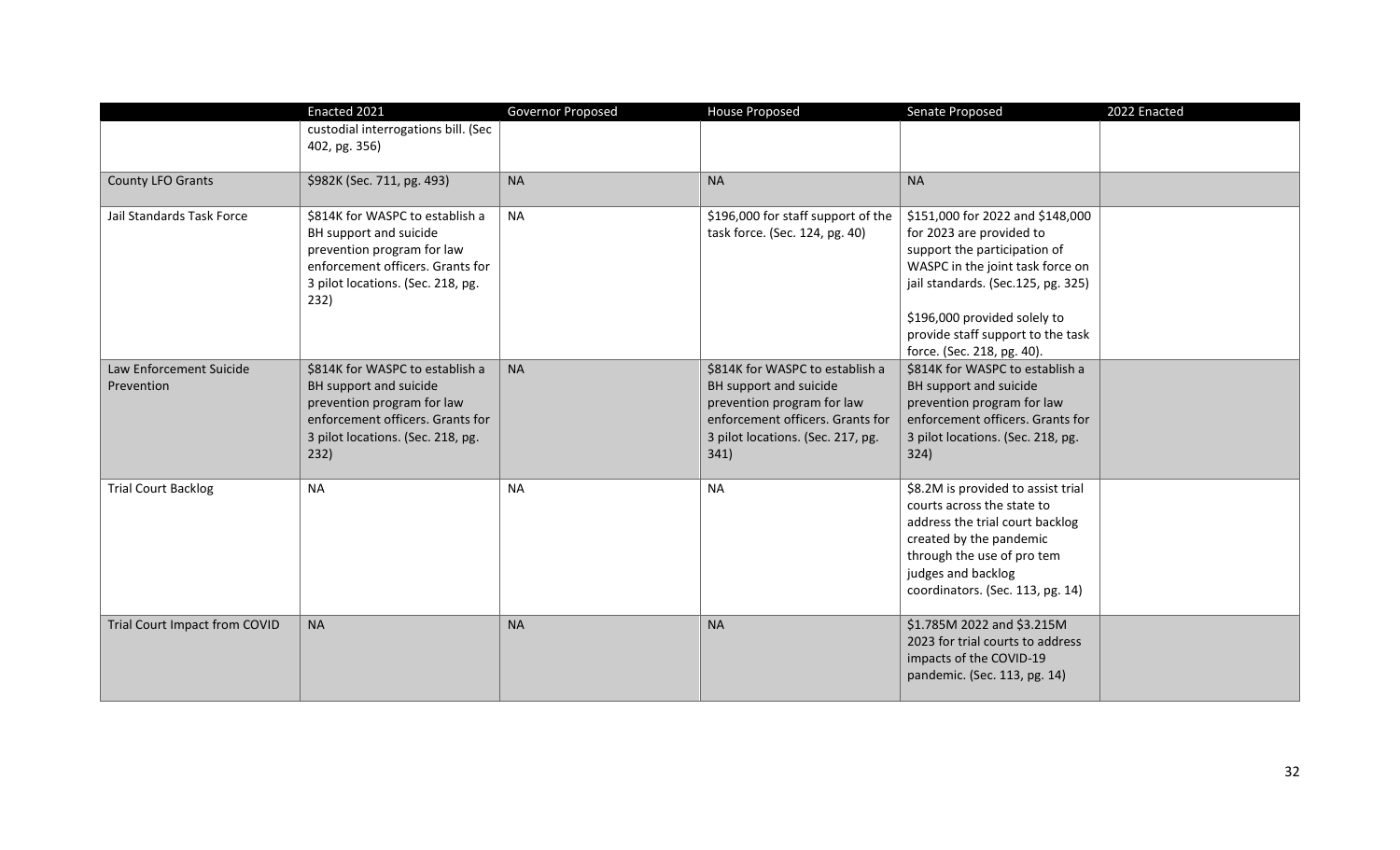|                                | Enacted 2021                                            | Governor Proposed                                  | <b>House Proposed</b>                                           | Senate Proposed                                                  | 2022 Enacted |
|--------------------------------|---------------------------------------------------------|----------------------------------------------------|-----------------------------------------------------------------|------------------------------------------------------------------|--------------|
| Audio Visual Upgrades for      | <b>NA</b>                                               | <b>NA</b>                                          | <b>NA</b>                                                       | \$5M for audio visual upgrades in                                |              |
| Courts                         |                                                         |                                                    |                                                                 | courtrooms across the state.                                     |              |
|                                |                                                         |                                                    |                                                                 | (Sec. 113, pg. 14)                                               |              |
|                                |                                                         |                                                    |                                                                 |                                                                  |              |
| <b>Therapeutic Courts</b>      | <b>NA</b>                                               | <b>NA</b>                                          | \$4.5M for grant funding to<br>counties for the creation of new | \$4.9M for grant funding for the<br>establishment of therapeutic |              |
|                                |                                                         |                                                    | therapeutic courts or expansion                                 | courts. (Sec. 113, pg. 15)                                       |              |
|                                |                                                         |                                                    | of services in exis1ting                                        |                                                                  |              |
|                                |                                                         |                                                    | therapeutic courts. (Sec. 112,                                  |                                                                  |              |
|                                |                                                         |                                                    | pg. 13)                                                         |                                                                  |              |
|                                |                                                         |                                                    |                                                                 |                                                                  |              |
| Courts of Limited Jurisdiction | <b>NA</b>                                               | <b>NA</b>                                          | <b>NA</b>                                                       | \$25.4M for completion and                                       |              |
| Case Management System         |                                                         |                                                    |                                                                 | implementation of the case                                       |              |
|                                |                                                         |                                                    |                                                                 | management system for courts                                     |              |
|                                |                                                         |                                                    |                                                                 | of limited jurisdiction. (Sec. 113,                              |              |
|                                |                                                         |                                                    |                                                                 | pg. 15)                                                          |              |
| <b>Blake Decision</b>          | \$74.2 M for Blake expenses                             | No additional money for                            | Within AOC: Reallocating                                        | Within AOC: Reallocating                                         |              |
|                                | including resentencing, LFO                             | counties for Blake costs. Funds                    | \$44.5M in the Judicial                                         | \$44.5M to counties in the                                       |              |
|                                | refunds, and grants to programs                         | from last year are transferred to                  | <b>Stabilization Trust Account for</b>                          | <b>Judicial Stabilization Trust</b>                              |              |
|                                | providing reentry services and                          | the Judicial Stabilization Fund.                   | resentencing and vacating Blake                                 | Account for resentencing and                                     |              |
|                                | supports.                                               |                                                    | convictions and to assist with                                  | vacating Blake convictions.                                      |              |
|                                |                                                         | \$3.9M to OPD for a Blake Triage                   | the costs of processing LFO                                     | \$70M in the same account to                                     |              |
|                                | \$11M goes to assist counties                           | Team - provided to implement a                     | refunds. Allows counties to use                                 | establish an LFO aid pool for                                    |              |
|                                | with public defense costs<br>related to the vacation of | triage team to provide                             | up to 10% for admin costs.                                      | counties to refund LFOs and<br>collection costs from Blake       |              |
|                                | sentences. \$800K of this money                         | statewide support to the<br>management and flow of | \$23.5M in the same account to<br>establish an LFO aid pool for | convictions. A direct refund                                     |              |
|                                | is provided to OPD to provide                           | hearings for more than 4,000                       | counties to refund LFOs and                                     | process will be established. (Sec.                               |              |
|                                | statewide attorney training,                            | incarcerated individuals                           | collection costs from Blake                                     | 133, pg. 12)                                                     |              |
|                                | technical assistance, data                              | impacted by the decision.                          | convictions. Does not allow for a                               |                                                                  |              |
|                                | analysis and reporting, and                             | (general fund - state)                             | direct reimbursement process.                                   | (Cities have a similar, but                                      |              |
|                                | quality oversight for                                   |                                                    | (Sec. 112, pg. 10)                                              | separate setup at AOC. \$23M                                     |              |
|                                | administering financial                                 | \$314K to AOC for a short term                     |                                                                 | for resentencing and vacations                                   |              |
|                                | assistance for public defense                           | position to facilitate and                         | \$131,000 for a court policy                                    | and \$20M for LFOs.)                                             |              |
|                                | costs. \$10.2M goes to grants                           | coordinate the equitable and                       | analyst to support DMCJA with                                   |                                                                  |              |
|                                | determined by OPD in a formula                          | efficient resentencing of                          | the development,                                                | \$314K for a "scheduling referee"                                |              |
|                                | based manner to assist counties                         | individuals impacted by the                        | implementation, monitoring,                                     | within AOC.                                                      |              |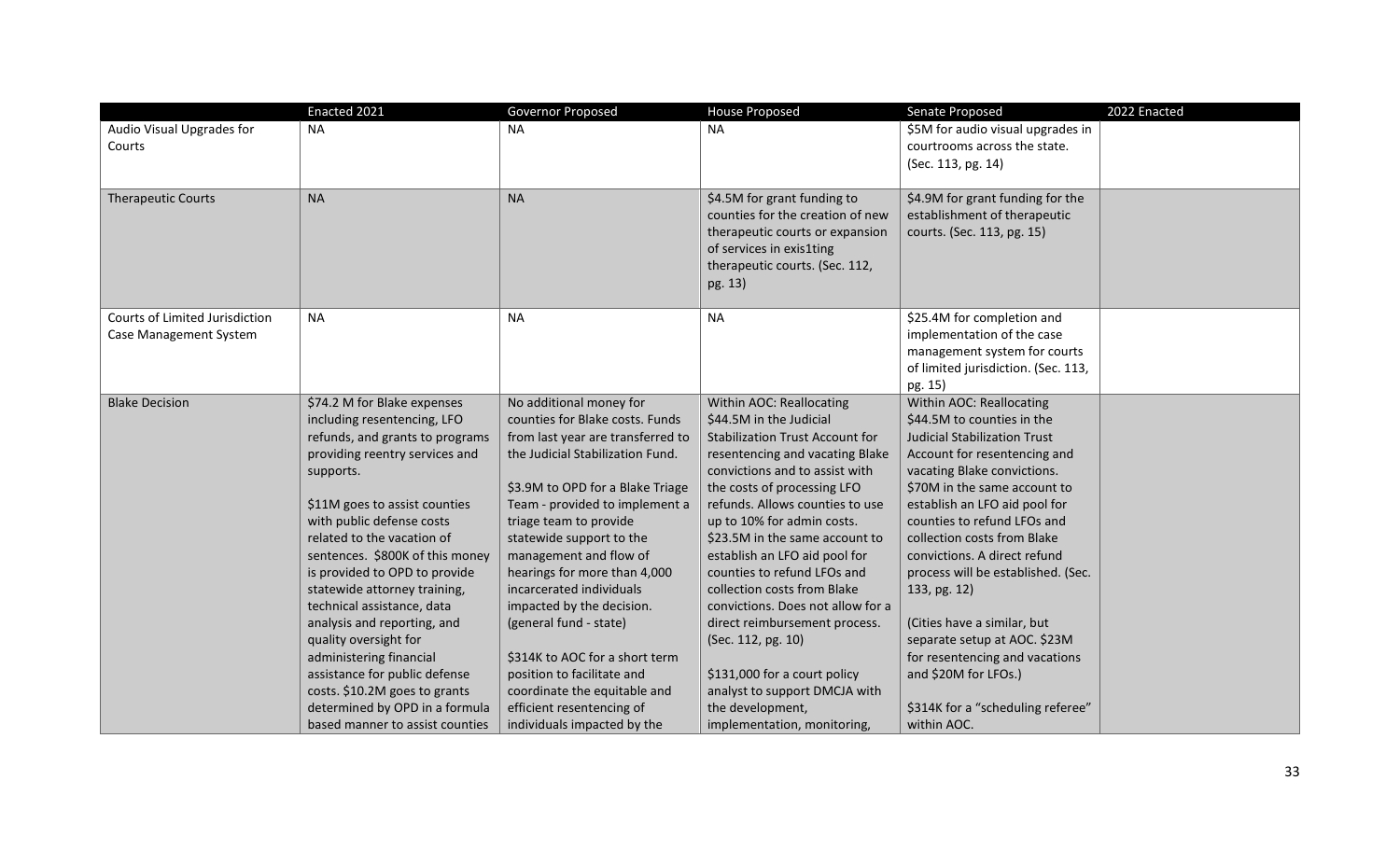| Enacted 2021                     | Governor Proposed             | <b>House Proposed</b>            | Senate Proposed                | 2022 Enacted |
|----------------------------------|-------------------------------|----------------------------------|--------------------------------|--------------|
| with providing counsel for those | Blake decision. Funding will  | and evaluation of district and   |                                |              |
| seeking resentencing or          | provide the support that is   | muni court programs, court       | \$83K for data quality issues. |              |
| vacation. (Sec. 116, pg. 11)     | necessary to equitably and    | operations, and court costs that |                                |              |
|                                  | efficiently manage statewide  | relate to Blake. (Sec., 112, pg. | \$2.025M for AOC's             |              |
| \$44.5M for 2022 to assist       | calendaring of remote         | 13)                              | administration of Blake.       |              |
| counties with the costs of       | resentencing hearings between |                                  |                                |              |
| resentencing and vacations.      | all superior courts and DOC.  | \$600,000 for 2022 and \$2.25M   | \$1.294M for Blake Triage team |              |
| AOC must provide grants to       | (general fund - state)        | for 2023 for the Office of Civil | at OPD.                        |              |
| counties that demonstrate        |                               | Legal Aid to continue and        |                                |              |
| extraordinary judicial,          |                               | expand online automated          |                                |              |
| prosecution, or defense          |                               | forms, outreach, education,      |                                |              |
| expenses for those purposes.     |                               | technical assistance, and legal  |                                |              |
| AOC must establish an            |                               | assistance to resolve civil      |                                |              |
| application process for funding  |                               | matters related to Blake. (Sec.  |                                |              |
| and an equitable prioritization  |                               | 114, pg. 18)                     |                                |              |
| process for                      |                               |                                  |                                |              |
| distribution.(Sec.115, pg. 8)    |                               | \$3.3M for temporary court       |                                |              |
|                                  |                               | facilities, etc. for those       |                                |              |
| \$23.5M for 2022 to establish a  |                               | resentenced and ordered          |                                |              |
| LFO aid pool to assist counties. |                               | released from confinement.       |                                |              |
| county clerks must apply to AOC  |                               | (Sec. 223, pg. 386)              |                                |              |
| for a grant from the pool to     |                               |                                  |                                |              |
| assist with these refunds. State |                               |                                  |                                |              |
| aid payments made to a county    |                               |                                  |                                |              |
| from the pool must first be      |                               |                                  |                                |              |
| attributed to any LFOs refunded  |                               |                                  |                                |              |
| by the county on behalf of the   |                               |                                  |                                |              |
| state. AOC must establish an     |                               |                                  |                                |              |
| application process for funding  |                               |                                  |                                |              |
| and an equitable prioritization  |                               |                                  |                                |              |
| process for distributing the     |                               |                                  |                                |              |
| funding.(Sec.115, pg. 8)         |                               |                                  |                                |              |
| \$1.2M is provided to OCLA to    |                               |                                  |                                |              |
| provide online automated plain   |                               |                                  |                                |              |
| language forms, outreach,        |                               |                                  |                                |              |
| education, technical assistance, |                               |                                  |                                |              |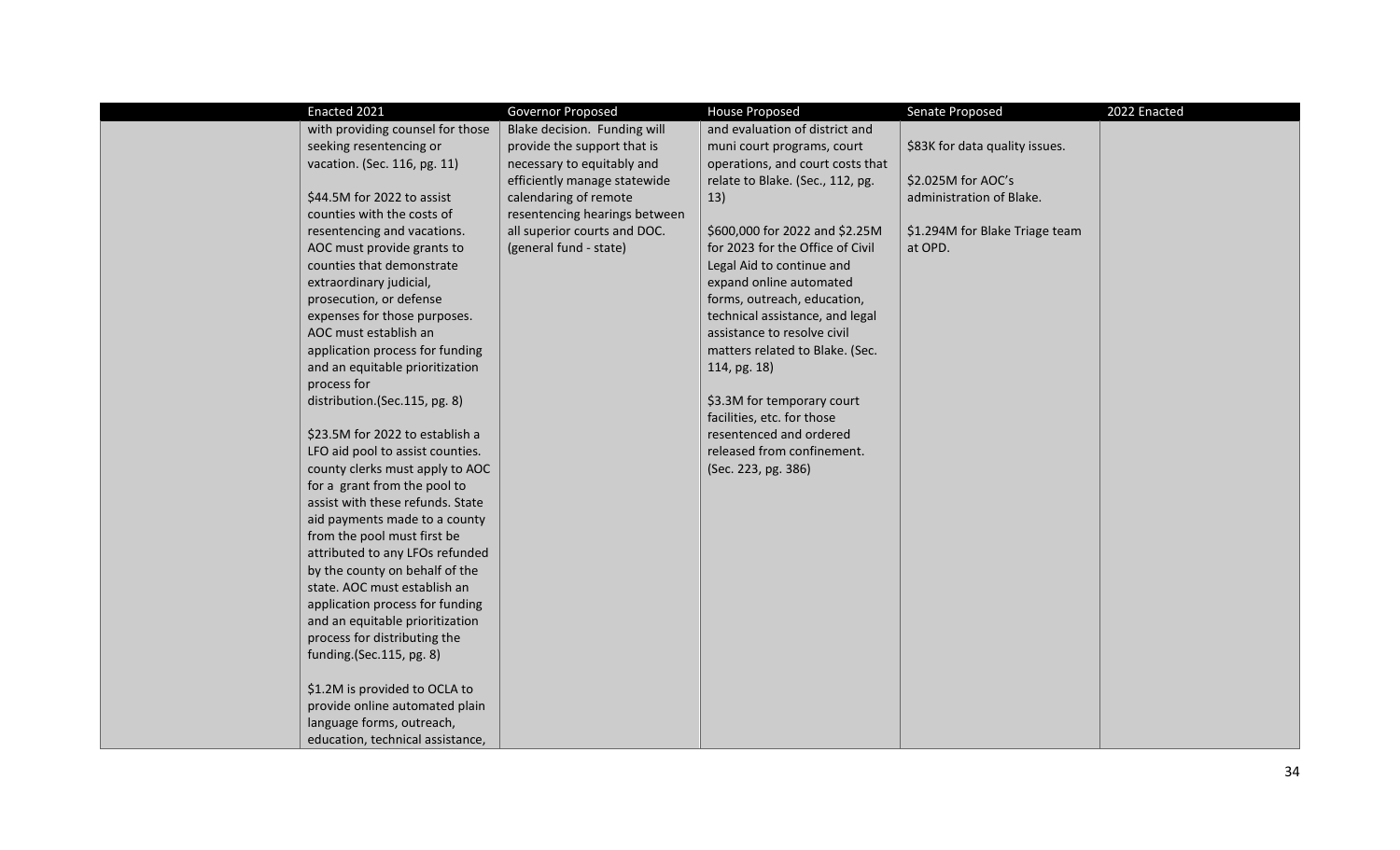|                 | Enacted 2021                                                                                                                                                                                                                                                                         | Governor Proposed | <b>House Proposed</b>             | Senate Proposed | 2022 Enacted |
|-----------------|--------------------------------------------------------------------------------------------------------------------------------------------------------------------------------------------------------------------------------------------------------------------------------------|-------------------|-----------------------------------|-----------------|--------------|
|                 | and some legal assistance to                                                                                                                                                                                                                                                         |                   |                                   |                 |              |
|                 | help resolve civil matters                                                                                                                                                                                                                                                           |                   |                                   |                 |              |
|                 | surrounding LFOs and vacating                                                                                                                                                                                                                                                        |                   |                                   |                 |              |
|                 | sentences. (Sec. 117, pg. 13)                                                                                                                                                                                                                                                        |                   |                                   |                 |              |
|                 | \$4.6M is provided to DOC for<br>temporary court facilities,<br>staffing, release assistance,<br>limited housing and food<br>assistance, and other costs<br>associated with those being<br>resentenced or released from<br>confinement. (Sec. 223, pg. 265<br>and Sec.1221, pg. 868) |                   |                                   |                 |              |
| Blake Bill 5476 | Provides the HCA Community                                                                                                                                                                                                                                                           |                   | \$763,000 GF-S and \$199,000      | <b>NA</b>       |              |
|                 | <b>BH Program:</b>                                                                                                                                                                                                                                                                   |                   | federal for implementing 2        |                 |              |
|                 | (1) \$45 million from the state                                                                                                                                                                                                                                                      |                   | psychiatric outreach to the       |                 |              |
|                 | general fund to implement a                                                                                                                                                                                                                                                          |                   | homeless projects established in  |                 |              |
|                 | statewide recovery navigator                                                                                                                                                                                                                                                         |                   | the bill. One must be on the east |                 |              |
|                 | program and for related                                                                                                                                                                                                                                                              |                   | side and one on the west side.    |                 |              |
|                 | technical assistance;                                                                                                                                                                                                                                                                |                   | (Sec. 215, pg. 329)               |                 |              |
|                 | (2) \$4.8 million from the state                                                                                                                                                                                                                                                     |                   |                                   |                 |              |
|                 | general fund and \$3.9 million                                                                                                                                                                                                                                                       |                   | \$5M for HCA to increase          |                 |              |
|                 | from the general fund-federal                                                                                                                                                                                                                                                        |                   | contracts for recovery navigator  |                 |              |
|                 | account to implement                                                                                                                                                                                                                                                                 |                   | services established in the bill. |                 |              |
|                 | Clubhouse services in every                                                                                                                                                                                                                                                          |                   | (Sec. 215, pg. 329)               |                 |              |
|                 | region of the state;                                                                                                                                                                                                                                                                 |                   |                                   |                 |              |
|                 | (3) \$12.5 million from the state                                                                                                                                                                                                                                                    |                   | \$1M to increase contingency      |                 |              |
|                 | general fund to implement the                                                                                                                                                                                                                                                        |                   | management resources with the     |                 |              |
|                 | homeless outreach stabilization                                                                                                                                                                                                                                                      |                   | bill. (Sec. 215, pg. 336)         |                 |              |
|                 | team program;                                                                                                                                                                                                                                                                        |                   |                                   |                 |              |
|                 | (4) \$5 million from the state                                                                                                                                                                                                                                                       |                   |                                   |                 |              |
|                 | general fund to expand efforts                                                                                                                                                                                                                                                       |                   |                                   |                 |              |
|                 | to provide opioid use disorder                                                                                                                                                                                                                                                       |                   |                                   |                 |              |
|                 | medication in city, county,                                                                                                                                                                                                                                                          |                   |                                   |                 |              |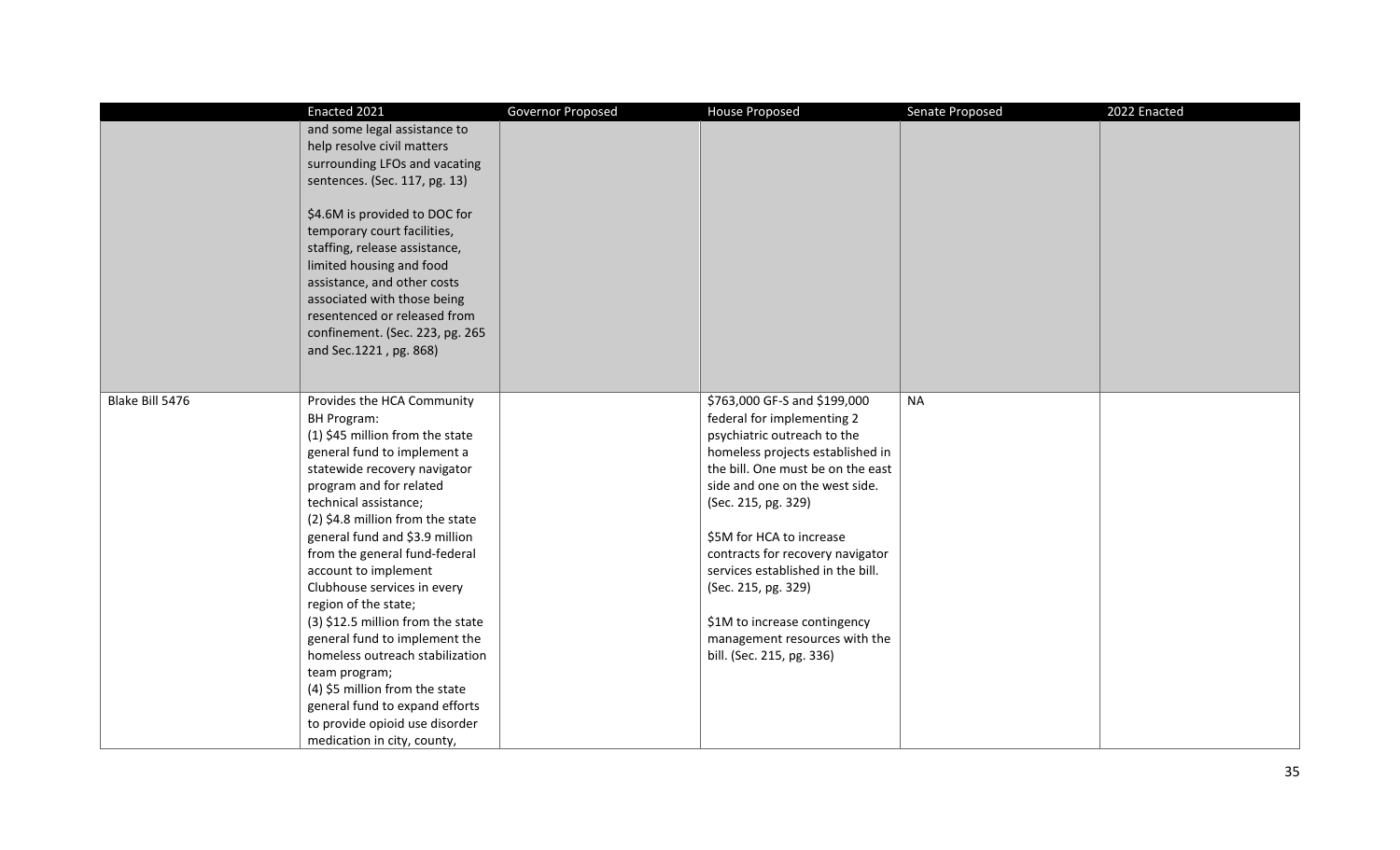| Enacted 2021                      | Governor Proposed | <b>House Proposed</b> | Senate Proposed | 2022 Enacted |
|-----------------------------------|-------------------|-----------------------|-----------------|--------------|
| regional, and tribal jails;       |                   |                       |                 |              |
| (5) \$1 million from the state    |                   |                       |                 |              |
| general fund to expand opioid     |                   |                       |                 |              |
| treatment network programs for    |                   |                       |                 |              |
| people with co-occurring opioid   |                   |                       |                 |              |
| and stimulant use disorder;       |                   |                       |                 |              |
| (6) \$2.8 million from the state  |                   |                       |                 |              |
| general fund for BHASOs to        |                   |                       |                 |              |
| develop regional recovery         |                   |                       |                 |              |
| navigator program plans and to    |                   |                       |                 |              |
| establish positions focusing on   |                   |                       |                 |              |
| regional planning to improve      |                   |                       |                 |              |
| access to and quality of regional |                   |                       |                 |              |
| behavioral health services with a |                   |                       |                 |              |
| focus on integrated care;         |                   |                       |                 |              |
| (7) \$150,000 from the state      |                   |                       |                 |              |
| general fund for the authority to |                   |                       |                 |              |
| contract with an organization     |                   |                       |                 |              |
| with expertise in supporting      |                   |                       |                 |              |
| efforts to increase access to and |                   |                       |                 |              |
| improve quality in recovery       |                   |                       |                 |              |
| housing and recovery              |                   |                       |                 |              |
| residences;                       |                   |                       |                 |              |
| (8) \$1 million from the state    |                   |                       |                 |              |
| general fund to provide short-    |                   |                       |                 |              |
| term housing vouchers for         |                   |                       |                 |              |
| individuals with substance use    |                   |                       |                 |              |
| disorders;                        |                   |                       |                 |              |
| (9) \$500,000 from the state      |                   |                       |                 |              |
| general fund to issue grants for  |                   |                       |                 |              |
| substance use disorder family     |                   |                       |                 |              |
| navigator services;               |                   |                       |                 |              |
| (10) \$400,000 from the state     |                   |                       |                 |              |
| general fund for support for the  |                   |                       |                 |              |
| Recovery Oversight Committee;     |                   |                       |                 |              |
| and                               |                   |                       |                 |              |
| (11) \$5.1 million from the state |                   |                       |                 |              |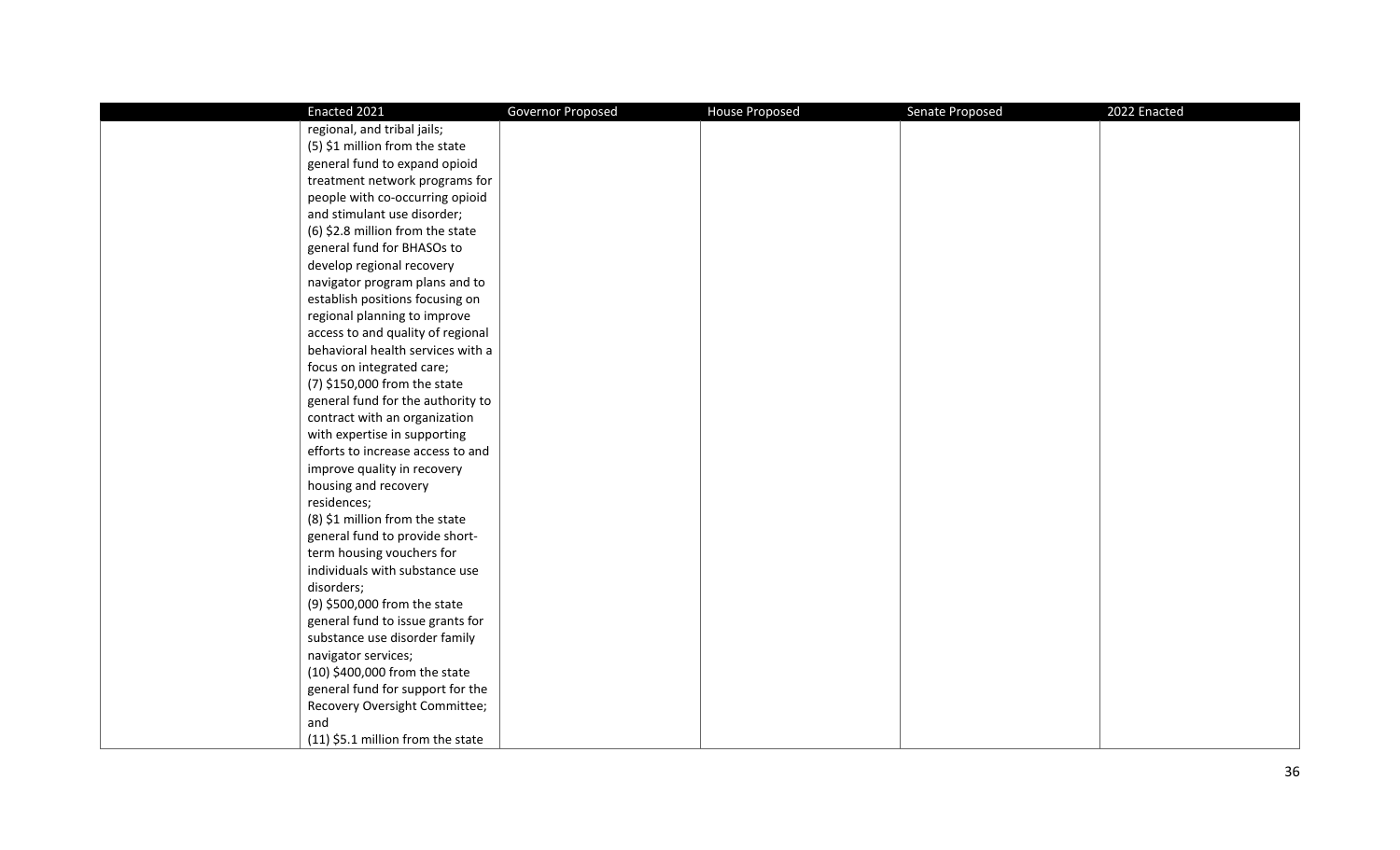| Enacted 2021                       | Governor Proposed | <b>House Proposed</b> | Senate Proposed | 2022 Enacted |
|------------------------------------|-------------------|-----------------------|-----------------|--------------|
| general fund to develop and        |                   |                       |                 |              |
| implement the recovery services    |                   |                       |                 |              |
| plan and carry out other           |                   |                       |                 |              |
| requirements of the act.           |                   |                       |                 |              |
|                                    |                   |                       |                 |              |
| Appropriates the following         |                   |                       |                 |              |
| amounts to other state agencies    |                   |                       |                 |              |
| as follows:                        |                   |                       |                 |              |
| (1) \$4.5 million from the state   |                   |                       |                 |              |
| general fund to the                |                   |                       |                 |              |
| Administrative Office of the       |                   |                       |                 |              |
| Courts (Office) for therapeutic    |                   |                       |                 |              |
| courts operated by                 |                   |                       |                 |              |
| municipalities and district courts |                   |                       |                 |              |
| to be allocated pursuant to a      |                   |                       |                 |              |
| formula established by the         |                   |                       |                 |              |
| Office which distributes funding   |                   |                       |                 |              |
| equitably between courts           |                   |                       |                 |              |
| located east and west of the       |                   |                       |                 |              |
| Cascade mountains;                 |                   |                       |                 |              |
| (2) \$1.5 million from the state   |                   |                       |                 |              |
| general fund to the Department     |                   |                       |                 |              |
| of Commerce to provide grants      |                   |                       |                 |              |
| for the operational costs of new   |                   |                       |                 |              |
| staffed recovery residences        |                   |                       |                 |              |
| which serve individuals with       |                   |                       |                 |              |
| substance use disorders who        |                   |                       |                 |              |
| require more support than a        |                   |                       |                 |              |
| level 1 recovery residence; and    |                   |                       |                 |              |
| (3) \$300,000 from the state       |                   |                       |                 |              |
| general fund to the Criminal       |                   |                       |                 |              |
| Justice Training Commission to     |                   |                       |                 |              |
| compensate trainer time to         |                   |                       |                 |              |
| deliver a curriculum related to    |                   |                       |                 |              |
| law enforcement interactions       |                   |                       |                 |              |
| with persons with a substance      |                   |                       |                 |              |
| use disorder.                      |                   |                       |                 |              |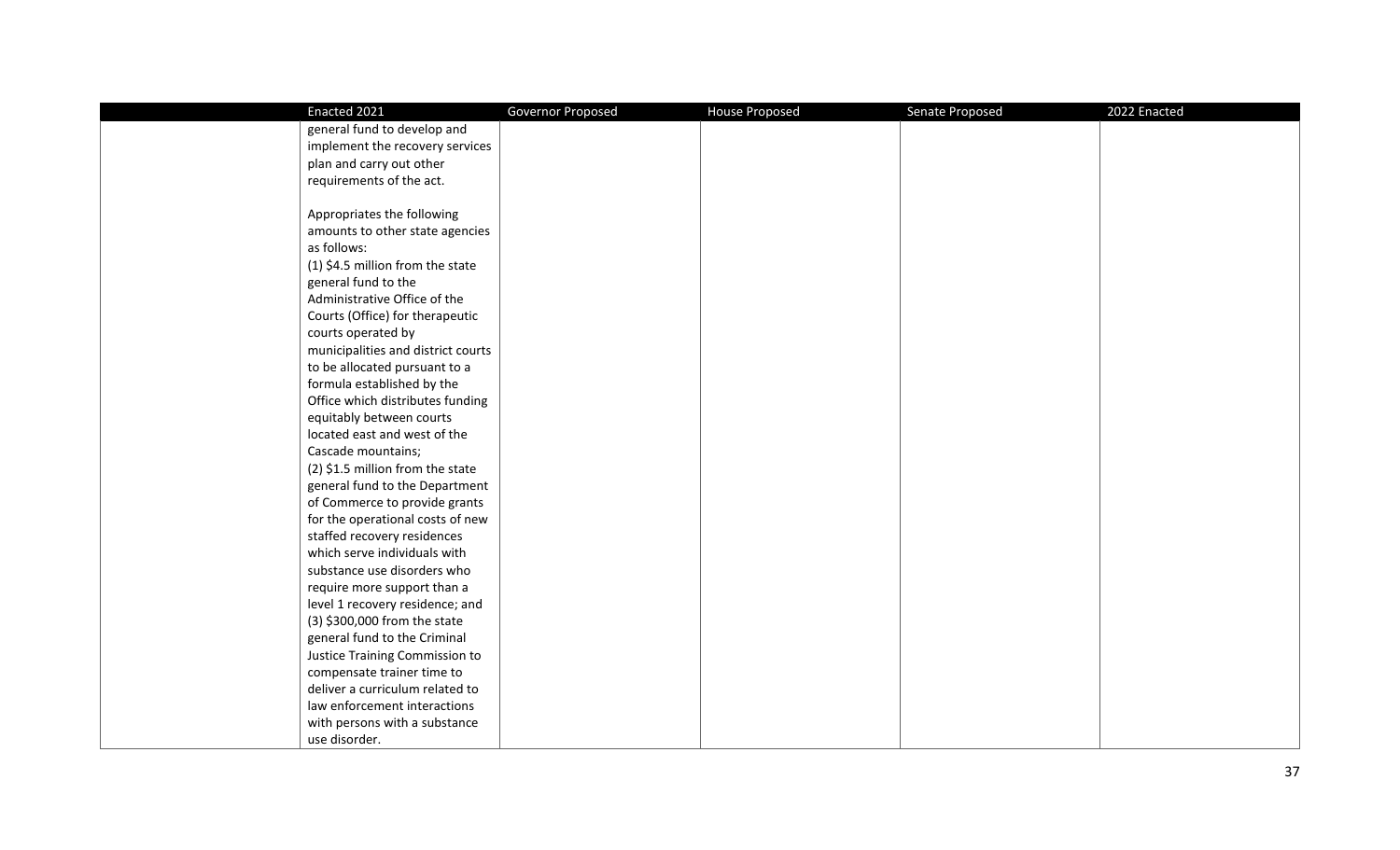|                                                | Enacted 2021                                                                                                                                                                                                                    | Governor Proposed              | <b>House Proposed</b>                                                                                                                                                                                                                                                                                                                                                                                                                                                                                                   | Senate Proposed                                                                                                                                                                                                                                                                                                                                                                                                                                                                                                         | 2022 Enacted |
|------------------------------------------------|---------------------------------------------------------------------------------------------------------------------------------------------------------------------------------------------------------------------------------|--------------------------------|-------------------------------------------------------------------------------------------------------------------------------------------------------------------------------------------------------------------------------------------------------------------------------------------------------------------------------------------------------------------------------------------------------------------------------------------------------------------------------------------------------------------------|-------------------------------------------------------------------------------------------------------------------------------------------------------------------------------------------------------------------------------------------------------------------------------------------------------------------------------------------------------------------------------------------------------------------------------------------------------------------------------------------------------------------------|--------------|
| <b>Extraordinary Criminal Justice</b><br>Costs | <b>NA</b>                                                                                                                                                                                                                       |                                | <b>NA</b>                                                                                                                                                                                                                                                                                                                                                                                                                                                                                                               | <b>NA</b>                                                                                                                                                                                                                                                                                                                                                                                                                                                                                                               |              |
| Uniform Guardianship                           | \$8M distributed to local courts<br>for costs associated with UGA.<br>(Sec. 115, pg. 9)                                                                                                                                         |                                | \$8M for 2022 and \$8M 2023 for<br>distribution to local courts for<br>costs associated with UGA. (Sec.<br>112, pg. 12)                                                                                                                                                                                                                                                                                                                                                                                                 | \$3M for 2022 and \$3M for 2023<br>provided solely for distribution<br>to local courts for costs<br>associated with UGA. (Sec.<br>113,pg. 13)                                                                                                                                                                                                                                                                                                                                                                           |              |
| Office of Civil Legal Aid                      | \$568K to continue and expand<br>civil legal representation for<br>tenants in eviction cases. (Sec.<br>117 (3), pg. 12)                                                                                                         |                                | \$568K to continue and expand<br>civil legal representation for<br>tenants in eviction cases. (Sec.<br>114, pg. 18)                                                                                                                                                                                                                                                                                                                                                                                                     | \$568K to continue and expand<br>civil legal representation for<br>tenants in eviction cases. (Sec.<br>115, pg. 19)                                                                                                                                                                                                                                                                                                                                                                                                     |              |
| Office of Independent<br>Investigation         | \$19.72M - Office of<br>Independent Investigations is<br>created via HB 1267 within the<br>office of the Governor for the<br>purpose of investigating deadly<br>force incident involving peace<br>officers. (Sec. 219, pg. 234) | \$24.196 M (Sec. 219, pg. 273) | \$24.108M - Office of<br>Independent Investigations is<br>created via HB 1267 within the<br>office of the Governor for the<br>purpose of investigating deadly<br>force incident involving peace<br>officers. Additional funds are<br>going to contracting with WSP<br>for lab-based testing and<br>processing of crime scene<br>evidence, the purchase of IT<br>equipment, and specialized<br>training for investigators<br>relating to death investigations<br>in cases involving deadly force.<br>(Sec. 219, pg. 343) | \$24.108M - Office of<br>Independent Investigations is<br>created via HB 1267 within the<br>office of the Governor for the<br>purpose of investigating deadly<br>force incident involving peace<br>officers. Additional funds are<br>going to contracting with WSP<br>for lab-based testing and<br>processing of crime scene<br>evidence, the purchase of IT<br>equipment, and specialized<br>training for investigators<br>relating to death investigations<br>in cases involving deadly force.<br>(Sec. 219, pg. 326) |              |
| <b>DWLS</b>                                    | \$44K to implement 5226 having<br>to do with DWLS. (Sec. 115, pg.<br>9)                                                                                                                                                         | <b>NA</b>                      | \$44K to implement 5226 having<br>to do with DWLS. (Sec. 112, pg.<br>12)                                                                                                                                                                                                                                                                                                                                                                                                                                                | \$44K to implement 5226 having<br>to do with DWLS. (Sec. 113, pg.<br>13)                                                                                                                                                                                                                                                                                                                                                                                                                                                |              |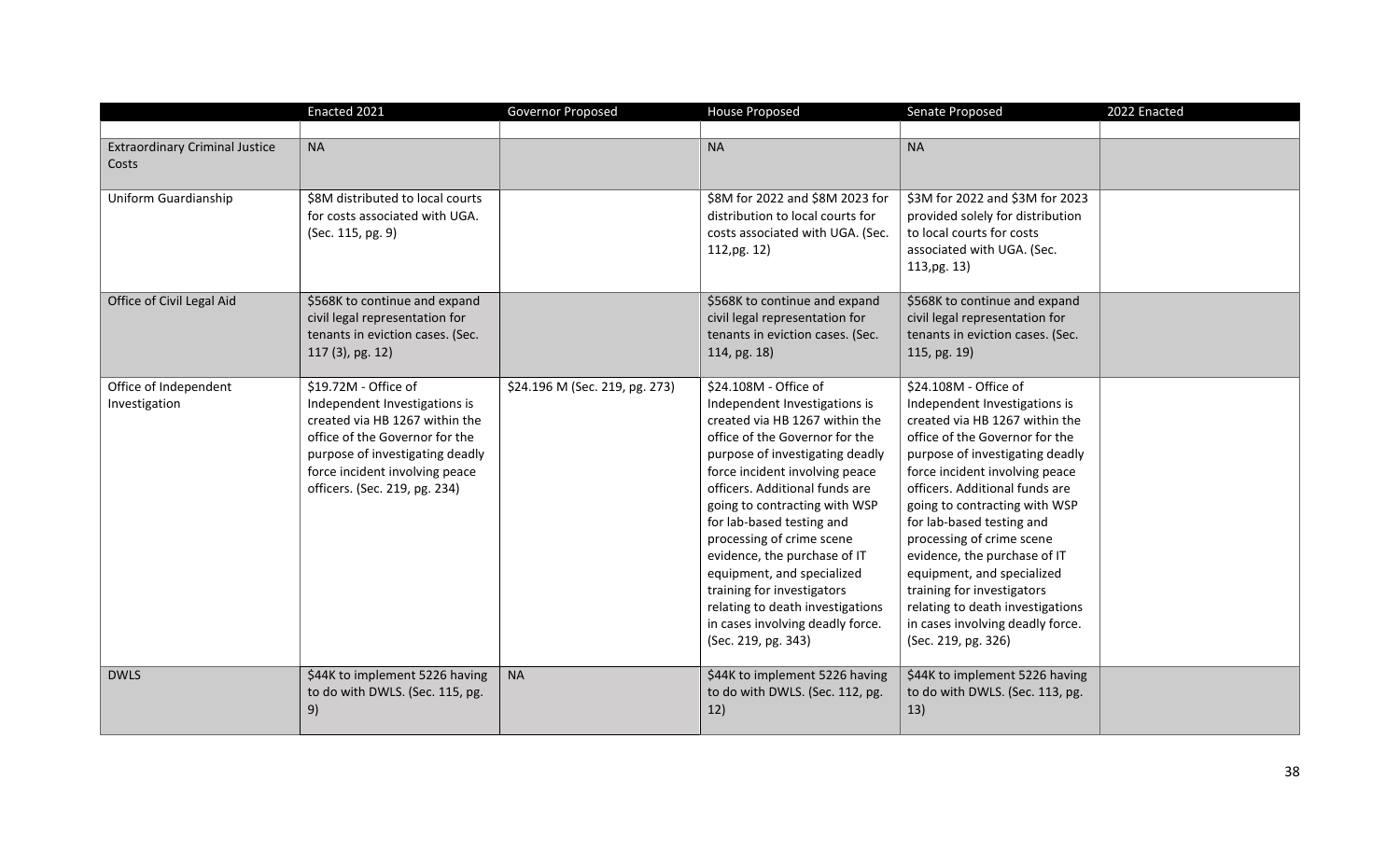|                                 | Enacted 2021                                                                                                                                                                                                                                                                                                                                                                                    | Governor Proposed | <b>House Proposed</b>                                                                                                                                                                                                                                                                                                                                                                                                | Senate Proposed                                                                                                                                                                                                                                                                                                                                                                                 | 2022 Enacted |
|---------------------------------|-------------------------------------------------------------------------------------------------------------------------------------------------------------------------------------------------------------------------------------------------------------------------------------------------------------------------------------------------------------------------------------------------|-------------------|----------------------------------------------------------------------------------------------------------------------------------------------------------------------------------------------------------------------------------------------------------------------------------------------------------------------------------------------------------------------------------------------------------------------|-------------------------------------------------------------------------------------------------------------------------------------------------------------------------------------------------------------------------------------------------------------------------------------------------------------------------------------------------------------------------------------------------|--------------|
| Auto Theft Prevention Authority | \$7.167M (Sec. 218, pg. 230)                                                                                                                                                                                                                                                                                                                                                                    | <b>NA</b>         | \$7.167M (Sec. 218, pg. 337)                                                                                                                                                                                                                                                                                                                                                                                         | \$7.167M (Sec. 218, pg. 321)                                                                                                                                                                                                                                                                                                                                                                    |              |
| Fatality in jails               | \$155K in the DOH budget for<br>the implementation of SB 5119<br>which looks at fatalities in prison<br>and jails. (Sec. 222, pg. 248)<br>\$241K for the implementation<br>of SB 5119 within the<br>Governor's budget. (Sec. 118,<br>pg. 14)                                                                                                                                                    | <b>NA</b>         | \$155K in the DOH budget for<br>the implementation of SB 5119<br>which looks at fatalities in prison<br>and jails. (Sec. 222, pg. 362)<br>\$241K for the implementation<br>of SB 5119 within the<br>Governor's budget. (Sec. 115,<br>pg. 20)                                                                                                                                                                         | \$155K in the DOH budget for<br>the implementation of SB 5119<br>which looks at fatalities in prison<br>and jails. (Sec. 222, pg. 346)<br>\$241K for the implementation<br>of SB 5119 within the<br>Governor's budget. (Sec. 116,<br>pg. 21)                                                                                                                                                    |              |
| County Juvenile Court Grants    | \$6.198M for 2022 and \$6.198M<br>for 2023 to implement evidence<br>and research based programs<br>through community juvenile<br>accountability grants,<br>administration of the grants,<br>and evaluations of programs<br>funded by the grants. (Sec. 228,<br>pg. 284)                                                                                                                         | <b>NA</b>         | \$6.198M for 2022 and \$6.198M<br>for 2023 to implement evidence<br>and research based programs<br>through community juvenile<br>accountability grants,<br>administration of the grants,<br>and evaluations of programs<br>funded by the grants. (Sec. 228,<br>pg. 414)                                                                                                                                              | \$6.198M for 2022 and \$6.198M<br>for 2023 to implement evidence<br>and research based programs<br>through community juvenile<br>accountability grants,<br>administration of the grants,<br>and evaluations of programs<br>funded by the grants. (Sec. 228,<br>pg. 405)                                                                                                                         |              |
|                                 | \$5.682M for grants to county<br>juvenile courts for the juvenile<br>justice programs identified in<br>the WSIPP report. County<br>juvenile courts shall apply<br>through DCYF for funding for<br>program-specific participation<br>and DCYF must provide grants<br>to the courts consistent with the<br>per-participant treatment costs<br>identified by the institute. (Sec.<br>228, pg. 283) |                   | \$5.682M for grants to county<br>juvenile courts for the juvenile<br>justice programs identified in<br>the WSIPP report. County<br>juvenile courts shall apply<br>through DCYF for funding for<br>program-specific participation<br>and DCYF must provide grants<br>to the courts consistent with the<br>per-participant treatment costs<br>identified by the institute. (Sec.<br>228, pg. 413)<br>Nothing for JDAI. | \$5.682M for grants to county<br>juvenile courts for the juvenile<br>justice programs identified in<br>the WSIPP report. County<br>juvenile courts shall apply<br>through DCYF for funding for<br>program-specific participation<br>and DCYF must provide grants<br>to the courts consistent with the<br>per-participant treatment costs<br>identified by the institute. (Sec.<br>228, pg. 404) |              |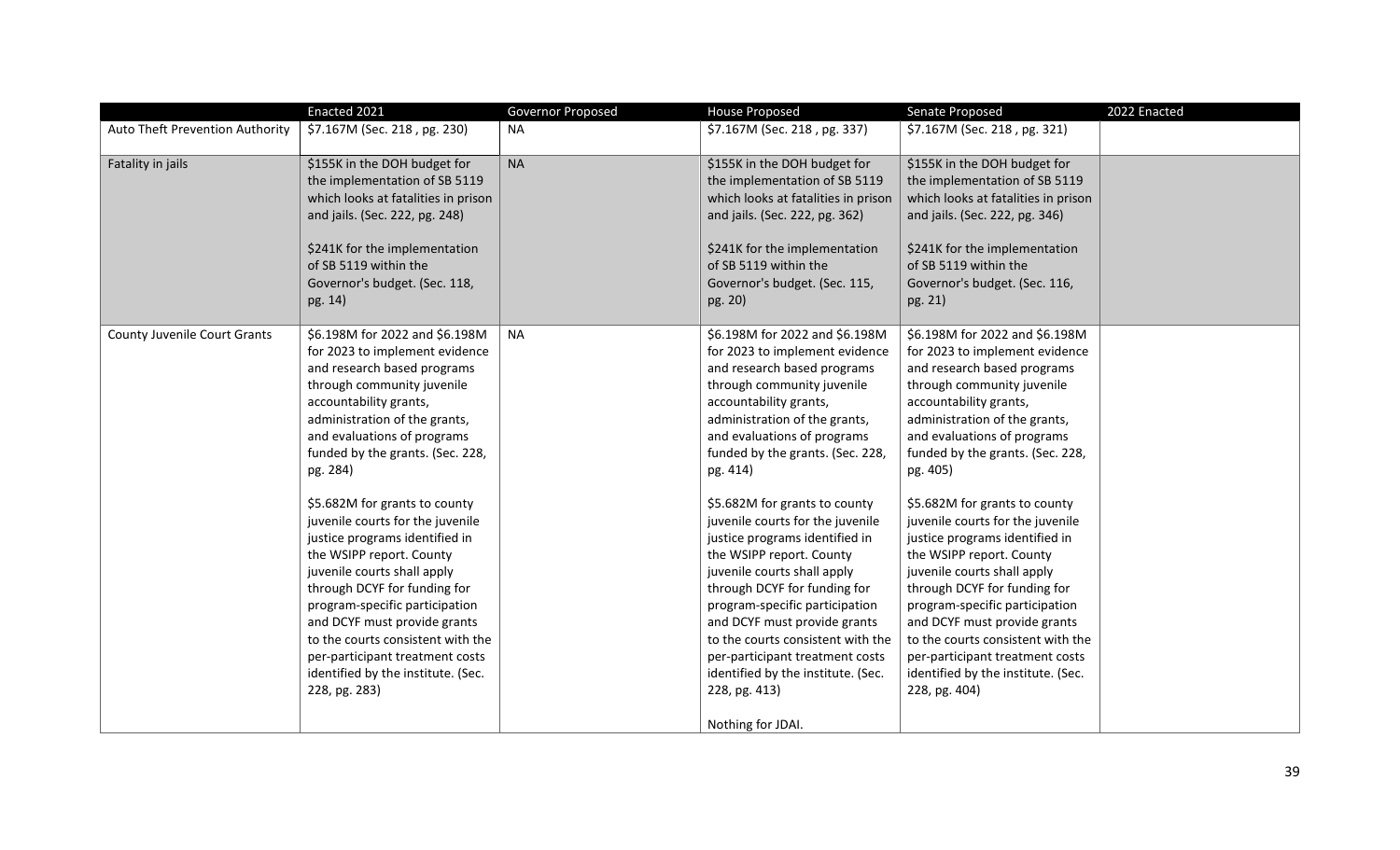|                                         | Enacted 2021                                                                                                                                                                                                                                                                                                                                                                                                                                                                                                                                                                                                                                       | Governor Proposed                                                                                                                                                                                                                                                                                                                                 | <b>House Proposed</b>                                                                                                                                                                                                                                                                                                                                                                                                                                                                                                                                                                                                                            | Senate Proposed                                                                                                                                                                                                                                                                                                                                                                                                                                                                                                                                                                                                                                    | 2022 Enacted |
|-----------------------------------------|----------------------------------------------------------------------------------------------------------------------------------------------------------------------------------------------------------------------------------------------------------------------------------------------------------------------------------------------------------------------------------------------------------------------------------------------------------------------------------------------------------------------------------------------------------------------------------------------------------------------------------------------------|---------------------------------------------------------------------------------------------------------------------------------------------------------------------------------------------------------------------------------------------------------------------------------------------------------------------------------------------------|--------------------------------------------------------------------------------------------------------------------------------------------------------------------------------------------------------------------------------------------------------------------------------------------------------------------------------------------------------------------------------------------------------------------------------------------------------------------------------------------------------------------------------------------------------------------------------------------------------------------------------------------------|----------------------------------------------------------------------------------------------------------------------------------------------------------------------------------------------------------------------------------------------------------------------------------------------------------------------------------------------------------------------------------------------------------------------------------------------------------------------------------------------------------------------------------------------------------------------------------------------------------------------------------------------------|--------------|
|                                         | \$566K for JDAI. (Sec. 228, pg.<br>286)                                                                                                                                                                                                                                                                                                                                                                                                                                                                                                                                                                                                            |                                                                                                                                                                                                                                                                                                                                                   |                                                                                                                                                                                                                                                                                                                                                                                                                                                                                                                                                                                                                                                  | Nothing for JDAI.                                                                                                                                                                                                                                                                                                                                                                                                                                                                                                                                                                                                                                  |              |
| <b>Trial Court Public Defense Funds</b> | <b>NA</b>                                                                                                                                                                                                                                                                                                                                                                                                                                                                                                                                                                                                                                          | <b>NA</b>                                                                                                                                                                                                                                                                                                                                         | <b>NA</b>                                                                                                                                                                                                                                                                                                                                                                                                                                                                                                                                                                                                                                        | <b>NA</b>                                                                                                                                                                                                                                                                                                                                                                                                                                                                                                                                                                                                                                          |              |
| <b>Trial Court Language Access</b>      | <b>NA</b>                                                                                                                                                                                                                                                                                                                                                                                                                                                                                                                                                                                                                                          | <b>NA</b>                                                                                                                                                                                                                                                                                                                                         | <b>NA</b>                                                                                                                                                                                                                                                                                                                                                                                                                                                                                                                                                                                                                                        | <b>NA</b>                                                                                                                                                                                                                                                                                                                                                                                                                                                                                                                                                                                                                                          |              |
| Drug & Gang Prevention                  | \$1M for a grant program<br>focused on criminal street gang<br>prevention and intervention.<br>DCYF may award the grants and<br>give priority to those who have<br>demonstrated the greatest<br>problems with criminal street<br>gangs. (Sec. 228, pg. 286)<br>\$2.423M for 2022 and \$2.423M<br>for 2023 for WSP to partner<br>with multi-jurisdictional drug<br>and gang task forces to detect,<br>deter, and dismantle criminal<br>organizations involved in<br>criminal activity including<br>diversion of MJ from the<br>legalized market and illicit<br>production and distribution of<br>MJ and MJ related products.<br>(Sec. 402, pg. 355) | \$2.560M for WSP to partner<br>with multi-jurisdictional drug<br>and gang task forces to detect,<br>deter, and dismantle criminal<br>organizations involved in<br>criminal activity including<br>diversion of MJ from the<br>legalized market and illicit<br>production and distribution of<br>MJ and MJ related products.<br>(Sec. 402, pg. 422) | \$1M for a grant program<br>focused on criminal street gang<br>prevention and intervention.<br>DCYF may award the grants and<br>give priority to those who have<br>demonstrated the greatest<br>problems with criminal street<br>gangs. (Sec. 228, pg. 415)<br>\$2.423M in 2022 and \$2.560M<br>in 2023 for WSP to partner with<br>multi-jurisdictional drug and<br>gang task forces to detect,<br>deter, and dismantle criminal<br>organizations involved in<br>criminal activity including<br>diversion of MJ from the<br>legalized market and illicit<br>production and distribution of<br>MJ and MJ related products.<br>(Sec. 402, pg. 512) | \$1M for a grant program<br>focused on criminal street gang<br>prevention and intervention.<br>DCYF may award the grants and<br>give priority to those who have<br>demonstrated the greatest<br>problems with criminal street<br>gangs. (Sec. 402, pg. 497)<br>\$2.423M for 2022 and \$2.423M<br>for 2023 for WSP to partner<br>with multi-jurisdictional drug<br>and gang task forces to detect,<br>deter, and dismantle criminal<br>organizations involved in<br>criminal activity including<br>diversion of MJ from the<br>legalized market and illicit<br>production and distribution of<br>MJ and MJ related products.<br>(Sec. 402, pg. 355) |              |
| Sex Offender Address<br>Registration    | \$10M for WASPC to verify<br>addresses and residency of sex<br>offenders. (Sec. 218, pg. 230)                                                                                                                                                                                                                                                                                                                                                                                                                                                                                                                                                      | <b>NA</b>                                                                                                                                                                                                                                                                                                                                         | \$10M for WASPC to verify the<br>residency of sex offenders. (Sec.<br>218, pg. 338)                                                                                                                                                                                                                                                                                                                                                                                                                                                                                                                                                              | <b>NA</b>                                                                                                                                                                                                                                                                                                                                                                                                                                                                                                                                                                                                                                          |              |
| Enhanced 911                            | \$11M for financial assistance to<br>counties. (Sec. 144, pg. 100)                                                                                                                                                                                                                                                                                                                                                                                                                                                                                                                                                                                 | <b>NA</b>                                                                                                                                                                                                                                                                                                                                         | \$11M for financial assistance to<br>counties. (Sec. 141, pg. 160)                                                                                                                                                                                                                                                                                                                                                                                                                                                                                                                                                                               | \$11M for financial assistance to<br>counties. (Sec. 142, pg. 147)                                                                                                                                                                                                                                                                                                                                                                                                                                                                                                                                                                                 |              |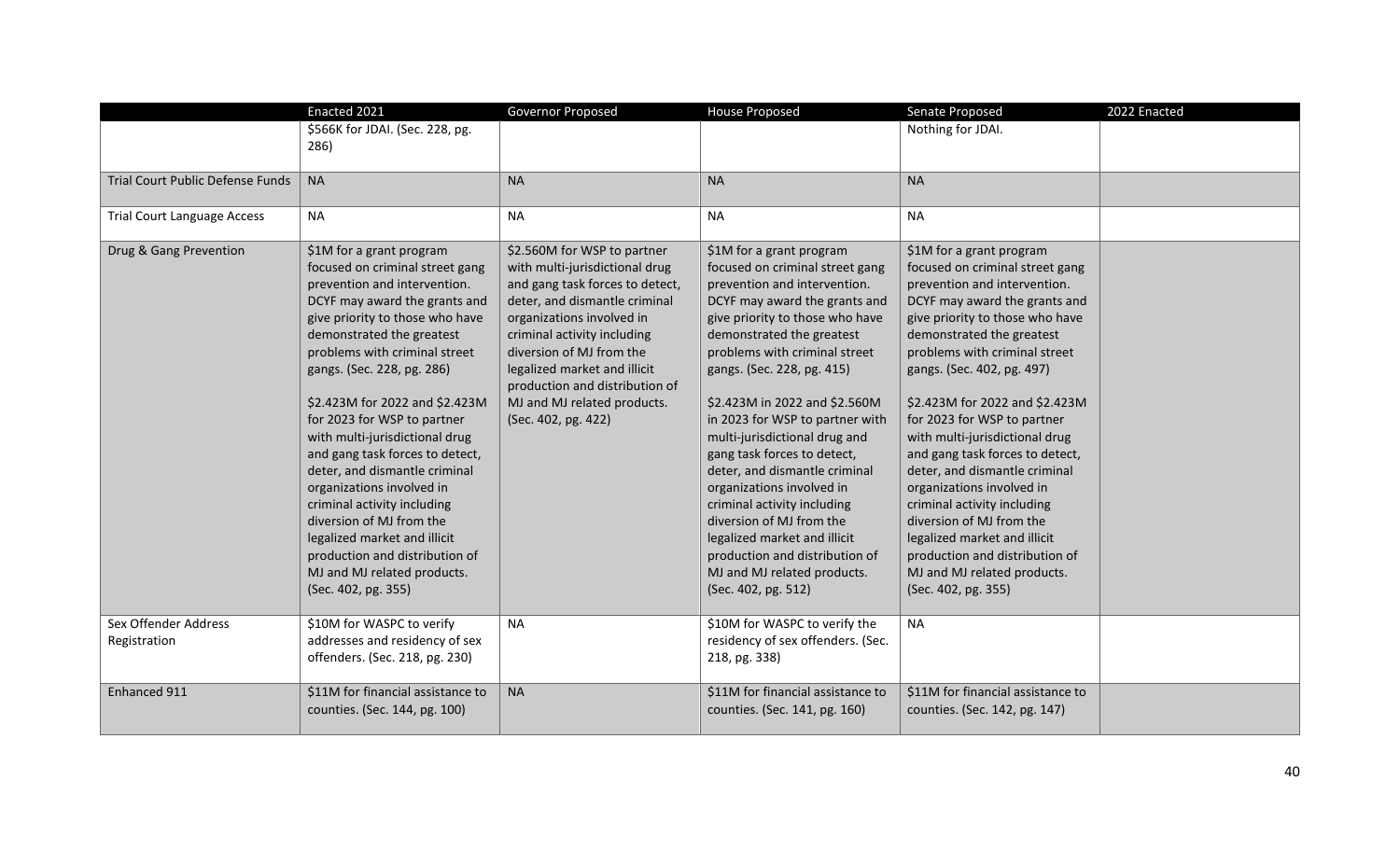|                                      | Enacted 2021                     | Governor Proposed               | <b>House Proposed</b>           | Senate Proposed                 | 2022 Enacted |
|--------------------------------------|----------------------------------|---------------------------------|---------------------------------|---------------------------------|--------------|
| <b>Criminal Justice Treatment</b>    | Sec. 215(17), pg. 201 - Provides | <b>NA</b>                       | \$9M to maintain funding for    | \$9M to maintain funding for    |              |
| Account                              | that during the 2021-2023 fiscal |                                 | new therapeutic courts created  | new therapeutic courts created  |              |
|                                      | biennium, funding from the       |                                 | or expanded during FY 2021, or  | or expanded during FY 2021, or  |              |
|                                      | CJTA may be used to provide      |                                 | to maintain the FY 2021         | to maintain the FY 2021         |              |
|                                      | treatment and support services   |                                 | expansion of services being     | expansion of services being     |              |
|                                      | through the conclusion of an     |                                 | provided to an already existing | provided to an already existing |              |
|                                      | individual's treatment plan to   |                                 | therapeutic court that engages  | therapeutic court that engages  |              |
|                                      | individuals participating in a   |                                 | in evidence based practices, to | in evidence based practices, to |              |
|                                      | drug court program as of         |                                 | include MAT in jail. (Sec. 215, | include MAT in jail. (Sec. 215, |              |
|                                      | February 24, 2021 if that        |                                 | pg. 300)                        | pg. 289)                        |              |
|                                      | individual wishes to continue    |                                 |                                 |                                 |              |
|                                      | treatment following dismissal of |                                 |                                 |                                 |              |
|                                      | charges under Blake if they so   |                                 |                                 |                                 |              |
|                                      | wish.                            |                                 |                                 |                                 |              |
|                                      |                                  |                                 |                                 |                                 |              |
|                                      | \$9M to maintain funding for     |                                 |                                 |                                 |              |
|                                      | new therapeutic courts created   |                                 |                                 |                                 |              |
|                                      | or expanded during FY 2021, or   |                                 |                                 |                                 |              |
|                                      | to maintain the FY 2021          |                                 |                                 |                                 |              |
|                                      | expansion of services being      |                                 |                                 |                                 |              |
|                                      | provided to an already existing  |                                 |                                 |                                 |              |
|                                      | therapeutic court that engages   |                                 |                                 |                                 |              |
|                                      | in evidence based practices, to  |                                 |                                 |                                 |              |
|                                      | include MAT in jail. (Sec. 215,  |                                 |                                 |                                 |              |
|                                      | pg. 207)                         |                                 |                                 |                                 |              |
| Missing and murdered                 | \$225K - WSAC member (Sec        | \$225K for 2022 and \$275K for  | \$225K for 2022 and \$275K for  | \$225K for 2022 and \$275K for  |              |
| indigenous women and people          | 127, pg. 26)                     | 2023 for the AGO to support the | 2023 for the AGO to support the | 2023 for the AGO to support the |              |
| task force                           |                                  | task force. (Sec. 125, pg. 33)  | task force. (Sec. 124, pg. 41)  | task force. (Sec. 125, pg. 41)  |              |
|                                      |                                  |                                 |                                 |                                 |              |
| <b>Extreme Weather Events Grants</b> | <b>NA</b>                        | NA                              | \$2.238M to implement HB 1620.  | <b>NA</b>                       |              |
|                                      |                                  |                                 | (Sec. 141, pg. 165)             |                                 |              |
|                                      |                                  |                                 |                                 |                                 |              |
| LFO study                            | \$200K for WSIPP to study LFOs.  | <b>NA</b>                       | \$200K for WSIPP to study LFOs. | \$200K for WSIPP to study LFOs. |              |
|                                      | WSAC a member. (Sec. 610, pg.    |                                 | WSAC a member. (Report was      | WSAC a member. (Report was      |              |
|                                      | 468)                             |                                 | due December 2022)(Sec. 606,    | due December 2022)(Sec. 608,    |              |
|                                      |                                  |                                 | pg. 648)                        | pg. 628)                        |              |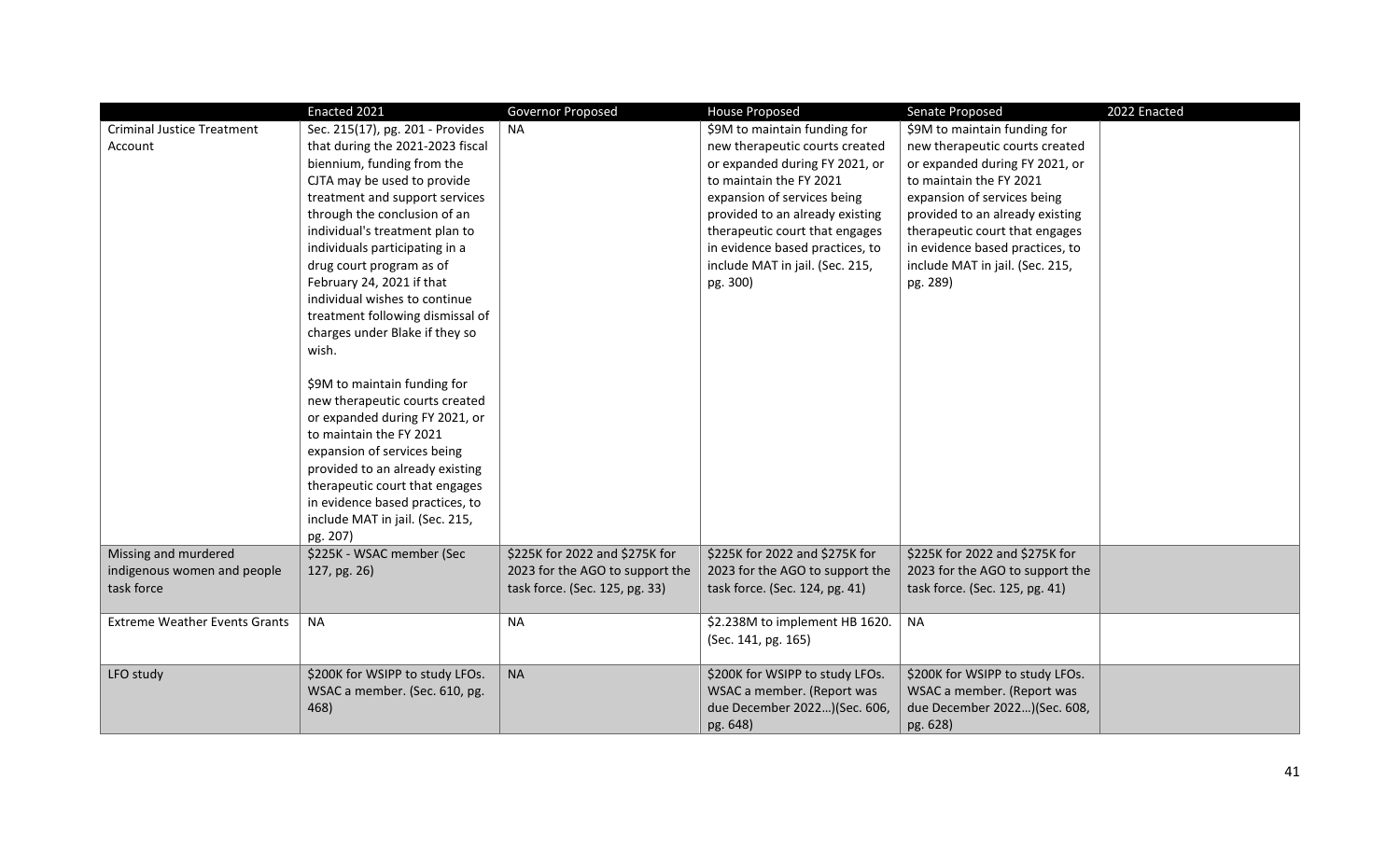|                                  | Enacted 2021                                                                                                                                                                                                                                                                                                                                                                                                                                                                                                                                                                                                                                                                                                                                                                                                                                                                    | Governor Proposed             | <b>House Proposed</b> | Senate Proposed                                      | 2022 Enacted |
|----------------------------------|---------------------------------------------------------------------------------------------------------------------------------------------------------------------------------------------------------------------------------------------------------------------------------------------------------------------------------------------------------------------------------------------------------------------------------------------------------------------------------------------------------------------------------------------------------------------------------------------------------------------------------------------------------------------------------------------------------------------------------------------------------------------------------------------------------------------------------------------------------------------------------|-------------------------------|-----------------------|------------------------------------------------------|--------------|
|                                  |                                                                                                                                                                                                                                                                                                                                                                                                                                                                                                                                                                                                                                                                                                                                                                                                                                                                                 |                               |                       |                                                      |              |
| Thurston County Impact Fee       | \$1.094 M FY 22 and FY 23 with<br>intent language that it be<br>continued in future biennia<br>(page 9)                                                                                                                                                                                                                                                                                                                                                                                                                                                                                                                                                                                                                                                                                                                                                                         | No change - page 10           | No change             | No change                                            |              |
| Privacy Office                   | Funding is provided to CTS for -<br>\$917,000 - support existing staff<br>at the OPDP. Positions are<br>currently supported through the<br>existing allocation for the OCIO.<br>Funding is also provided for<br>costs for software supporting<br>data.wa.gov<br>\$129,000 - One-time funding is<br>provided to implement Second<br>Substitute Senate B (page 38)ill<br>5062 (data), including for the<br>Office of Privacy and Data<br>Protection (OPDP), in<br>collaboration with the Attorney<br>General's Office, to submit a<br>report on existing analyses of<br>the development of technology<br>for opting out of certain<br>personal data procedures and<br>transactions by December 1,<br>2022.<br>\$1.203M - Funding is provided<br>for additional staffing at the<br>OPDP to provide assistance for<br>state agencies and tribal and<br>local governments. (summary) | NA, sec 149                   | <b>NA</b>             | \$548,000 for implementation of<br>SB 5062 (page 38) |              |
| <b>Automated Decision Making</b> | \$12K for the office of the chief                                                                                                                                                                                                                                                                                                                                                                                                                                                                                                                                                                                                                                                                                                                                                                                                                                               | No change - page 137, sec 149 | <b>NA</b>             | \$100,000 to CTS in one time                         |              |
| Systems study                    | information officer to convene a                                                                                                                                                                                                                                                                                                                                                                                                                                                                                                                                                                                                                                                                                                                                                                                                                                                |                               |                       | funding is provided for an initial                   |              |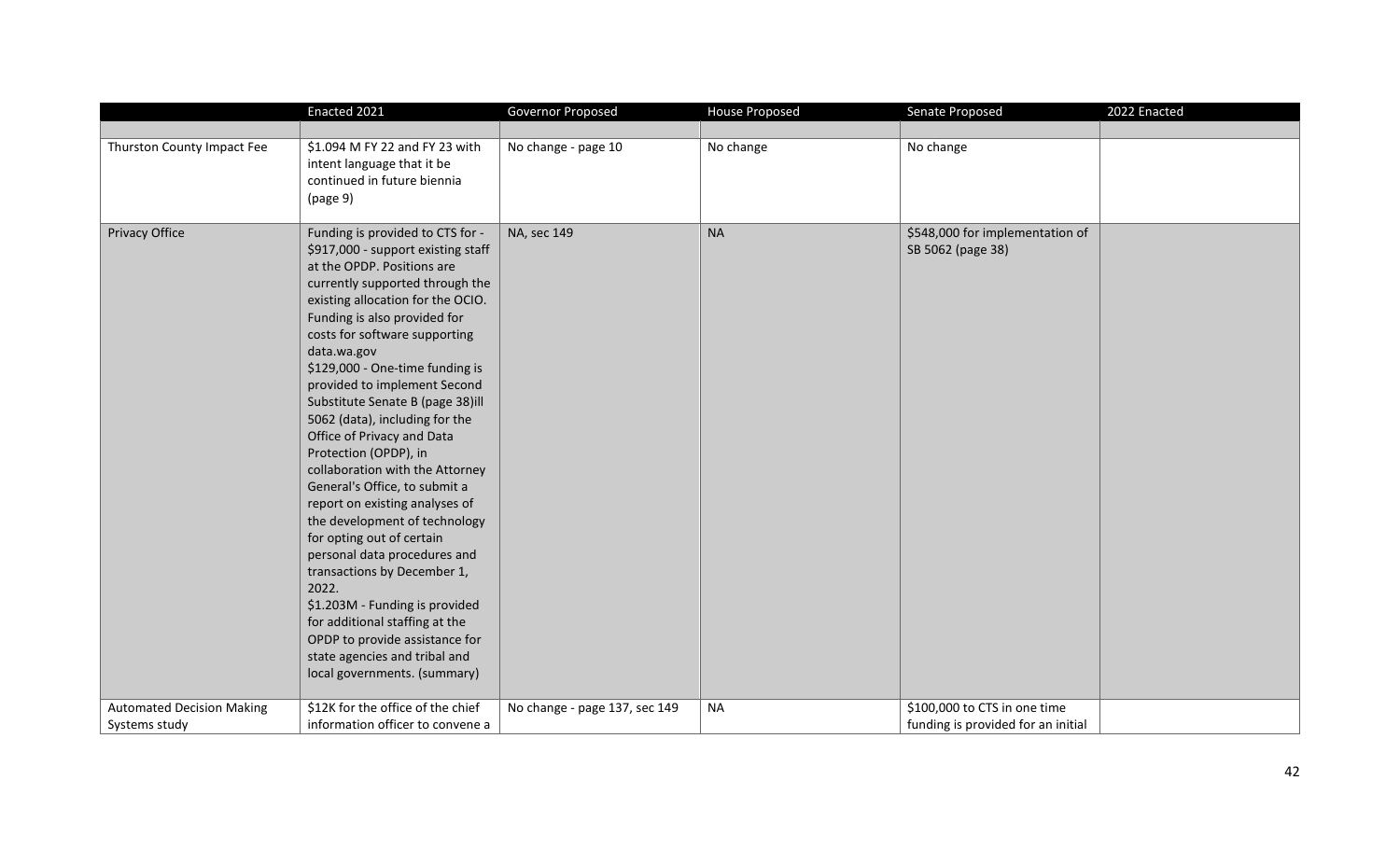|                           | Enacted 2021                                                                                                                                                                                                                                                                                                                         | Governor Proposed | <b>House Proposed</b> | Senate Proposed                                                                            | 2022 Enacted |
|---------------------------|--------------------------------------------------------------------------------------------------------------------------------------------------------------------------------------------------------------------------------------------------------------------------------------------------------------------------------------|-------------------|-----------------------|--------------------------------------------------------------------------------------------|--------------|
|                           | work group to examine how<br>automated decision making<br>systems can best be reviewed<br>before adoption and while in<br>operation and be periodically<br>audited to ensure the systems<br>are fair, transparent,<br>accountable, and do not<br>improperly advantage or<br>disadvantage Washington<br>residents. (Sec. 151, pg 114) |                   |                       | inventory of all ADS, adopting<br>guidance, and prioritization<br>framework. (CTS rec sum) |              |
| <b>County Assistance</b>  | \$30 M One-time funding is<br>provided for distribution to<br>counties, based on population,<br>for one-time costs resulting<br>from law enforcement-related<br>legislation enacted between<br>January 1, 2020, and June 30,<br>2021. (summary)                                                                                      | <b>NA</b>         | <b>NA</b>             | <b>NA</b>                                                                                  |              |
| <b>Recorded Covenants</b> | \$250,000 each - Funding is<br>provided to UW and EWU to<br>implement Engrossed Second<br>Substitute House Bill 1335<br>(racial restrictions/review)                                                                                                                                                                                 | no change         | <b>NA</b>             | <b>NA</b>                                                                                  |              |
| Tax Structure Work Group  | \$2.303M Funding is provided to<br>continue the Tax Structure Work<br>Group. (rec sum)                                                                                                                                                                                                                                               | no change         | No change             | No change                                                                                  |              |
| Local Govt. Fiscal Notes  | During the FY 21-23 the liquor<br>excise tax fund may be<br>appropriated for the LGFN<br>program. Intent to continue in<br>future biennia (Sec 998)                                                                                                                                                                                  | no change         | No change             | No change                                                                                  |              |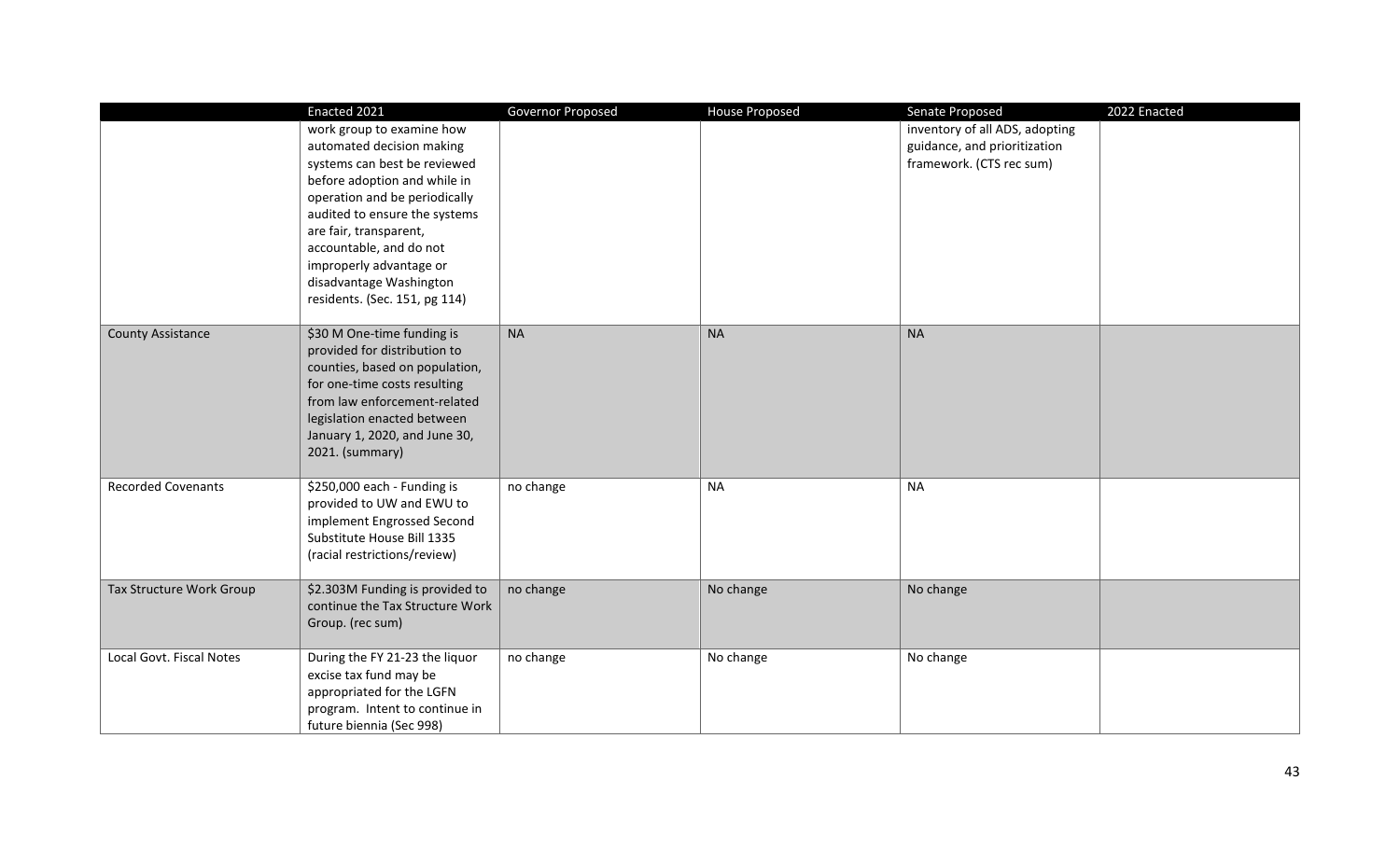|                            | Enacted 2021                                                                                                                                                                                                                                                                                                                                                                                                                                           | Governor Proposed                                                                                                                                                                                                                                                                                                                                                                                                                                                                                                                        | House Proposed                                                                                                                                                                                                                                                                            | Senate Proposed | 2022 Enacted |
|----------------------------|--------------------------------------------------------------------------------------------------------------------------------------------------------------------------------------------------------------------------------------------------------------------------------------------------------------------------------------------------------------------------------------------------------------------------------------------------------|------------------------------------------------------------------------------------------------------------------------------------------------------------------------------------------------------------------------------------------------------------------------------------------------------------------------------------------------------------------------------------------------------------------------------------------------------------------------------------------------------------------------------------------|-------------------------------------------------------------------------------------------------------------------------------------------------------------------------------------------------------------------------------------------------------------------------------------------|-----------------|--------------|
|                            | \$1,237,000 of the liquor excise<br>tax account-state<br>appropriation is provided solely<br>for Commerce to provide fiscal<br>note assistance to local<br>governments, including<br>increasing staff expertise in<br>multiple subject matter areas,<br>including but not limited to<br>criminal justice, taxes, election<br>impacts, transportation and<br>land use, and providing training<br>and staff preparation prior to<br>legislative session. |                                                                                                                                                                                                                                                                                                                                                                                                                                                                                                                                          |                                                                                                                                                                                                                                                                                           |                 |              |
| <b>Incorporation Study</b> | <b>NA</b>                                                                                                                                                                                                                                                                                                                                                                                                                                              | Funding is provided for the<br>department to contract with a<br>consultant to study<br>incorporating the<br>unincorporated communities of<br>Fredrickson, Midland, North<br>Clover Creek, Collins, Parkland,<br>Spanaway, Summit-Waller, and<br>Summit View into a single city.<br>The study must include, but not<br>be limited to, the impacts of<br>incorporation on the local tax<br>base, crime, homelessness,<br>infrastructure, public services,<br>and behavioral health services in<br>these communities. (Commerce<br>rec sum) | Funding is provided for<br>Commerce to contract with a<br>consultant to study<br>incorporating the<br>unincorporated<br>communities of Fredrickson,<br>Midland, North Clover Creek,<br>Collins, Parkland, Spanaway,<br>Summit-Waller, and<br>Summit View into a single city.<br>(rec sum) | <b>NA</b>       |              |